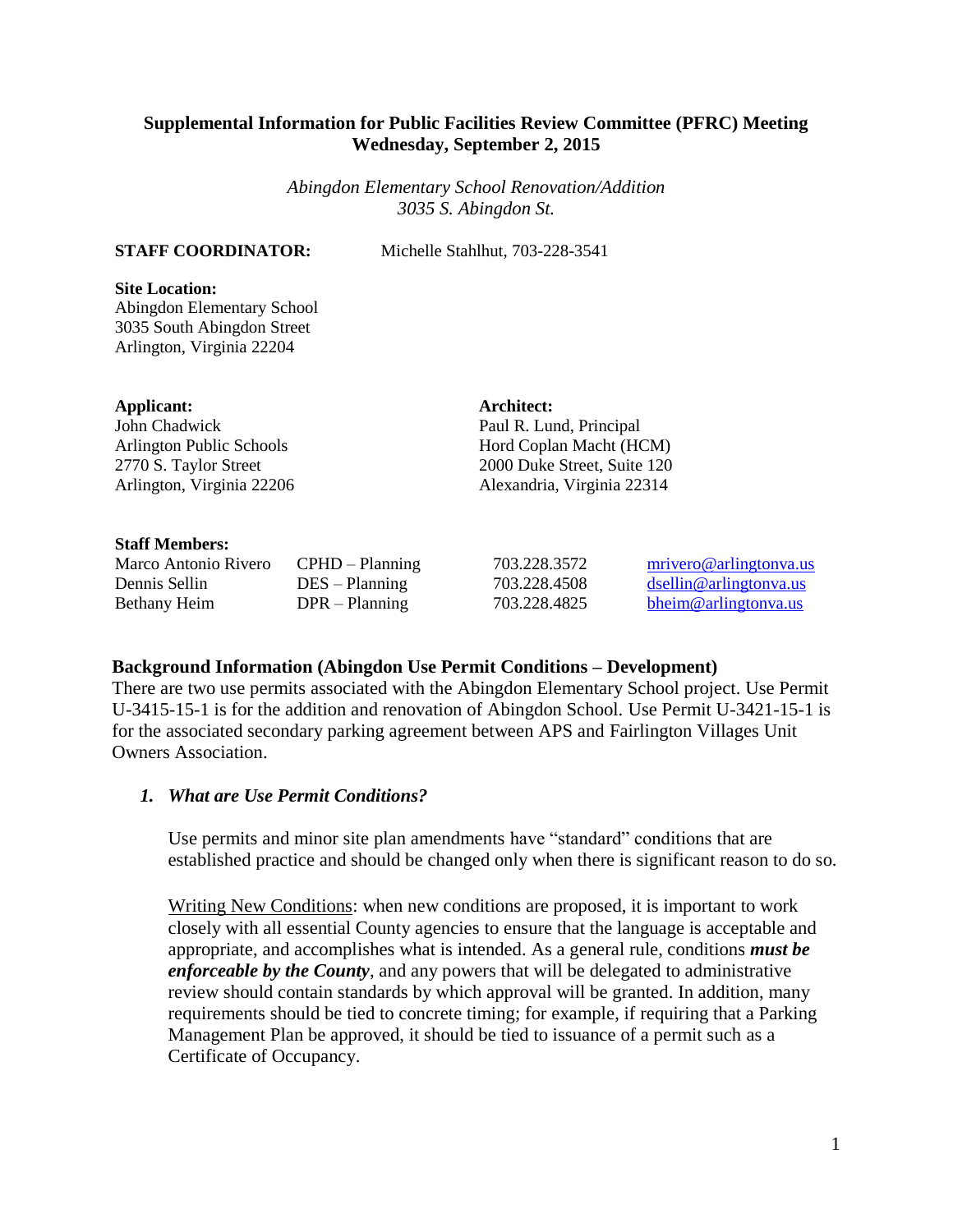Negotiating Language with Applicants: applicants must review and agree to all recommended conditions. If an applicant does not agree to condition language that staff supports, then additional negotiation between the applicant and the County is required.

# *2. Standard Use Permit Conditions for Schools*

County staff and Arlington Public Schools (APS) staff have worked to standardize use permit conditions associated with school projects. Every site has site specific circumstances and issues that must be addressed. Therefore, County and APS staff negotiate "site specific use permit conditions" to address those needs.

Substantive changes to the standard use permit conditions for Abingdon have currently been identified for:

- Proposed Condition #20: Civil Engineering Plan
- Proposed Condition #21: Final Landscape Plan

County and APS staff are continuing to negotiate these conditions.

Additionally, Staff has identified (for the purposes of the Abingdon Elementary School project) various changes to the "Standard Use Permit Conditions for Schools" that are not substantive in nature, but provide further clarification for site specific purposes. These changes have not been highlighted as part of this report.

For example: Proposed Condition #13 of this use permit ("Community Outreach During Construction") contains site specific condition language within the standard use permit condition set identifying an APS community liaison that should be contacted for any questions/issues related to construction. A list of the associated civic/citizens' associations are provided within this condition which are unique to this site (Fairlington Citizens' Association, Fairlington Villages Unit Owners Association, and Court Bridge I and II condominiums).

# *3. New, Site Specific Use Permit Conditions*

Staff has currently identified the need to include new, site specific use permit conditions related to the modification of the school parking requirement (Proposed New Condition #65 for U-3415-15-1) and new conditions associated with the secondary parking agreement between APS and the Fairlington Villages Unit Owners Association (associated with use permit U-3421-15-1: Proposed Conditions #1-4). County and APS staff are continuing to negotiate these conditions.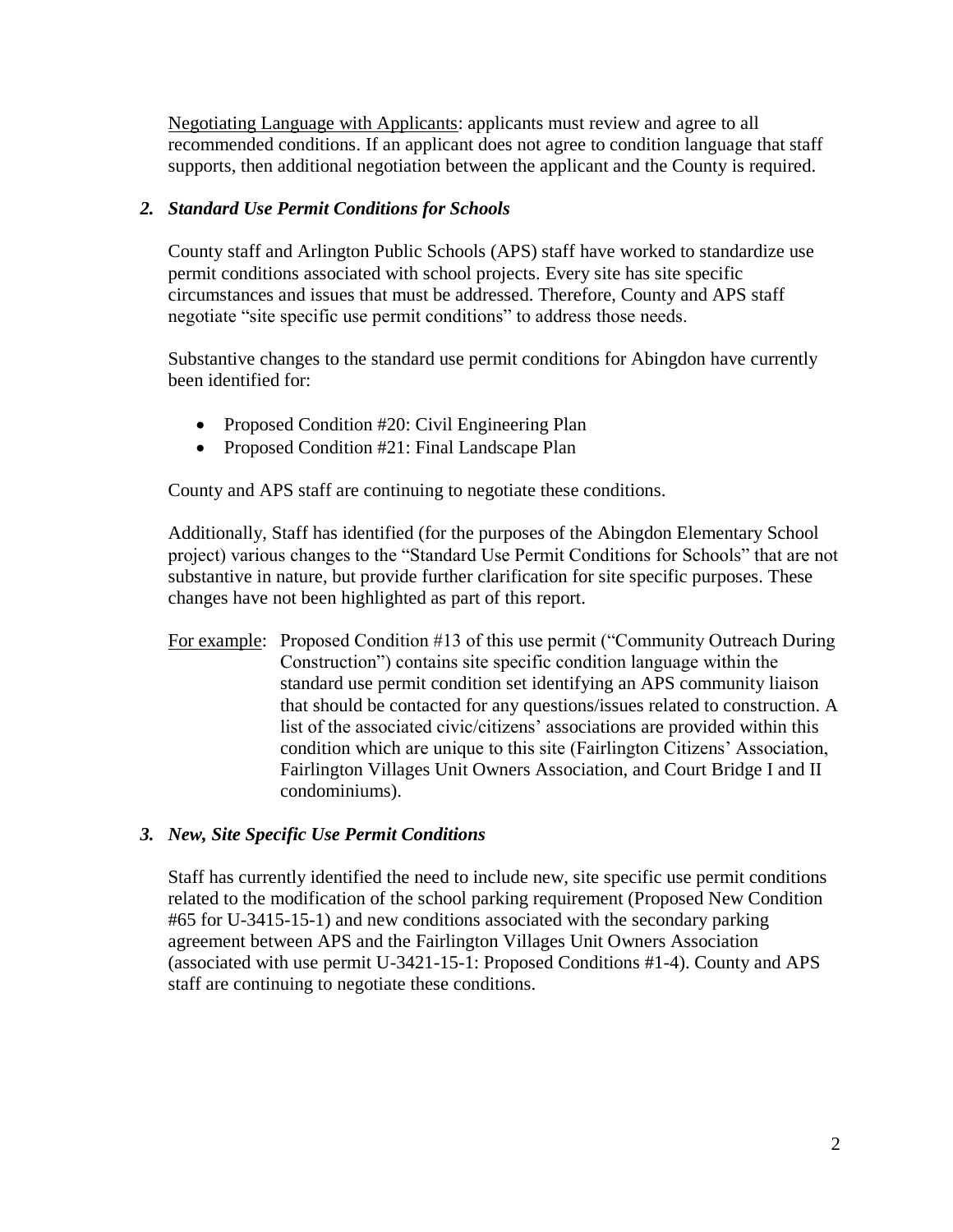# **Abingdon Elementary School – DRAFT Use Permit Conditions**

**Highlighted BLUE = May Require Substantive Changes / Refinements Notable Site Specific Additions Highlighted YELLOW = Intentionally taken out (not applicable to APS projects).** 

*\*To be noted, there is site specific language within various conditions reflecting the timing of permits, specific community associations, specific use permit numbers, etc. These modifications are NOT highlighted in blue, green, or yellow; however, all considered modifications/additions to the standard use permit conditions are identified in strikethrough and underlined language.* 

#### **A.** Conditions for U-3415-15-1:

Note: Where a particular County office is specified in these conditions, the specified office includes any functional successor to that office. Where the County Manager is specified in these conditions, "County Manager" includes the County Manager or her designee. Whenever, under these conditions, anything is required to be done or approved by the County Manager, the language is understood to include the County Manager or his or her designee. Where "Final Building Permit" is referenced in these conditions, it shall refer to the building permit which permits any construction of any level of the building. Where "Final Certificate of Occupancy" is referenced, it shall refer to the first certificate of occupancy that permits occupancy of the last unoccupied floor of the building addition or phase of the project. In addition, where "Arlington Public Schools" is used in these conditions it includes the Arlington County School Board and its staff, employees, and any successors or assigns.

The following permits may be obtained in the course of construction of the addition approved by the use permit:

- Demolition and Land Disturbance Permits
- Excavation, Sheeting, and Shoring Permit
- Footing to Grade Permit
- Final Building Permit (as defined above)

APS agrees that, in the event it requests approval for work covered by more than one permit listed above at the same time, or if APS requests approval for a permit listed above without having requested all permits normally obtained prior to (in order of the list above) the requested permit, the requested permit will not be issued until APS has met all requirements and fulfilled all conditions that are to be met before all permits listed prior to (above) the requested permit. Arlington Public Schools agrees that all conditions to be met prior to issuance of all listed permits shall be met prior to a Final Building Permit being issued.

The following Certificates of Occupancy will be obtained for the project:

Shell and Core Certificate of Occupancy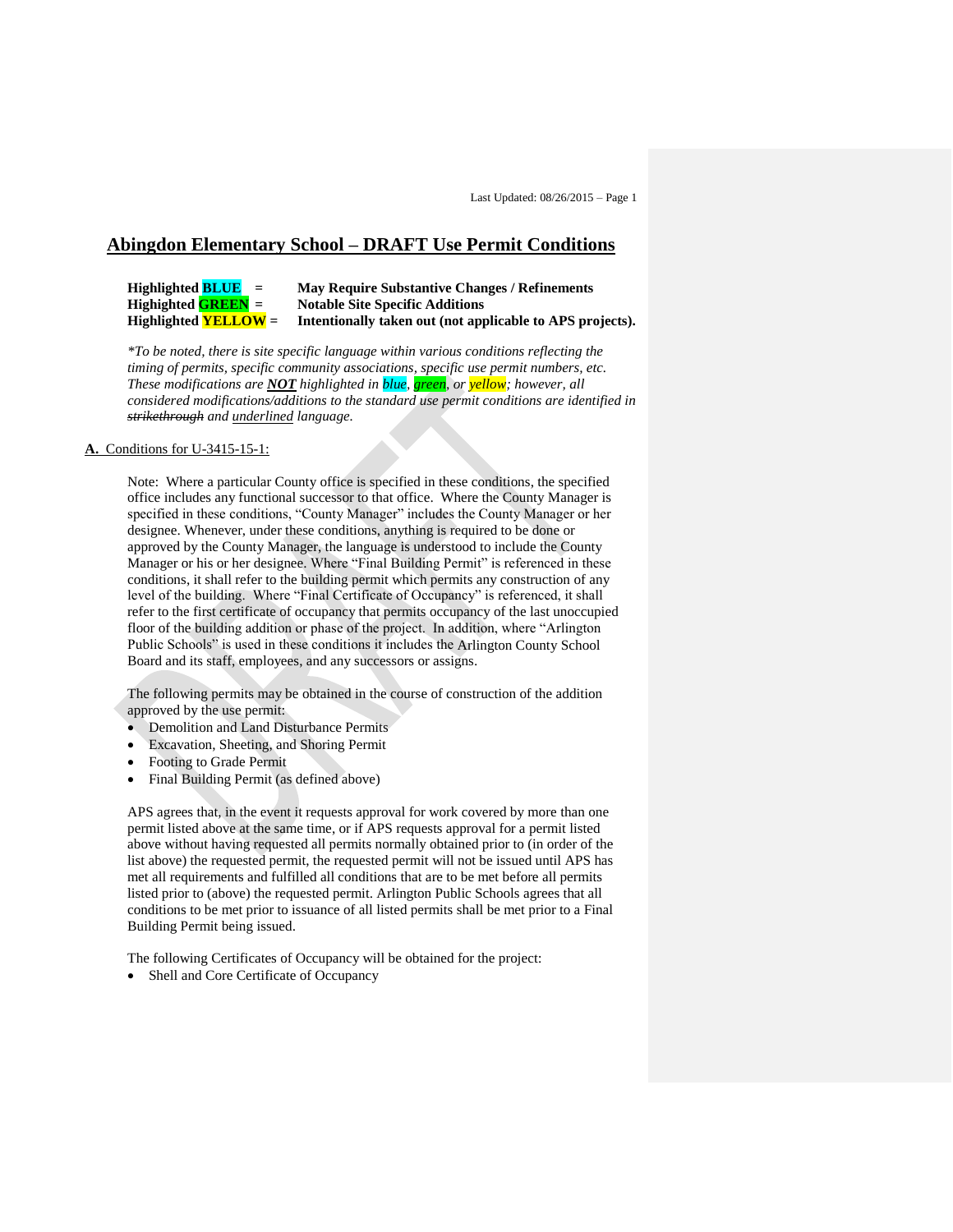- First Certificate of Occupancy for educational use
- Final Certificate of Occupancy (as defined above)
- Master Certificate of Occupancy

In the event APS chooses to get more than one Certificate of Occupancy at one time, then it shall meet all conditions required to be met before either permit is issued.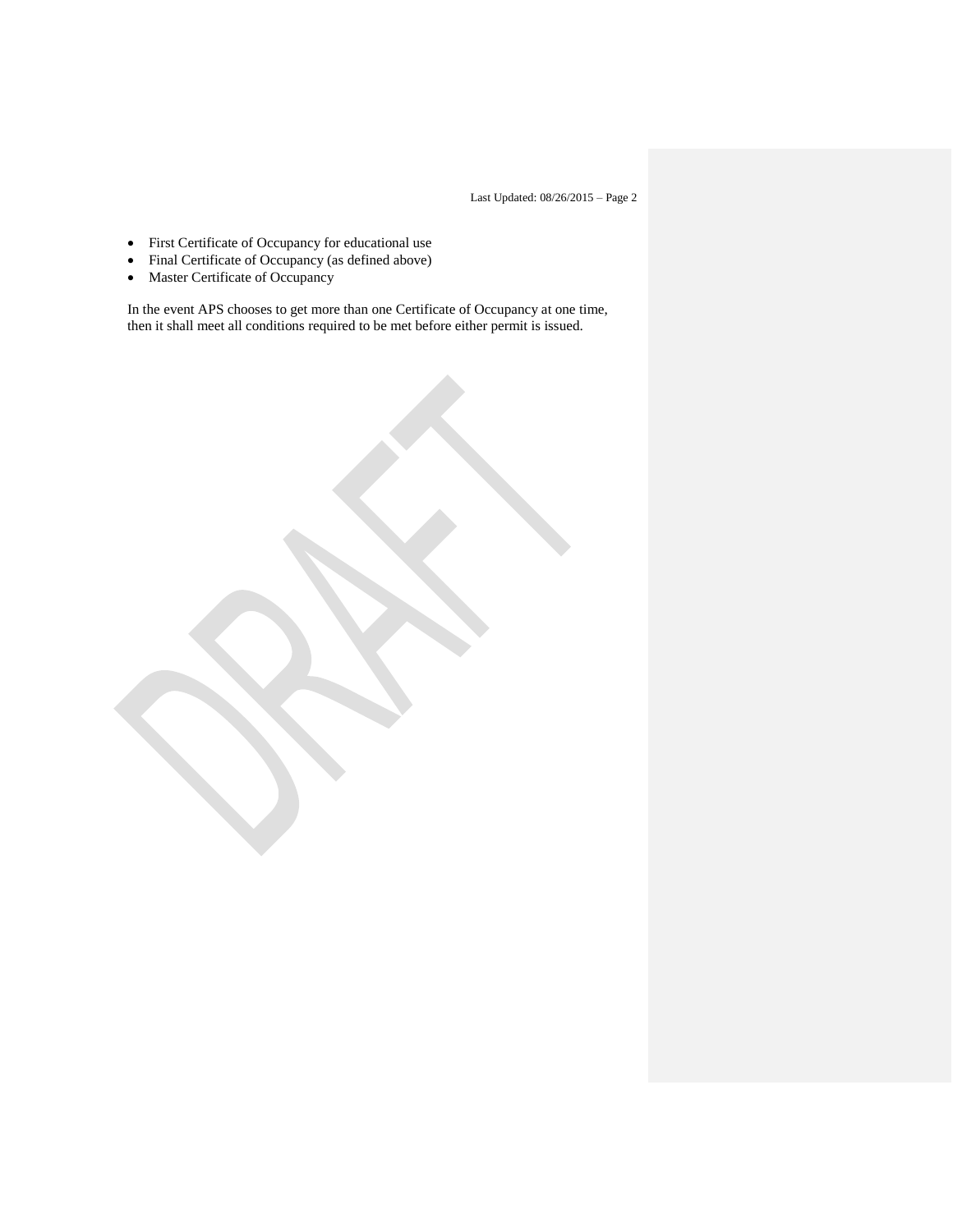#### **1. Overall Compliance Requirements (Life of Use Permit)**

Arlington Public Schools agrees that nothing in these conditions relieves Arlington Public Schools from complying with all Federal, State and/or local laws and regulations. Arlington Public Schools agrees that these conditions are valid for the life of the Use Permit. Arlington Public Schools agrees to paste to all permit application drawings the approved minutes of the County Board meeting at which the Use Permit was approved, together with any subsequently approved condition deletions, revisions, and/or additions. Arlington Public Schools also agrees that no changes to the approved post-County Board Approved Use Permit plans shall be made in the field. Unless otherwise stated in the conditions below, all required submissions shall be filed with the Zoning Office.

#### **2. Use Permit Compliance and Expiration**

- A. **Compliance (Life of the Use Permit)** Arlington Public Schools agrees to comply with the standard conditions set forth below and the plans dated July 17, 2015 and reviewed and approved by the County Board as part of the Use Permit approval (as used in these conditions, the term "Use Permit" shall refer to the approved special exception U-3415-15-1) and made a part of the public record on September 19, 2015, including all renderings, drawings, and presentation boards presented during public hearings, together with any modifications proposed by Arlington Public Schools and accepted by the County Board or vice versa, except as specified in the conditions below.
- B. **Expiration (Building Permit)** If a Building Permit has not been issued for the first building to be constructed pursuant to the approved Use Permit, then this Use Permit approval expires on September 19, 2018 unless otherwise extended by the County Board. Extension of this approval shall be at the sole discretion of the County Board. Arlington Public Schools agrees that this discretion shall include a review of this Use Permit and its conditions for their compliance with then current County policies for land use, zoning and special exception uses. Extension of the Use Permit is subject to, among other things, inclusion of amended or additional Use Permit conditions necessary to bring the plan into compliance with then current County policies and standards together with any modifications proposed by Arlington Public Schools and accepted by the County Board or vice versa.

#### **3. Post-County Board Approved Use Permit Plans Filing (Demolition and Land Disturbance Permits)**

A. **(Demolition and Land Disturbance Permits)** Arlington Public Schools agrees to file four copies of a Use Permit Plan within 90 days of the County Board approval, and before issuance of any Permits for development pursuant to the Use Permit. Arlington Public Schools also agrees to submit four digital copies on compact disc, including final Use Permit drawings (JPEG, PDF, DWF, and DXF formats), color images of all renderings and photos of presentation boards (JPEG and PDF formats), and Powerpoint presentations (PPT format) shown to the County Board, including any changes made during the County Board meeting, of the approved post-County Board Use Permit plans. The submittal shall comply with the final approval of the County Board. No permits shall be issued for this Use Permit until the post-County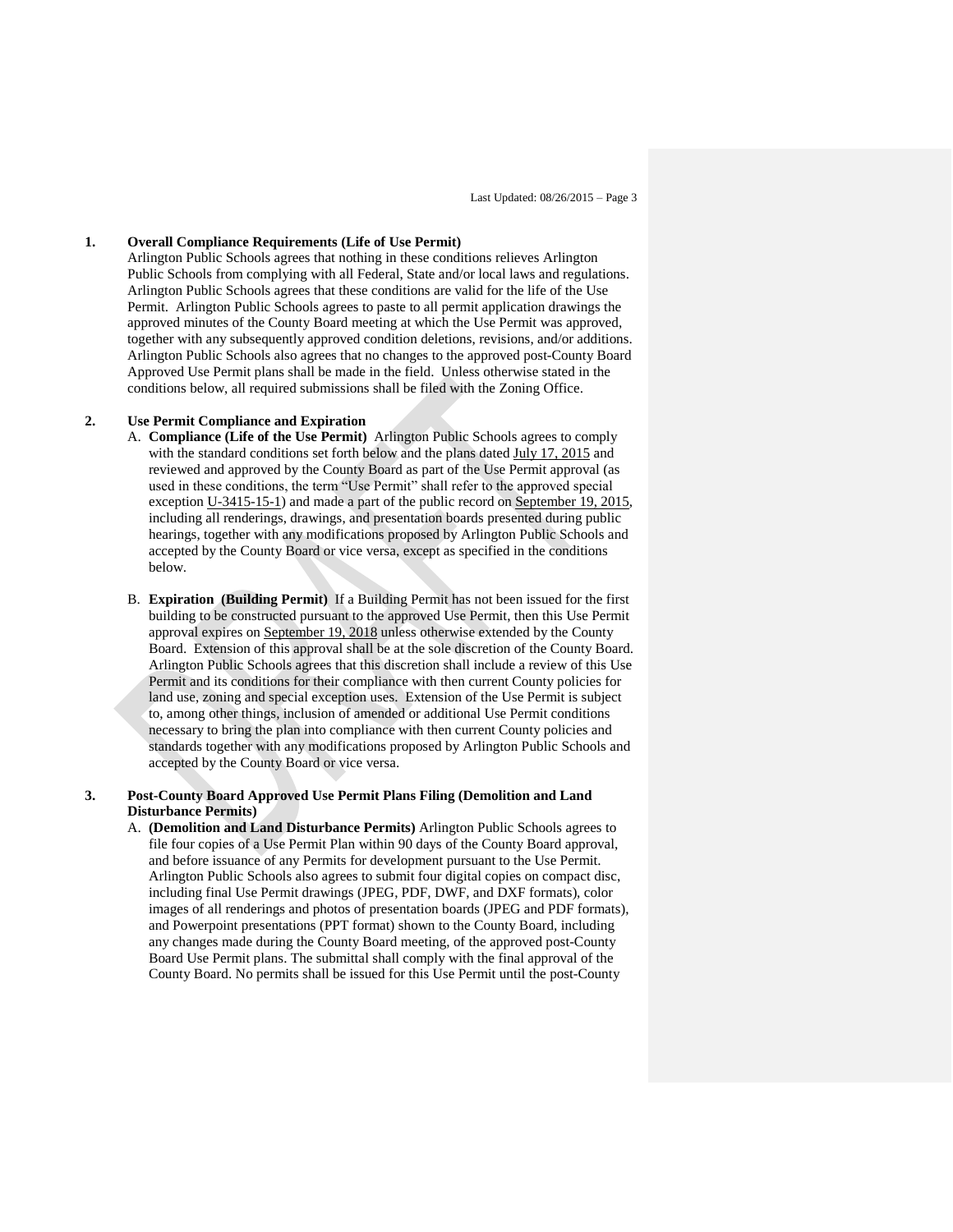Board Use Permit filings have been approved by the County Manager as being consistent with the County Board approval.

Arlington Public Schools further agrees to submit a schedule with the post use permit filing containing construction milestones and the planned opening date for the subject school (or addition), including deadlines for when permits must be obtained. Arlington Public Schools agrees to work with County staff to develop the schedule such that adequate review time is provided for County Staff.

- B. Arlington Public Schools agrees that the project will be constructed per the approved plans and permits and that no changes to the approved post-County Board Use Permit plans shall take place in the field. Arlington Public Schools agrees to obtain the Zoning Administrator's review and approval of all post-County Board Use Permit plan changes. The Zoning Administrator will determine whether the changes are acceptable, need an administrative change, or require Use Permit amendment approval.
- **4. Use Permit Conditions Review Meeting (Demolition and Land Disturbance Permits)** Arlington Public Schools agrees to request and attend, along with its construction team, a Use Permit Conditions Review Meeting coordinated by the Zoning Office prior to the issuance of any permits for development pursuant to the Use Permit. The meeting is intended to inform Arlington Public Schools of the following: 1) requirements of each of the Use Permit conditions that apply to the approved Use Permit; 2) the general process and contacts for obtaining permits, including plan review and approval and overview of associated Use Permit compliance requirements; and 3) the potential need to attend additional pre-permit and pre-construction meetings coordinated by the Inspection Services Division (ISD) and the Department of Environmental Services (DES).

#### **5. Phasing Plan (Demolition and Land Disturbance Permits)**

Arlington Public Schools agrees to obtain approval from the County Manager of a phasing plan ("Phasing Plan") if the Use Permit will be developed in more than one phase, as defined by requiring more than one final building permit, setting forth each defined phase ("Phase") of the Use Permit, prior to the issuance of any permits, and to implement the approved Phasing Plan. Arlington Public Schools agrees that it shall comply with the site maintenance requirements outlined in Condition #14 below as part of the Phasing Plan. Improvements required by this Use Permit condition shall be constructed in phases, consistent with the approved Phasing Plan, if such Phasing Plan is deemed necessary pursuant to this condition. Any changes in the project phasing shall require a new Phasing Plan approved by the County Manager prior to the issuance of any subsequent permits for the project.

#### **6. Tree Protection (Demolition and Land Disturbance Permits)**

Arlington Public Schools agrees to develop, submit to, and gain approval from the County Manager of a Tree Protection Plan prior to the issuance of any permits for development pursuant to the Use permit. The Tree Protection Plan shall include the following elements: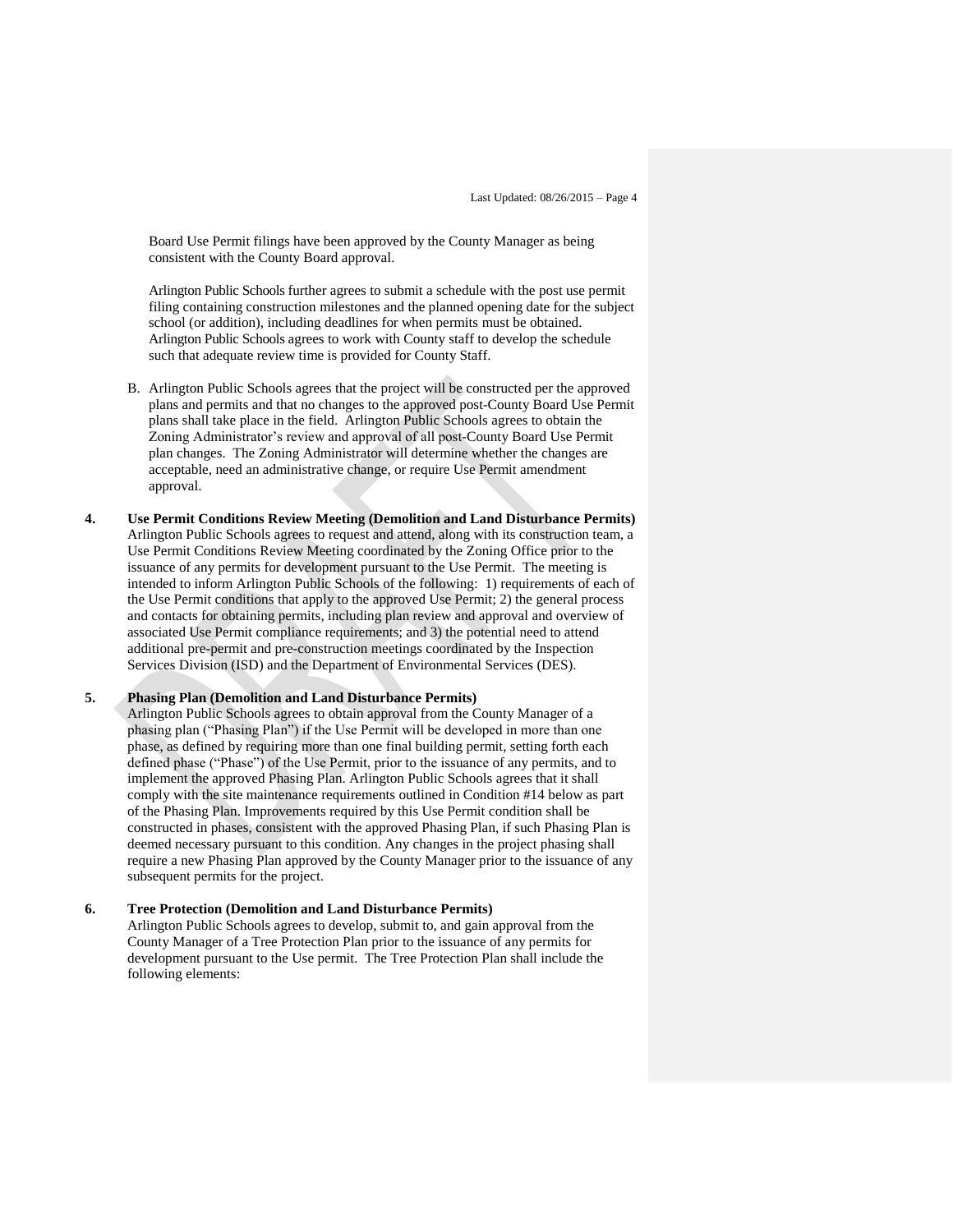- A. **Tree Survey.** Arlington Public Schools agrees that the tree survey shall meet the Landscape Conservation requirements, including tree preservation standards, set forth in the current version of the Arlington County Chesapeake Bay Preservation Ordinance Guidance Manual.
- B. **Tree Protection Plan.** Arlington Public Schools agrees that the tree protection plan shall designate any trees proposed to be saved by Arlington Public Schools. This plan shall include any tree on adjacent sites whose critical root zone extends onto the subject site. The tree protection plan shall be developed by a certified arborist or other horticultural professional. At a minimum, this plan shall include:
	- a. A site grading plan at two (2) foot intervals, including the location of all proposed improvements and utilities.
	- b. Detailed specifications for any tree walls or wells proposed.
	- c. A description of how and where building materials and equipment will be stored, and a description and map of construction travel routes, during construction to ensure that no compaction occurs within the critical root zone of the trees to be saved.
	- d. Identification of tree protection measures and delineation of placement of tree protection.
	- e. The location of all construction trailers. All construction trailers shall be reviewed and approved pursuant to Condition #8.

Arlington Public Schools agrees that any tree designated to be saved on the tree protection plan which dies, as determined by the County's Urban Forester, prior to or within three (3) years of the issuance of the Final Certificate of Occupancy, shall be removed and replaced by Arlington Public Schools at their expense with the number of major deciduous and evergreen trees consistent with the Tree Replacement Guidelines, and which meet the minimum size and other requirements of Condition #21 below.

Arlington Public Schools agrees to request a final inspection of all trees required to be preserved, consistent with the approved Tree Protection Plan, three (3) years after the issuance of the Final Certificate of Occupancy.

Arlington public schools may request revisions to the approved plan. The applicant agrees that it will apply to the County Manager for changes and obtain the County Manager's review and approval of such changes. The County Manager shall approve such changes if the tree protection plan as amended meets the standards of this condition. At all times the approved tree protection plan shall govern installation of tree protection elements and features shown thereon.

## **7. Right-of-Way Permits**

Intentionally omitted.

# **8. Location of Construction Trailers (Demolition and Land Disturbance Permits)**

Arlington Public Schools agrees to submit a construction trailer plan, which shall show the location of construction trailers, to the County Manager, and obtain review and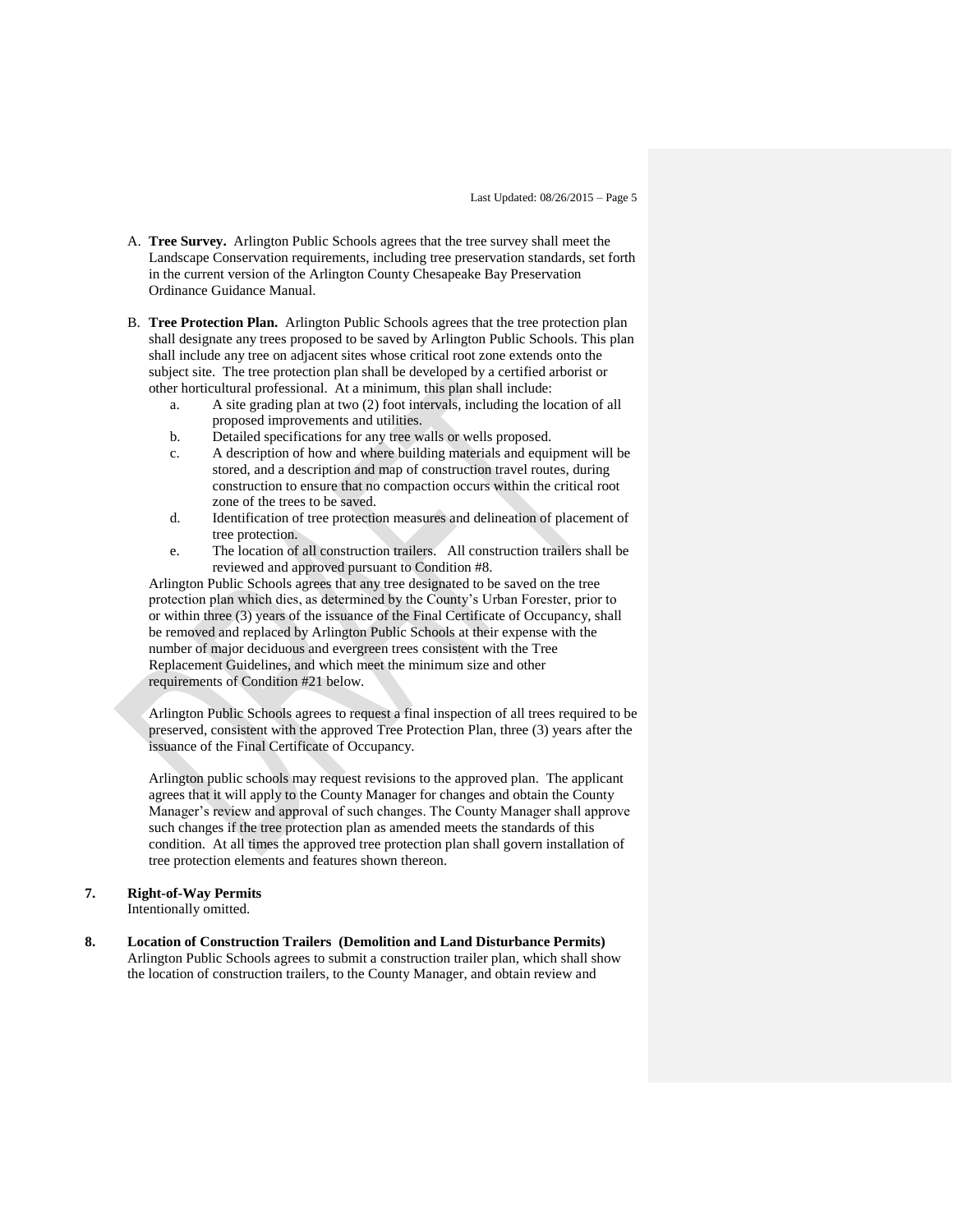approval of such plan from the County Manager prior to the issuance of the Demolition and Land Disturbance Permits, and prior to locating any trailers on the site. The plan may show construction trailers located within the setback area as long as they are not located in the vision obstruction area or tree protection area. The plan shall show the location of construction staging and include a map of the construction travel routes. If all construction trailers for the project are shown on the Tree Protection Plan (Condition #6.B) above), then that Plan can be used to satisfy this condition's submittal requirements, provided it has been reviewed and approved as set forth herein. If construction trailers are proposed to be located in the public right-of-way or public right-of-way easement, then they shall be shown on a Maintenance of Traffic (MOT) plan approved by DES, and shall not be installed until their location is approved by DES and a right-of-way permit is approved and issued.

## **9. Photographic Record of Development (Demolition and Land Disturbance Permits)**

A. Arlington Public Schools agrees to produce and submit to the Zoning Administrator a photographic record of development, starting with a record of the site as it appears before demolition is begun, including photographic records during construction, and ending with a photographic record of the development as it appears after completion of construction, for placement in the Arlington County Library Community Archives. These submissions shall comply with the standards provided in subparagraph B below.

The photographic record shall include photos taken at the following points in construction, and photos shall be submitted before issuance of the permit specified in each sub-paragraph below:

- 1) **(Demolition and Land Disturbance Permits)** Before issuance of any permits for development pursuant to the Use Permit – Views of north, south, east and west facades, as location permits, of buildings to be demolished, as well as at least one photo of the site before any clearing or grading including the existing physical relationship with adjacent buildings and streets.
- 2) **(Final Building Permit) (Shell and Core Certificate of Occupancy Permit)** Photos of Site Clearance: Views of cleared site facing north, south, east and west, as location permits, with adjacent buildings and streets included.
- 3) **(Shell and Core Certificate of Occupancy Permit)** Before issuance of the Shell and Core Certificate of Occupancy Permit – Photos of Construction Phase: At a minimum, views of the site during excavation, upon completion of the first floor above grade, at topping out, and during the exterior cladding phase.
- 4) **(Final Certificate of Occupancy)** Before issuance of the Final Certificate of Occupancy – Photos of Site Completion: North, south, east and west facades of completed building or buildings, as well as at least one view of completed project in context of adjacent buildings and streets. Color photographs on compact disc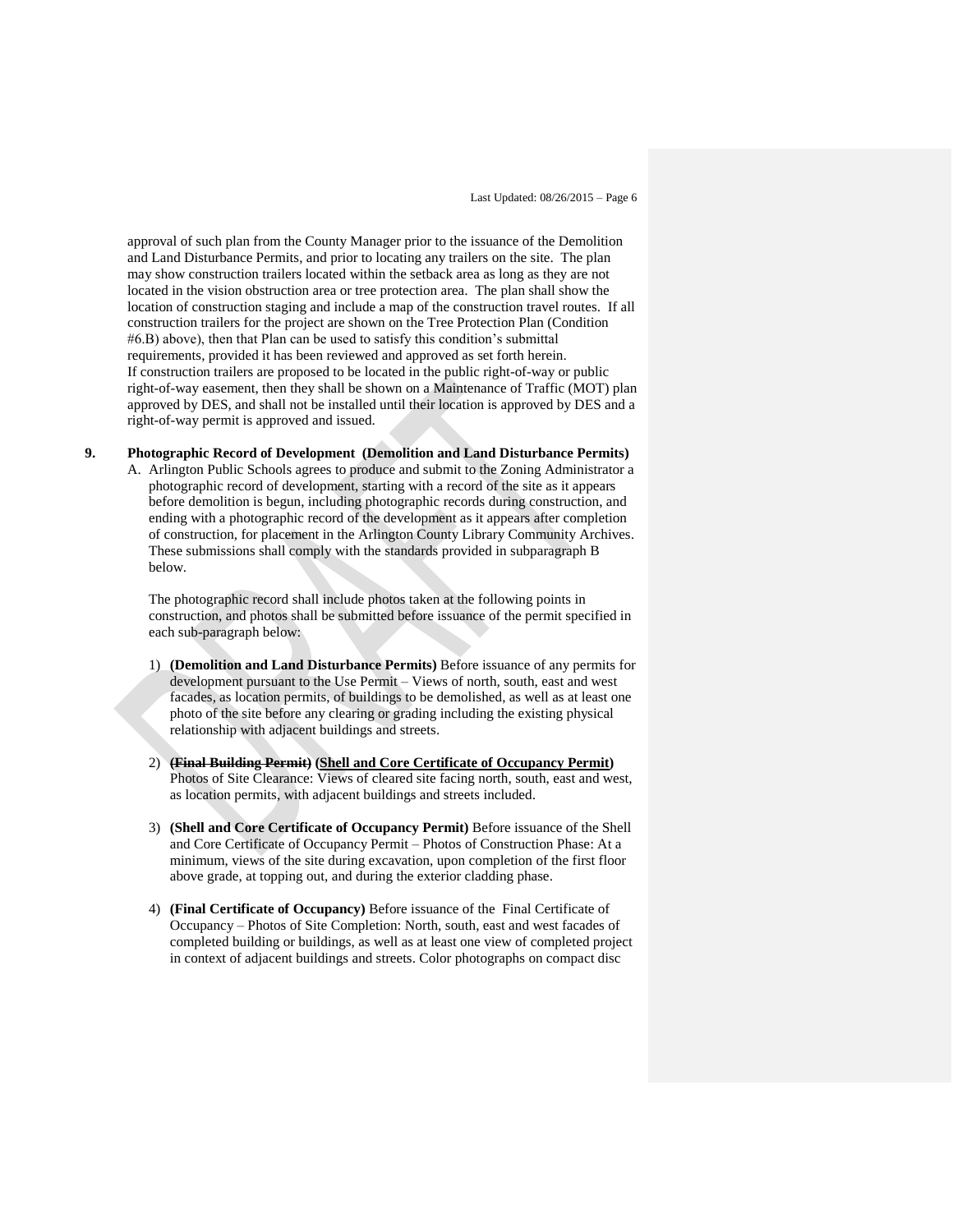must be submitted in addition to black and white photographs and the photo contact sheet.

5) **(Final Certificate of Occupancy)** Before the issuance of the Final Certificate of Occupancy– The photographic records for which no time is specified above, including the completed compact disc with the entire photographic history, shall be delivered to the Zoning Administrator.

#### **B. Photographic Record of Development Submittal Standards**

All photographic records may be either color or black and white. Submission of a photo contact sheet and 8" x 10" prints on photographic paper shall be the minimum acceptable standard. Color photographs on compact disc, print copies of the photographs, and the photo contact sheet, must be date-stamped and submitted at the end of the project prior to the issuance of Final Certificate of Occupancy.

#### **10. Construction-Related Measures (Demolition and Land Disturbance Permits)**

#### **A. Maintenance of Traffic Plans:**

- 1) Arlington Public Schools agrees that all Maintenance of Traffic Plans (MOTs) submitted pursuant to the Minimum Acceptance Criteria and Guidelines referenced in Condition #20 for this use permit shall include the hours permitted for construction activities in the public right-of way. Construction activity within the public right-of-way may occur between 9:00 a.m. and 3:30 p.m. Monday through Friday and/or between 10:00 a.m. and 6:00 p.m. on weekends and holidays. Construction activity within the public right-of-way shall not occur between 6:00 a.m. and 9:00 a.m. or between 3:30 p.m. and 6:30 p.m. Monday through Friday. The foregoing construction hours may be modified by the County Manager if she finds that: 1) for right-of-way improvements required by the use permit, construction activity must be conducted outside the hours stated above in order to avoid disruption of traffic or other transportation systems; or 2) the construction activity requires certain utility work and/or street closures outside the hours stated above. "Holidays" are defined as New Year's Day, Martin Luther King Day, Presidents' Day, Memorial Day, Independence Day, Labor Day, Columbus Day, Veterans' Day, Thanksgiving, and Christmas. Arlington Public Schools agrees to place a minimum of one sign per street front around the construction site, indicating the permissible hours of construction, to place one additional sign within the construction trailer containing the same information, to provide a written copy of the permissible hours of construction to all subcontractors, and to require its subcontractors to observe such hours.
- 2) Arlington Public Schools agrees to submit one (1) set of each approved MOT to the Zoning Administrator within 30 days after approval of the MOT. Copies of plans or maps shall be also be posted in the construction trailer and given to each subcontractor and construction vehicle operator before they commence work on the project.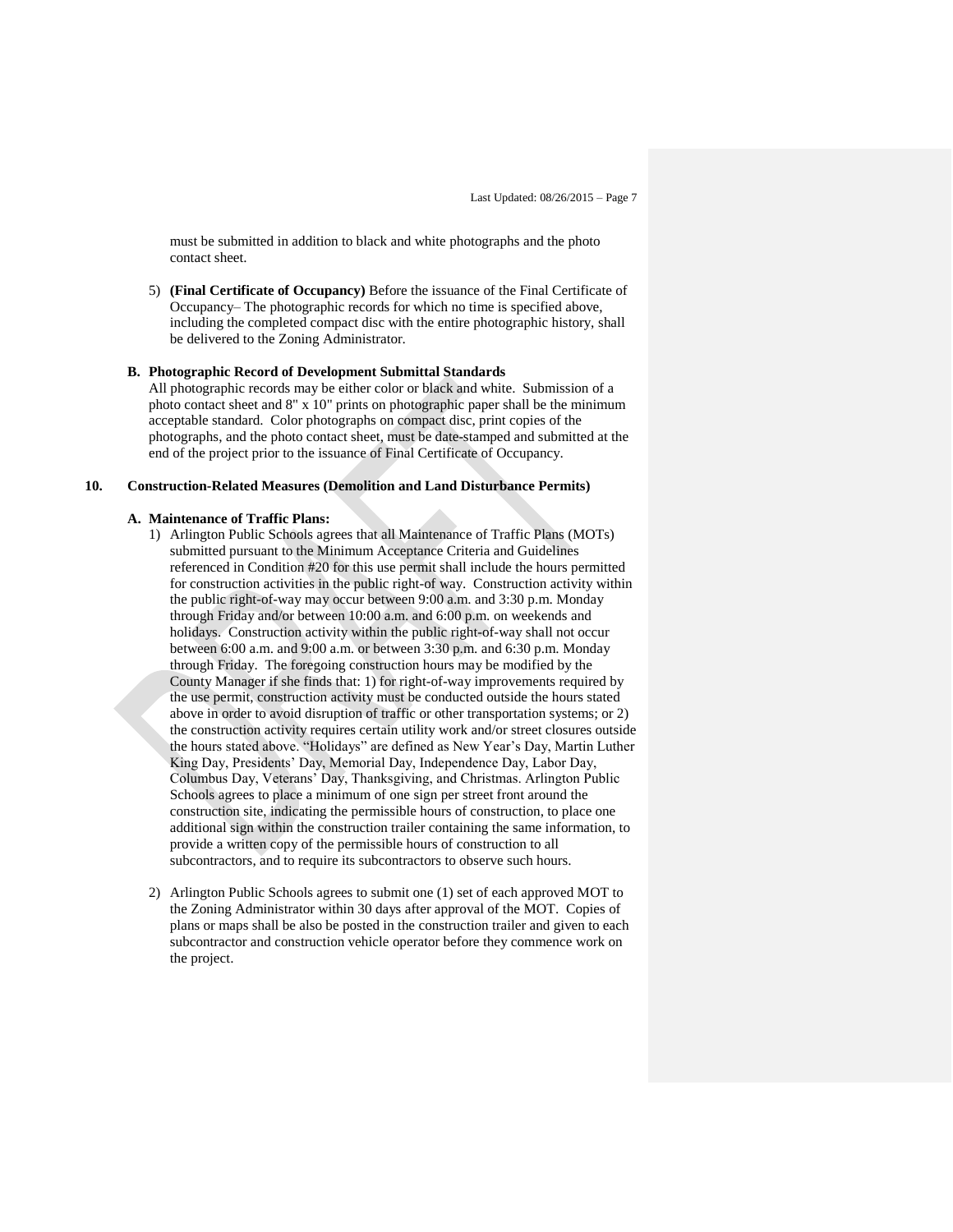3) Arlington Public Schools agrees to provide one (1) copy of each approved MOT to each appropriate civic association, one (1) copy to the Arlington County Police Department, and provide documentation of these submissions to the Zoning Administrator within 30 days of approval of the MOT.

#### B. **Maintenance of Street Surfaces During Construction:**

Arlington Public Schools agrees to maintain street surfaces adjacent to the site in a clean, smooth condition devoid of potholes at all times during the construction period. Whenever a significant portion of an adjacent road surface is disturbed for reasons relating to the construction, including utility work, Arlington Public Schools agrees to repair promptly the disturbed portion(s) of pavement with hot patching to return the road surface to a clean, smooth condition. Arlington Public Schools agrees to ensure that the road surface is promptly repaired regardless of whether the excavation work or other damage to the road surface was done by Arlington Public Schools, Arlington Public Schools' contractors, or private utility companies for work associated with this Use Permit. Arlington Public Schools agrees to make reasonable efforts to schedule construction work so that digging in the street surfaces will not occur during the winter months. The term "significant portion of a road" is understood to include, but not be limited to, a cut in the road surface that exceeds 10 feet in length or 100 square feet in size. This condition is in addition to any other conditions in this Use Permit and any County requirements relating to reconstruction and repaving of streets at the completion of construction. All temporary street patching shall be performed per Arlington County Construction Standards and Specifications.

#### C. **Temporary Lighting Plan (Demolition and Land Disturbance Permits):**

Arlington Public Schools agrees to provide adequate temporary lighting for roadway users, including pedestrian and vehicular traffic, along all frontages of the site, including the interiors of covered pedestrian walkways during construction. Arlington Public Schools agrees to submit to, and obtain review and approval from the County Manager of a temporary lighting plan prior to issuance of Demolition and Land Disturbance Permits. The County Manager will approve the temporary lighting plan if it meets the standards of this condition. Lighting levels shall conform to minimum luminance levels approved by the County, based on the Arlington County Traffic Signal and Streetlight Specifications. Arlington Public Schools agrees that the approved temporary lighting plan shall be implemented within 90 days after issuance of the Land Disturbance Permit and prior to the shut-down or removal of any existing lighting, and shall be operated from implementation until lighting fixtures as approved in Condition #20 are in place and operational around the perimeter of the site. Temporary lighting shall be turned on between dusk and dawn seven (7) days a week. Any high-intensity overhead lighting, such as lighting placed on construction cranes, shall be used only during construction hours (except lower levels after hours for safety and security reasons), and shall be placed so as not to directly illuminate residential dwellings or be a nuisance to neighboring property owners.

#### **D. Off-Street Parking for Construction Workers (Demolition and Land Disturbance Permits)**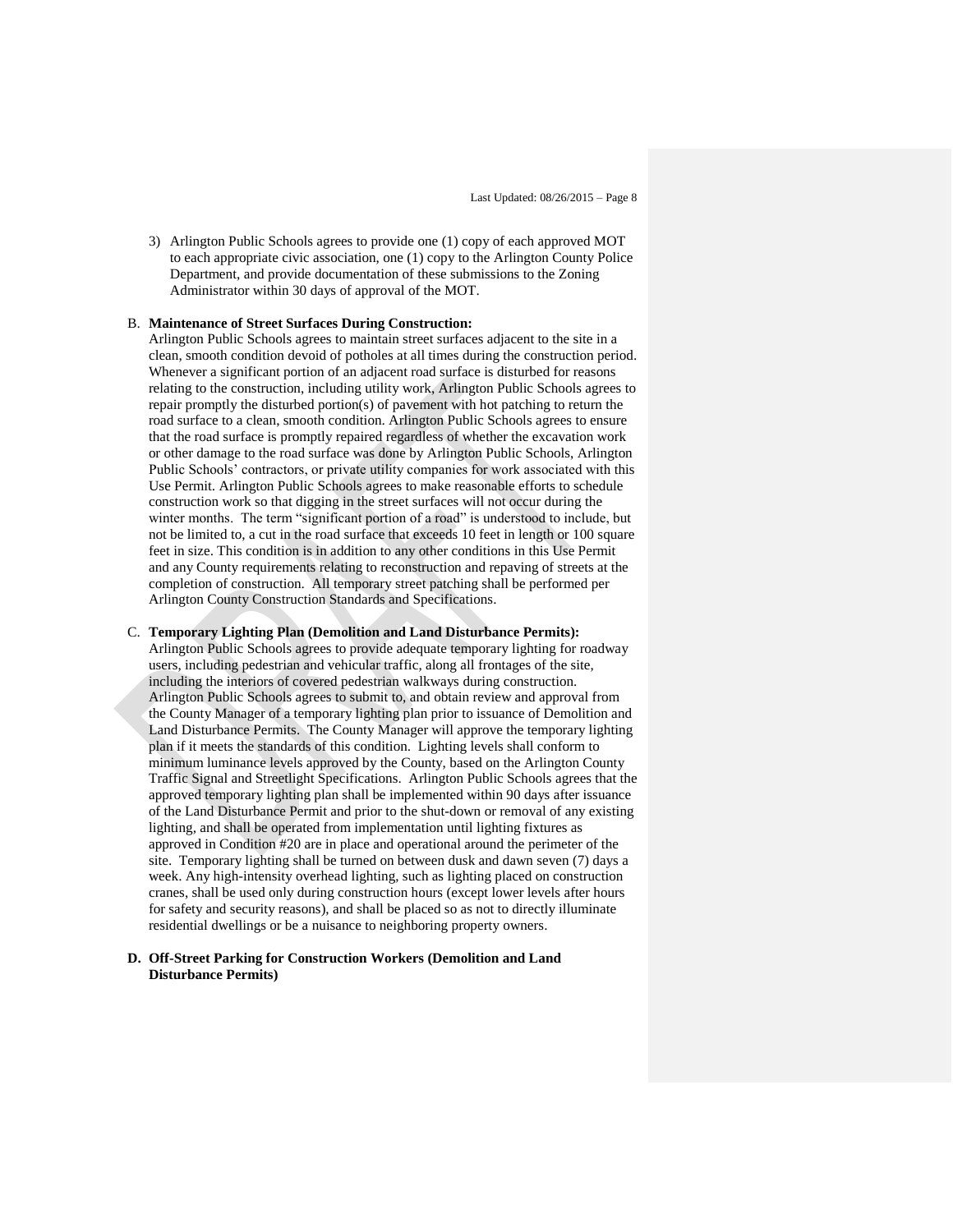Arlington Public Schools agrees to obtain the review and approval, as meeting the standards of this Condition #10, by the Zoning Administrator of a plan for off-street parking for construction workers prior to the issuance of the Demolition and Land Disturbance Permits. Arlington Public Schools agrees that the plan shall provide for off-street parking which shall be provided for all construction workers, including subcontractors, without charge to the workers. In lieu of providing parking, Arlington Public Schools may provide a subsidy for the construction workers in order that they may use Metro, provide a van for van pooling, or use another established method of transportation to provide for construction workers to arrive at the site. Arlington Public Schools agrees to implement the approved plan throughout all phases of construction on the project. If the plan is found to be either not implemented or violated during the course of construction, a correction notice will be issued to Arlington Public Schools. If the violation is not corrected within ten (10) days, a "stop work order" will be issued, and construction halted until the violation has been corrected. Arlington Public Schools agrees that the plan shall include, at a minimum, the following:

- 1) The location of the parking to be provided at various stages of construction.
- 2) The number of parking spaces that will be provided at various stages of construction.
- 3) The estimated number of construction workers that will be assigned to the work site at various stages of construction.
- 4) Mechanisms which will be used to encourage the use of Metro, carpooling, vanpooling, and other similar efforts.
- 5) The location on the construction site at which information will be posted regarding Metro schedules and routes, bus schedules and routes, and carpooling and vanpooling information.
- 6) The contact person responsible for communicating parking and transportation options to workers.
- **11. Residential Relocation (Demolition and Land Disturbance Permits)** Intentionally Omitted.
- **12. Retail Relocation (Demolition and Land Disturbance Permits)**  Intentionally Omitted.

# **13. Community Outreach During Construction**  Arlington Public Schools agrees to comply with the requirements of this condition prior to the issuance of any permits for development pursuant to the Use Permit, and to remain in compliance with this condition until the Final Certificate of Occupancy is issued.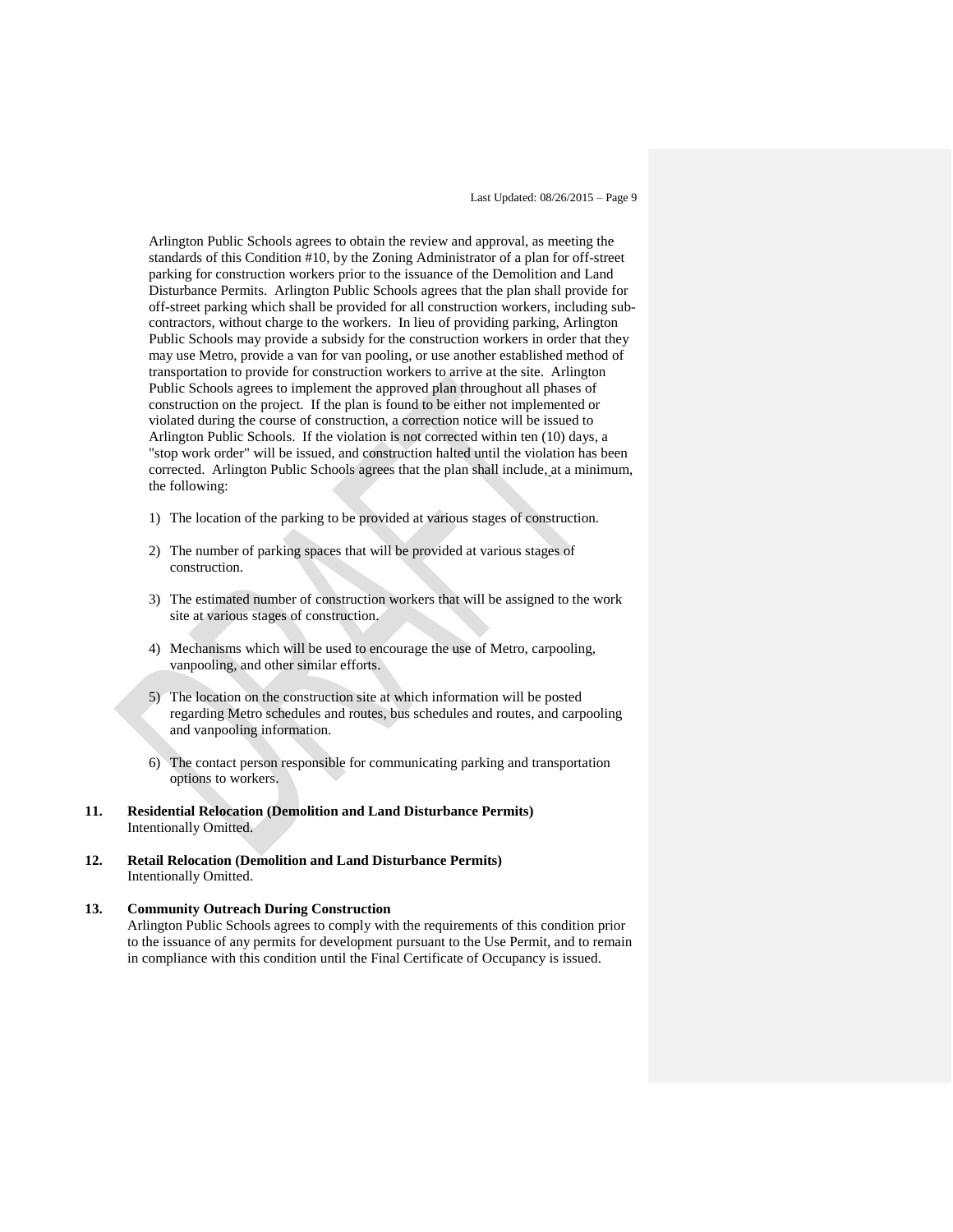- A. **Community Liaison (Demolition and Land Disturbance Permits).** Arlington Public Schools agrees to identify a person or persons who will be the liaison to the community throughout the construction of the site. The name and telephone number of the initial liaison and, if different, of the permanent liaison, shall be provided in writing or by email to the residents, property managers and business owners whose properties abut the Project; the Fairlington Citizens Association, Fairlington Villages Unit Owners Association, and Court Bridge I and II Condominiums; and the Zoning Administrator; and shall be posted at the entrance of the Project. Throughout the duration of construction, the individual shall be on the site throughout the hours of construction, including construction on weekends.
- B. **Community Meeting (Demolition and Land Disturbance Permits).** Arlington Public Schools agrees to hold a community meeting before the issuance of any permit for work pursuant to this Use Permit, with those whose property abuts the project, and the presidents of the Fairlington Citizens Association, Fairlington Villages Unit Owners Association, and Court Bridge I and II Condominiums, to review the Construction Vehicle Routing Plan, location of construction worker parking, plan for temporary pedestrian and vehicular circulation, and hours and overall schedule for construction. The Zoning Administrator and the Arlington County Police representative must be notified once the community meeting dates/times are established. Arlington Public Schools agrees to provide documentation to the Zoning Administrator of the date, location and attendance of the meeting.
- C. **Temporary Closures of Any Traffic Lanes (7 days in advance of street closures)**  Arlington Public Schools agrees to notify the Fairlington Citizens Association, Fairlington Villages Unit Owners Association, and Court Bridge I and II Condominiums and all abutting property owners in writing (or, by mutual agreement, via e-mail) at least seven calendar days in advance of any street closure, except in the case of an emergency, of more than one hour duration on any street. "Emergency" street closures may include, but not be limited to, those relating to rupture or potential rupture of a water or gas main, insecure building façade, or similar unforeseeable public danger. "Emergency" street closures shall not include closures for setting up or dismantling of a crane, exterior building construction, materials deliveries, utilities work, or similar situations.
- D. **Timing of Utility Work.** Arlington Public Schools agrees to advise abutting property owners in writing (or, by mutual agreement, via e-mail) of the general timing of utility work in abutting streets or on-site that may affect their services or access to their property throughout construction of the project.

#### **14. Construction Site Maintenance (Demolition and Land Disturbance Permits)**

**A. Site Maintenance Requirements (Throughout Construction of the Use Permit)** Arlington Public Schools agrees to provide a site maintenance plan which shall contain the following standards for site maintenance during construction, and to post said plan and standards in prominent locations onsite: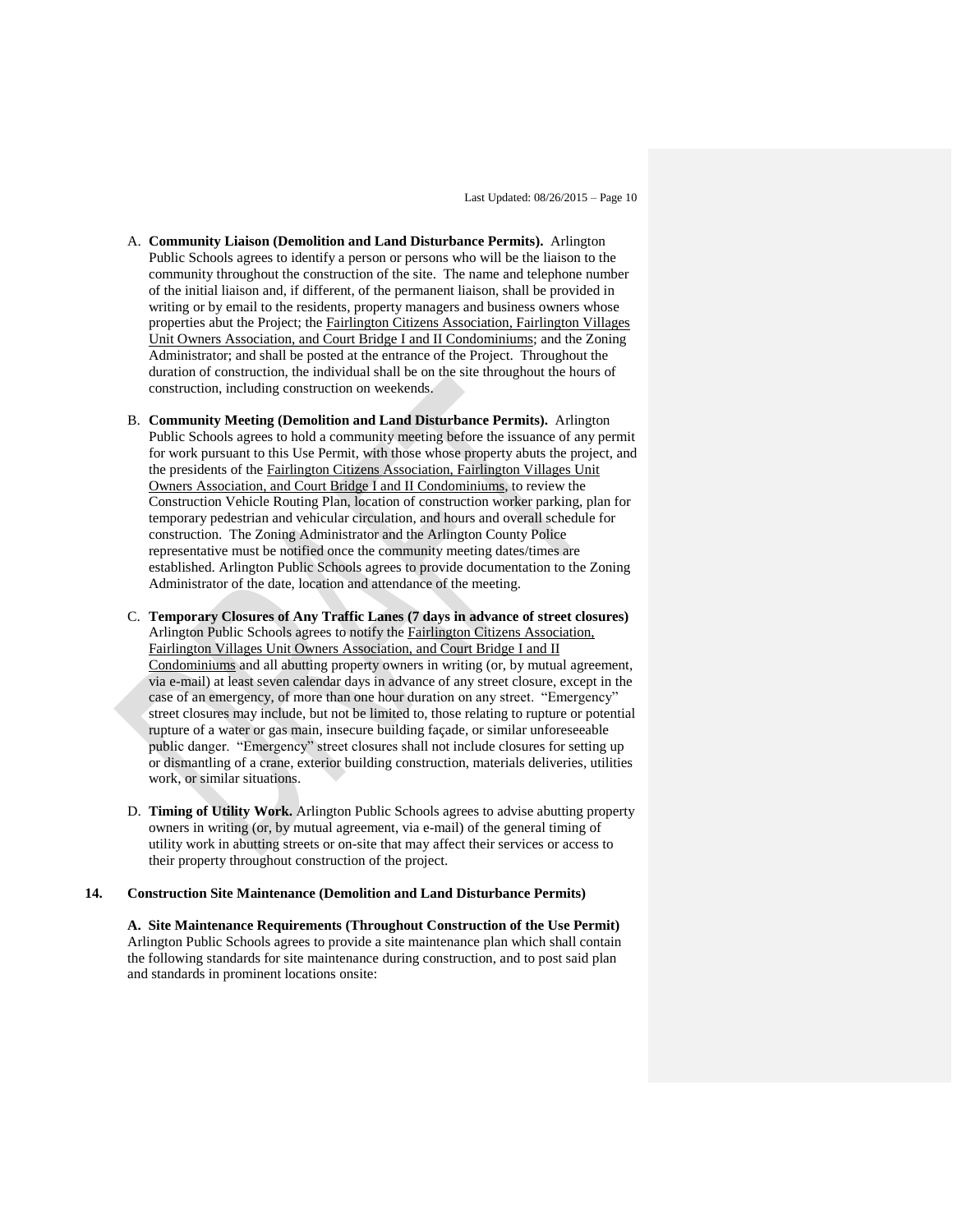- 1) That the site and any buildings located within it are secured and kept in a wellmaintained condition throughout construction, consistent with the requirements outlined below in this condition, and the requirements contained in Condition #21.D. This shall include, but not be limited to, maintaining landscaping, keeping the grass mowed, removing litter and debris from the site, and properly disposing of recyclable materials.
- 2) Maintain access on the site for fire emergency vehicles including access to existing fire hydrants and fire department connections.
- 3) Address sites that have been cleared, but construction has either ceased for a period of time or not yet begun. The plan shall include an interim site maintenance plan that provides details on interim landscaping, site screening and site maintenance.
- 4) At the end of each work day during construction of the project, any streets used for hauling construction materials and entrance to the construction site shall be free of mud, dirt, trash, allaying dust, and debris, and all streets and sidewalks adjacent to the construction site shall be free of trash and debris.
- 5) On-site construction activity, including, by way of illustration and not limitation, delivery of materials and equipment, except for construction worker arrival to the construction site and indoor construction activity, shall commence no earlier than 7:00 a.m. and end by 6:30 p.m. on weekdays, and shall commence no earlier than 10:00 a.m. and end by 6:30 p.m. on Saturdays, Sundays, and holidays. Indoor construction activity defined as activity occurring entirely within a structure fully enclosed on all sides by installed exterior walls, windows, and/or doors shall end at midnight each day. Arlington Public Schools may submit to the Zoning Administrator, as an administrative change to the use permit, a request to permit construction activity during hours other than those identified above. The Zoning Administrator may approve such request only if Arlington Public Schools can show that the construction activity requires certain utility work and/or street closures outside the hours stated above. "Holidays" are defined as New Year's Day, Martin Luther King Day, Presidents' Day, Memorial Day, Independence Day, Labor Day, Columbus Day, Veterans' Day, Thanksgiving, and Christmas. Arlington Public Schools agrees to place a minimum of one sign per street front around the construction site, indicating the permissible hours of construction, to place one additional sign within the construction trailer containing the same information, to provide a written copy of the permissible hours of construction to all subcontractors, and to require its subcontractors to observe such hours.
- **B. Storage of Construction Materials (Throughout Construction of the Use Permit)** Arlington Public Schools agrees that the storage of construction materials, equipment and vehicles shall occur only on the site. Arlington Public Schools may submit a request for the County Manager's review and approval of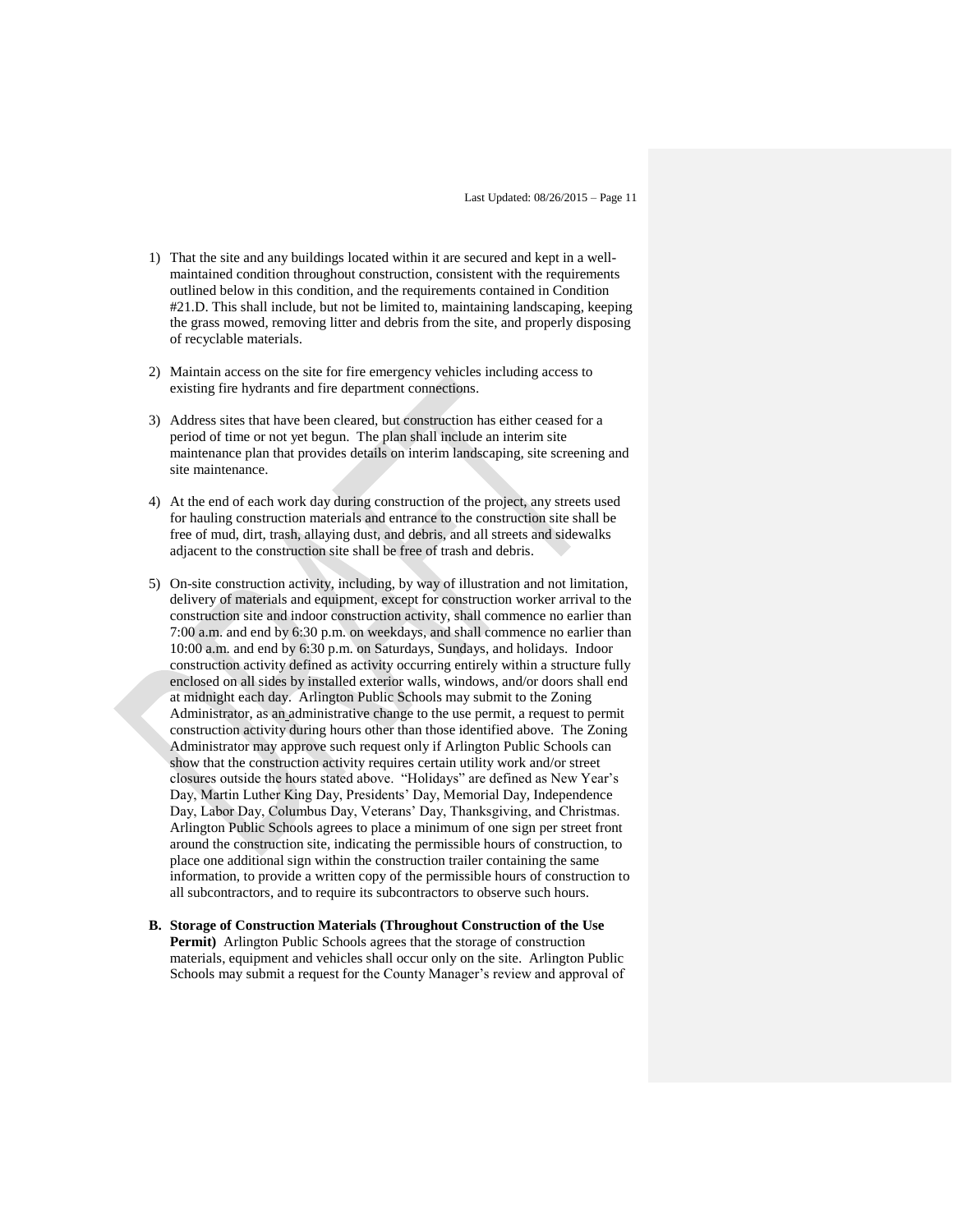an off-site location, which the County Manager shall approve if he or she finds that the storage of construction materials, equipment and vehicles off-site, or their transportation to the site neither adversely impact the public health or safety of the off-site location nor of the persons or the area affected by the storage and/or transportation.

- **15. Construction and Demolition Waste (Demolition and Land Disturbance Permits)** Arlington Public Schools agrees to submit and obtain the County Manager's review and approval of at least one plan for diverting from landfill disposal the demolition, construction, and land clearing debris generated by the project. Such approval of a plan for debris disposal shall be obtained prior to the issuance of the permits identified in the sub-paragraphs below. The plan shall outline recycling and/or reuse of waste generated during demolition and/or construction. The plan shall outline specific waste streams and identify the means by which waste will be managed (reused, reprocessed on site, removed by licensed haulers for reuse/recycling, etc.).
	- A. **Historic Sites (Demolition and Land Disturbance Permits)** In the event the site contains a building that is identified and/or surveyed by Arlington County's Historic Preservation Program, Arlington Public Schools agrees to develop, submit, and obtain review and approval by the County Manager (Historic Preservation Program) of a plan for the salvage and re-use or recycling of building elements and materials from the existing building(s) proposed to be demolished, prior to the issuance of any permits for development pursuant to the Use Permit. Arlington Public Schools further agrees to implement such plan throughout the respective phases of construction. Arlington Public Schools agrees to contact by written notice and permit the staff of the Historic Preservation Program to inspect the property and the existing building(s) to identify those historic building elements and materials to be salvaged and/or re-used. Provisions for such salvage and/or re-use shall be incorporated into the plan. Arlington Public Schools agrees to contact local firms/organizations that may be interested in removing these materials without expense to Arlington Public Schools prior to demolition of the buildings, and submit evidence of compliance with the terms of this condition to the County's Historic Preservation Program staff before any demolition is initiated. If, as a result of Arlington Public Schools' efforts, there is little or no interest by local firms/organizations to remove these materials, then Arlington Public Schools agrees to pay for a recycling contractor or other licensed contractor to have the identified building elements and materials that are marked for salvage and/or re-use to be removed from the building and the site.
	- B. **Demolition and Construction Waste Management Plan (Demolition and Land Disturbance Permits)** Arlington Public Schools agrees, to submit to, and obtain review and approval, by the County Manager of the Demolition Waste Management Plan prior to the Demolition and Land Disturbance Permits. The Demolition Waste Management Plan shall provide a plan to divert demolition, land clearing, and debris generated by the project from landfill disposal and/or incineration. The County Manager will approve the plan if she finds it is consistent with LEED credits MR 2.1 and 2.2 (Construction Waste Management). Arlington Public Schools further agrees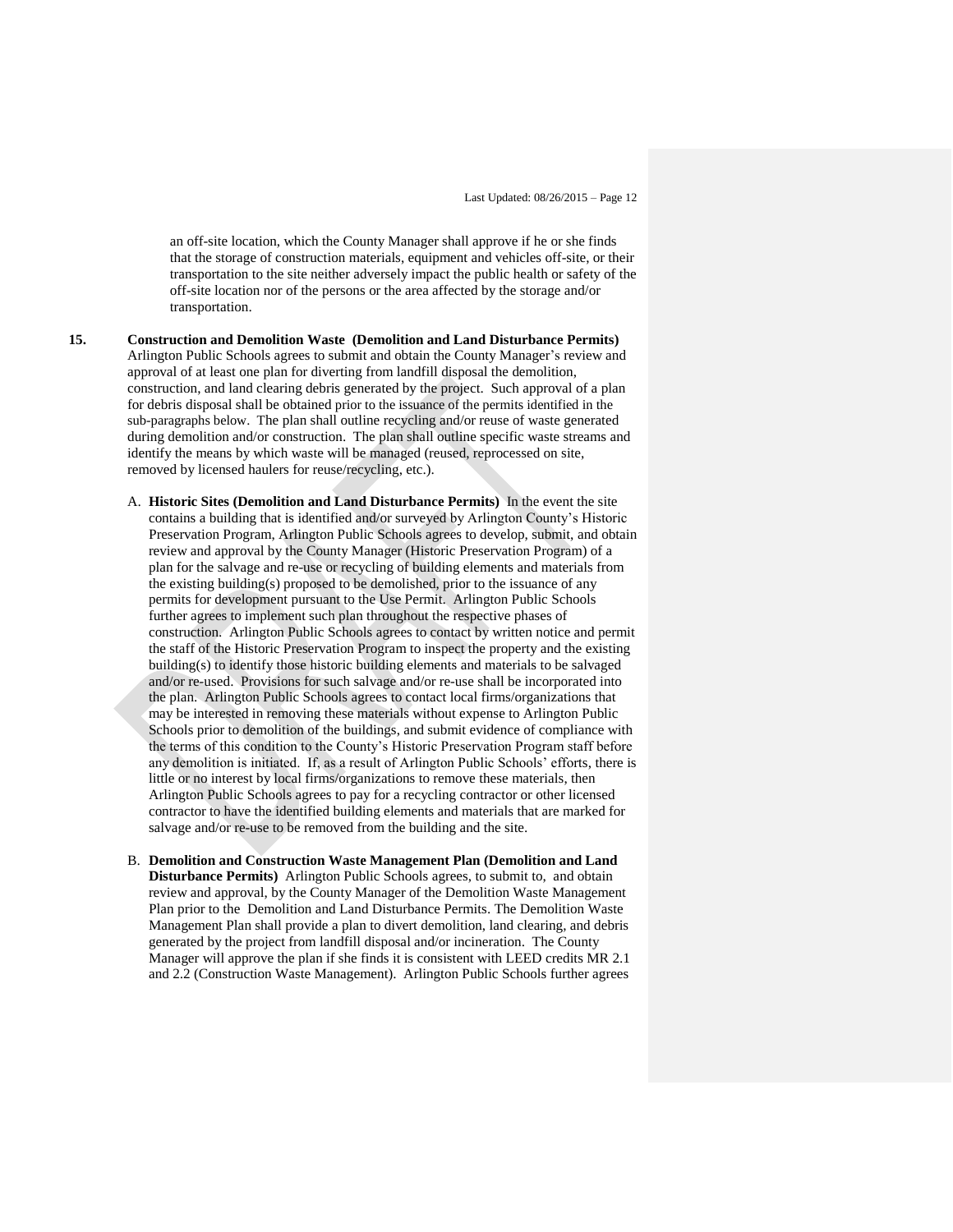to implement the approved plan throughout the respective phases of demolition. Compliance with this condition may contribute to achieving LEED credits MR 2.1 and 2.2 (Construction Waste Management).

- C. **Updated Construction Waste Management Plan** Arlington Public Schools agrees to include a provision in the scope of work for the General Contractor for the use permit project stating that the management of debris generated during construction will comply with the requirements of LEED Credits MR2.1 and 2.2 (Construction Waste Management) and will earn those credits as part of the LEED Certification.
- **16. Green Building Fund Contribution (Demolition and Land Disturbance Permits)**  Intentionally Omitted

# **17. Vacations and Encroachments (Demolition and Land Disturbance Permits)**

- A. **Approval of Ordinance (Demolition and Land Disturbance Permits)** Arlington Public Schools agrees to obtain approval of, and fulfill all required conditions of, all ordinances of vacation and/or ordinances of encroachment associated with and/or required to build the project, or any portion thereof, as shown on the plans described in Condition #2, prior to the issuance by the County of the first permit for development pursuant to the Use Permit, or for a pertinent phase approved by the County Manager as part of the Phasing Plan required in Condition #5, except for demolition permits solely for buildings and structures not owned by the County and not located on property within which the County has an interest.
- B. **Obtain Ordinance (Final Building Permit)** Further, Arlington Public Schools agrees that no building, structure or utility of any type shall encroach upon, or interfere with, the use of any County property or the exercise by the County of any property right or interest, unless Arlington Public Schools has first, before an Excavation, Sheeting and Shoring Permit is issued, or if Arlington Public Schools does not obtain an Excavation, Sheeting and Shoring Permit, then before the Final Building Permit for the applicable phase of the project is issued, a) obtained an ordinance of vacation or an ordinance of encroachment, enacted by the County Board, permitting such use, encroachment or interference; and, b) met all of the conditions of such ordinance(s).
- **18. Public Art (Demolition and Land Disturbance Permits)**  Intentionally Omitted
- **19. LEED Credits and Sustainable Design Elements (Final Building Permit)** Arlington Public Schools (APS) agrees to obtain LEED credits and implement sustainable design elements as follows:
	- A. LEED Condition for New Construction Intentionally Omitted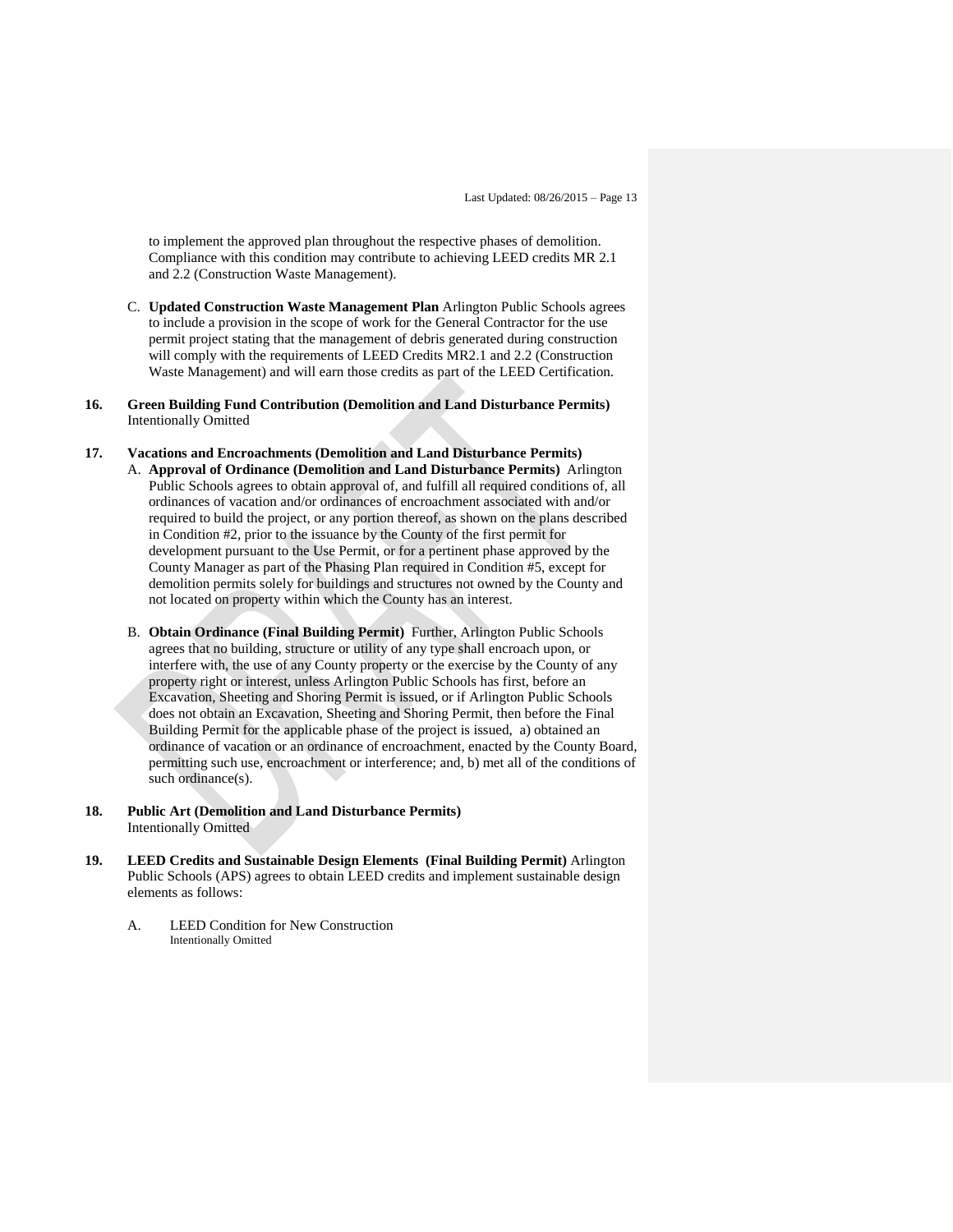#### B. LEED Condition for an Addition

- i. Arlington Public Schools agrees to maintain a LEED Accredited Professional (LEED-AP) as a member of the design and construction team. This LEED-AP will incorporate sustainable design elements and innovative technologies into the project so that the project minimizes environmental impact. Any references to the LEED green building rating system refer to the LEED for Building Design and Construction: Schools (LEED BD&C: 2009) or a more recent version of LEED. Specifically, Arlington Public Schools agrees that any renovation in the existing building will be done using LEED as a guideline. APS further agrees that it will do the following: For the entire school (additions and existing building):
	- 1. Design, install, and commission energy efficient building systems that are designed to achieve a 10% modeled reduction in site energy intensity (kBTUs/square foot/year) in the entire school, using as a baseline the average energy intensity from Abingdon Elementary School for the previous 3 years (the average site energy intensity calculated for FY 13, FY 14, and FY 15 is 60 kBTUs/sf). Thus the project should be designed to achieve an Energy Use Intensity of 54 kBTUs/sf.
	- 2. Track energy use in the building and share annually using Energy Star's Portfolio Manager (or equivalent as approved by the County Manager).
	- 3. All outdoor lighting fixtures shall meet the requirements outlined in LEED Light Pollution Reduction credit, with the exception of Arlington County standard street lights. No uplighting will be installed.
	- Minimize site disturbance and, where possible, preserve or restore natural habitat, using as a guide LEED credits entitled *Site Development – Protect or Restore Habitat and Maximize Open Space.*
	- 5. The roof of the entire school will meet the requirements of the LEED credit SS 7.2, Heat Island Effect – Roof.
	- 6. The project will achieve 30% modeled water use reduction in the entire school as outlined in the LEED Indoor Water Use Reduction credit.
	- 7. The project will recycle or salvage at least 75% of the total construction and demolition debris (include at least three materials streams.) as outlined in LEED Construction and Demolition Waste Management credit.
- ii. APS agrees to achieve the following LEED standards in the northwest gymnasium addition and the southeast three-story classroom addition and will strive to meet these standards in the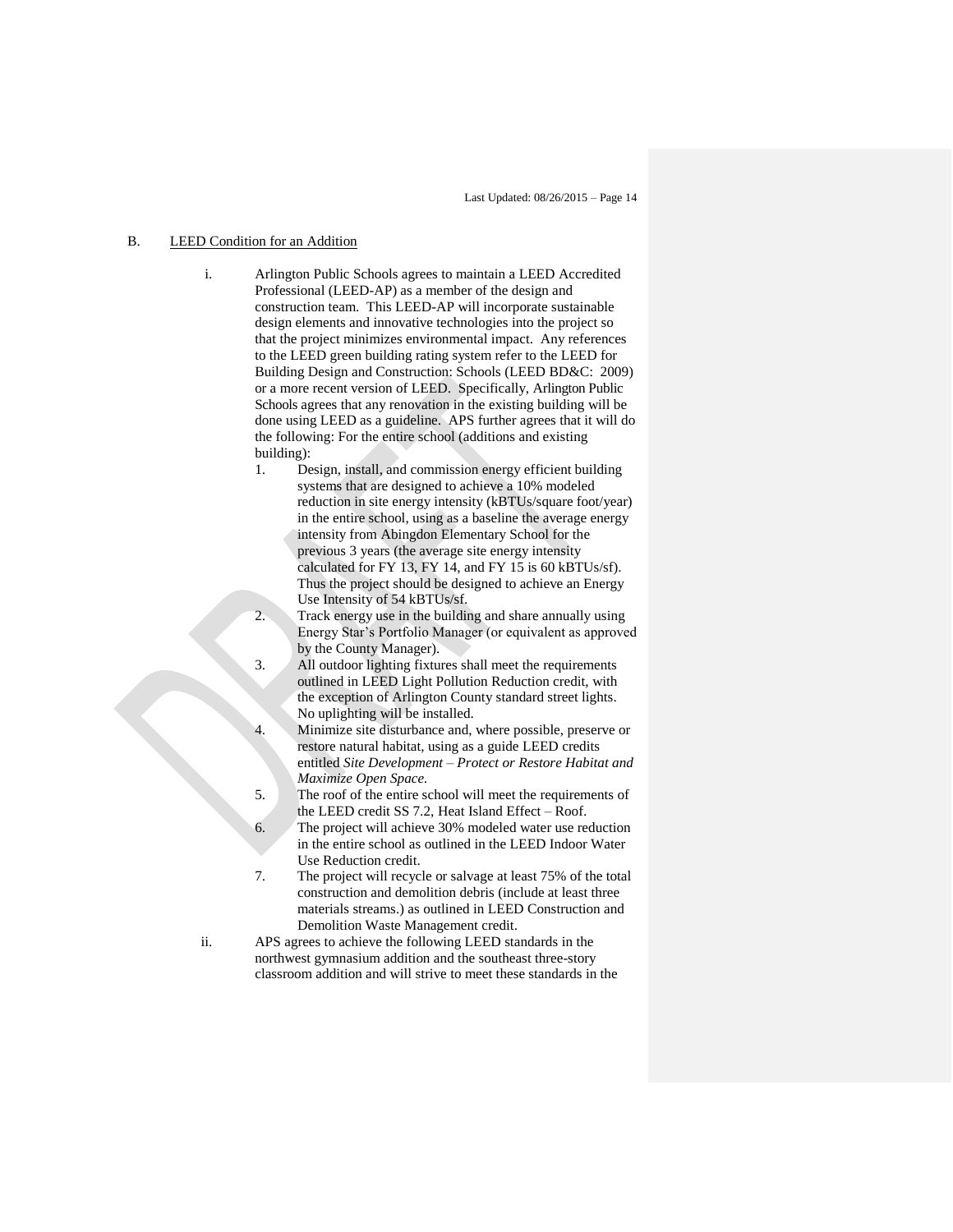existing portions of the building where renovation work is being done::

- 1. IEQ Prerequisite 1 (Minimum indoor Air Quality performance)
- 2. IEQ Prerequisite 2 (Environmental Tobacco Smoke Control)
- 3. IEQ Prerequisite 3 (Minimum Acoustical Performance)
- 4. IEQ Credit 1 (Outdoor Air Delivery Monitoring)
- 5. IEQ Credit 3.1 (Construction indoor Air Quality Management Plan – During Construction)
- 6. IEQ Credit 4.1 (Low-Emitting Materials Adhesives and Sealants)
- 7. IEQ Credit 4.2 (Low-Emitting Materials Paints and Coatings)
- 8. IEQ Credit 4.3 (Low-Emitting Materials Flooring Systems)
- 9. IEQ Credit 4.4 (Low-Emitting Materials Composite Wood and Agrifiber Products)
- 10. Conduct building commissioning in accordance with the LEED Energy and Atmosphere Prerequisite 1 (Fundamental Commissioning of Building Energy Systems).
- 11. Reduce the need for lighting (through daylighting where possible) and specify the use of energy efficient fixtures, bulbs, light sensors, motion sensors, timers, and interior design, e.g., paint color, that maximize energy efficiency in lighting. The guidelines outlined by the US Green Building Council's LEED for Commercial Interiors (LEED-CI) credit entitled, Optimizing Energy Performance (Interior Lighting Power) shall be used toward the goal of maximizing energy efficiency in the lighting.
- iii. The project will strive to meet the following additional LEED standards:
	- 1. IEQ Credit 4.5 (Low-Emitting Materials Furniture and Furnishings)
	- 2. IEQ Credit 4.6 (Low-Emitting Materials Ceiling and Wall Systems)
- iv. Site Visits (First Certificate of Occupancy for educational use). Arlington Public Schools agrees to permit and cooperate with site visits as requested by the County Manager to verify that all LEED components as agreed to as part of this Condition have been included in the Project.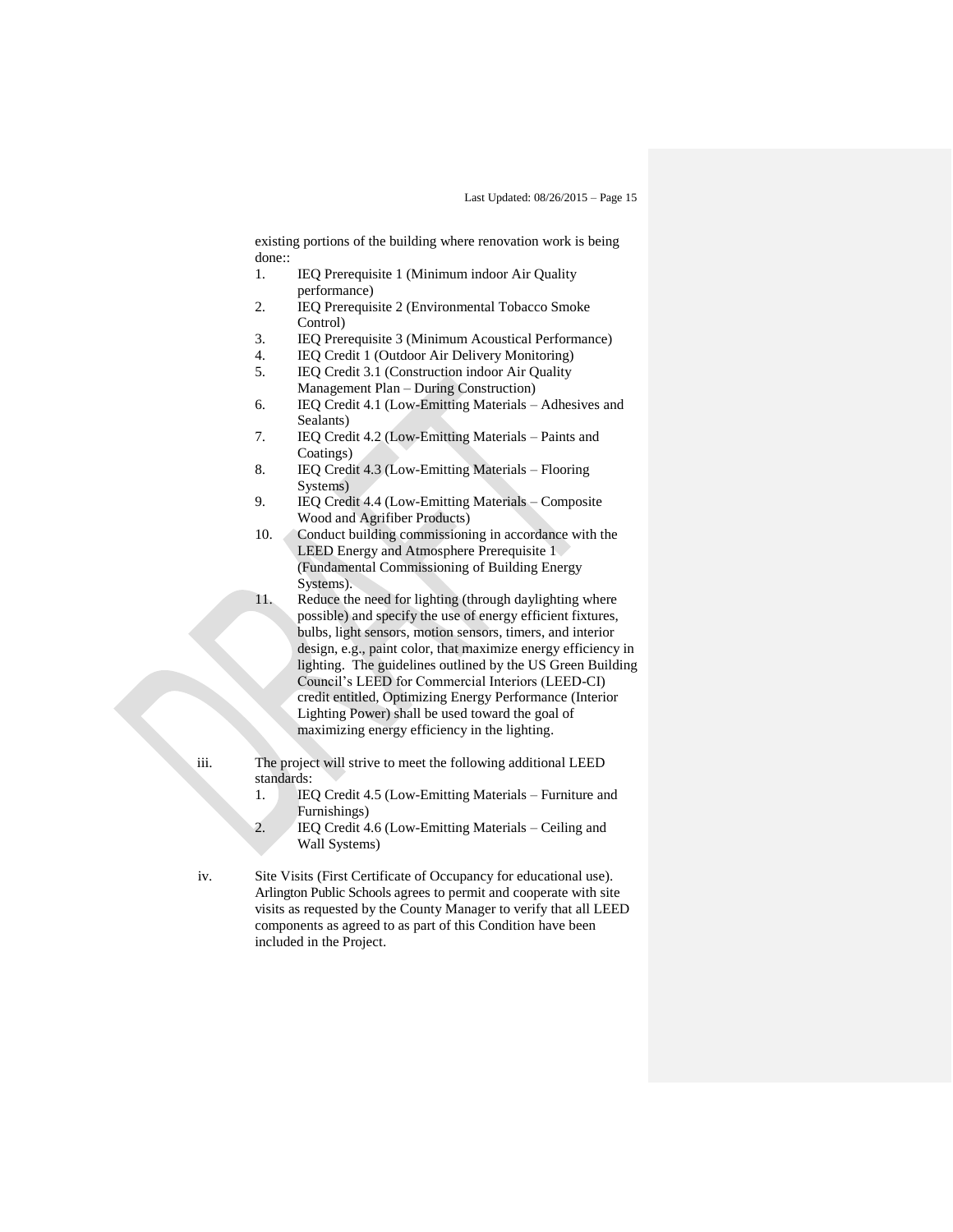- v. In cooperation with Arlington County DES/OSEM, develop a green building educational program for the school including signs and a brochure describing green building features. A green building tour will also be developed.
- vi. Arlington Public Schools agrees to submit to the Department of Environmental Services (DES) reports prepared by the LEED-AP and documentation upon request to substantiate the report. Such reports will be submitted prior to the issuance of the following permits or certificates of occupancy for construction of the project and will summarize the efforts to date of the inclusion of the sustainable elements within the project:
	- (1) Final Building Permit
	- (2) First Certificate of Occupancy for educational use
	- (3) Final Certificate of Occupancy

## **20. Civil Engineering Plan (Demolition and Land Disturbance Permits) A. Submission and Approval**

- **1) Submission (Demolition and Land Disturbance Permits)** Arlington Public Schools agrees to submit a complete set, as determined by the Department of Environmental Services, of Civil Engineering Plan for each applicable phase of the project consistent with the approved Phasing Plan for the development, pursuant to Condition #5 above, based on the Minimum Acceptance Criteria and Guidelines dated November 1, 2014 or subsequent amended acceptance criteria document, prior to the issuance of the Land Disturbance Permit for that phase.
- **2) Prior to Excavation Sheeting and Shoring (Excavation, Sheeting and Shoring Permit)** Arlington Public Schools agrees that in the event it seeks an Excavation, Sheeting and Shoring Permit prior to approval of the Civil Engineering Plan, such permit may be issued only if the following requirements have been met for the applicable phase pursuant to Condition #5:
	- a. A minimum of one complete County staff review of the Civil Engineering Plan has been completed that results in a finding by the County Manager that the limits of Excavation, Sheeting and Shoring proposed on the plan will not interfere with, limit, damage, or pose a substantial risk of damage, to existing and proposed public infrastructure and adjacent public or private property;
	- b. Approval by the County Manager of a Maintenance of Traffic Plan for, at a minimum, the Excavation, Sheeting and Shoring phase of work; and

**Commented [MR1]:** Several components within this condition may need to be substantively refined/changed.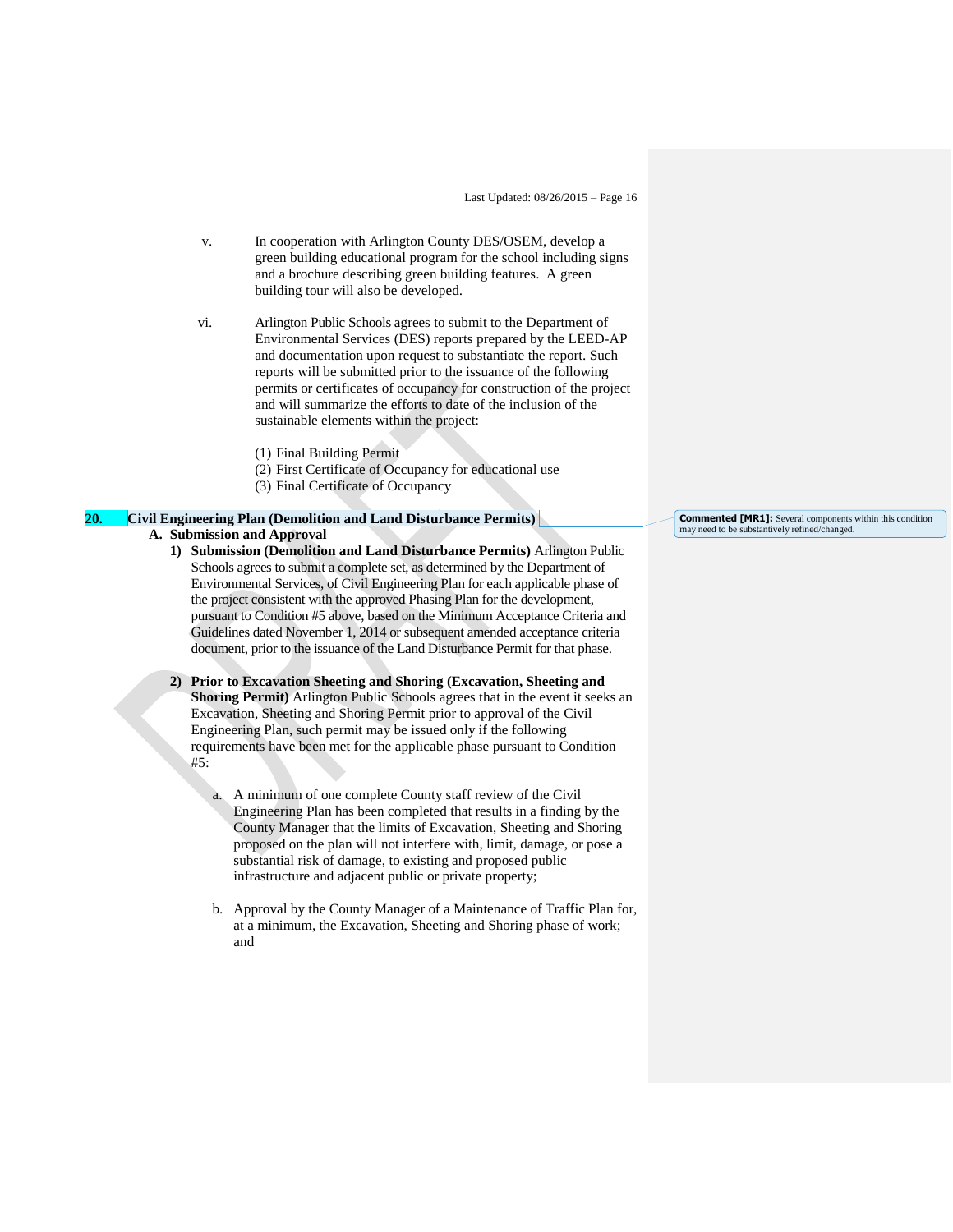- c. Approval by the County Manager of a tieback plan, or alternatively, submission of a statement from Arlington Public Schools confirming that tiebacks will not be placed or extend into the public right of way during construction of the project.
- **3) Approval of Civil Engineering Plan** (**Footing to Grade Permit)** Arlington Public Schools agrees to obtain the approval of the Civil Engineering Plan by the County Manager prior to the issuance of the Footing to Grade Permit, or the issuance of the Final Building Permit whichever comes first for any phase of the project (approved pursuant to Condition #5) Arlington Public Schools further agrees that the approved Civil Engineering Plan shall conform to this Use Permit approval, the approved Final Landscape Plan, the sequence of construction, and shall be consistent with all County codes, standards and specifications, and policies, unless modified by the approved Use Permit.
- **4) Civil Engineering Plan Post Approval and Amendments** Arlington Public Schools agrees that, upon approval of the Civil Engineering Plan, said plan shall govern construction and/or installation of all elements and features shown thereon. Arlington Public Schools further agrees to submit revisions, minor changes or amendments to the approved Civil Engineering Plan for review by, and approval from, the County Manager. Such revisions, changes and amendments to the approved Civil Engineering Plan shall be approved, provided such changes conform to this Use Permit approval, the approved Final Landscape Plan, the sequence of construction, and shall be consistent with all County codes, standards and specifications, and policies, unless modified by the approved Use Permit.

#### **B. Infrastructure Improvements**

Arlington Public Schools agrees to design and incorporate, at a minimum, the following elements in the Civil Engineering Plan:

#### **1) Structure Free Zone**

- a. In order to accommodate the subsurface requirements of utilities and streetscape elements (including street trees), the Civil Engineering Plan shall provide a structure-free zone under the public sidewalk along all street frontages.
	- i. This zone shall be a minimum of five (5) feet in depth, as measured from the approved finished sidewalk elevation, and shall extend from the back of the final location of the street curb, to the far edge of the public sidewalk.
	- ii. No subterranean structures (such as parking garages or storm water detention facilities) shall intrude into this five (5) foot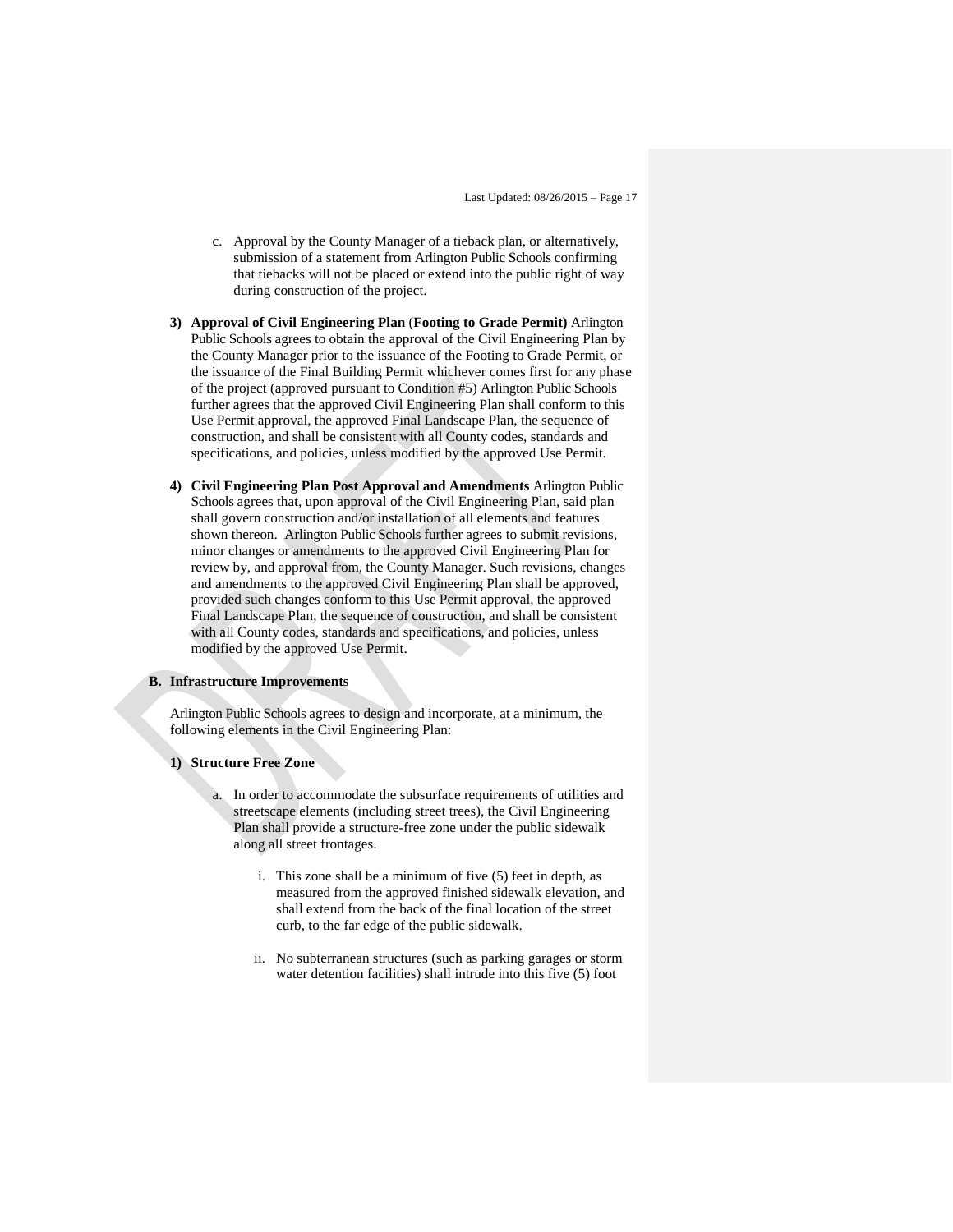deep zone, unless otherwise approved by the County Board and as shown on the Civil Engineering Plan.

iii. Within the structure-free zone, underground utilities and/or utility vaults shall not be located in a manner that interferes with the appropriate spacing of street trees shown on the approved final landscape plan nor shall utility lines be located beneath street trees.

#### **2) Water Mains and Services**

- a. Water services and public water main improvements, as listed below.
	- i. No public water main improvements required.

Their exact location shall be determined as part of the Civil Engineering Plan review based on final engineering design. These improvements shall be constructed in accordance with the standards set out in the DES Construction Standards and Specifications Manual.

#### **3) Sanitary Sewer**

- a. Public sanitary sewer main improvements, as listed below.
	- i. No public sanitary sewer main improvements required.

Their exact location shall be determined as part of the Civil Engineering Plan review based on final engineering design. These improvements shall be constructed in accordance with the standards set out in the DES Construction Standards and Specifications Manual.

b. Arlington Public Schools agrees that the County may TV-Inspect the sanitary sewer lines serving, or along the frontages of, the site and shall identify any improvements that are necessary to adequately provide sanitary sewer service to the development, and that Arlington Public Schools will repair or replace any sections or appurtenances of the sanitary sewer serving, or along the frontages of the development that are found to be deficient or as shown on the Civil Engineering Plan.

#### **4) Storm Sewer**

- a. Public storm sewer improvements as listed below.
	- i. No public storm sewer improvements required.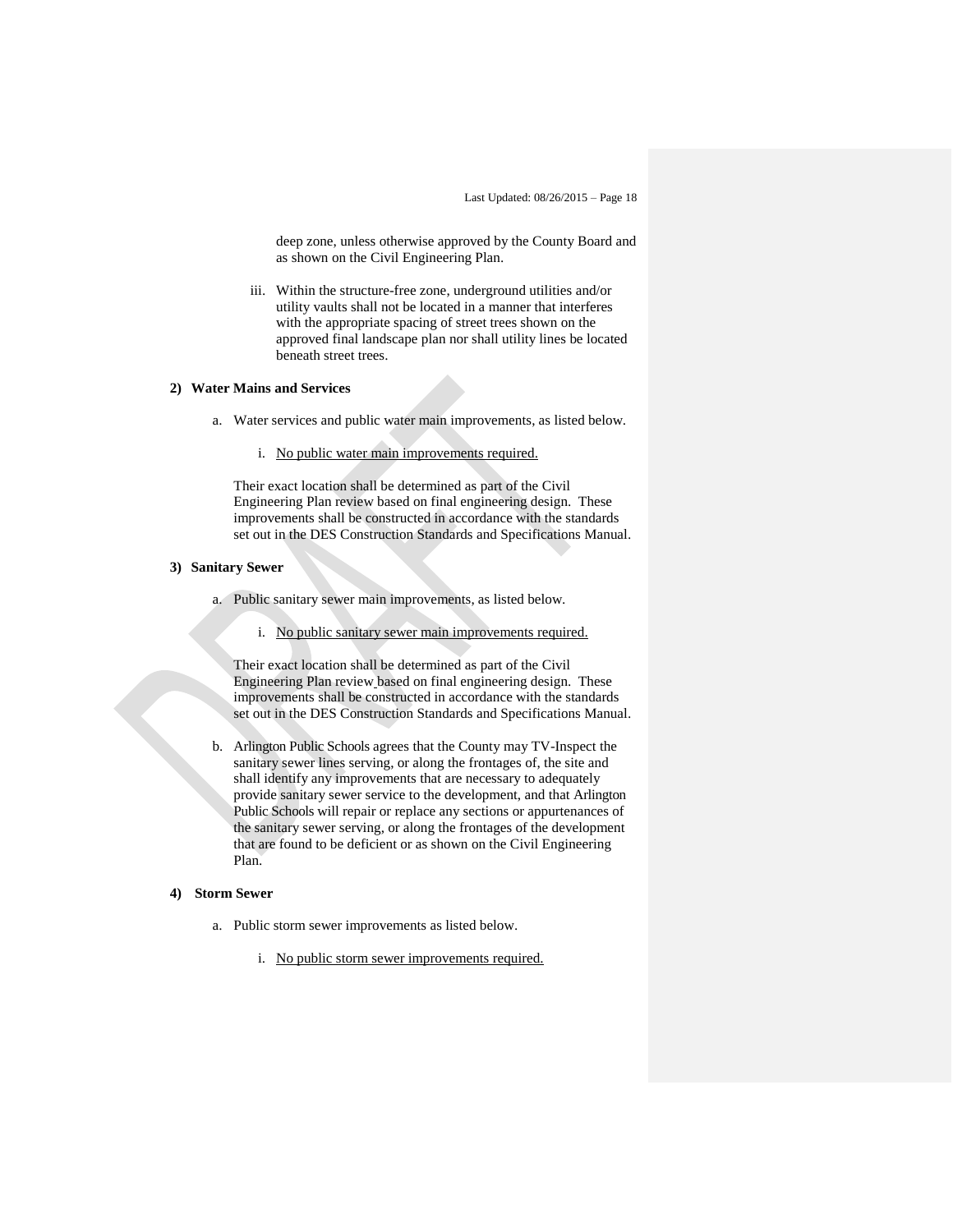Their exact location shall be determined as part of the Civil Engineering Plan review based on final engineering design. These improvements shall be constructed in accordance with the standards set out in the DES Construction Standards and Specifications Manual.

#### **5) Electric Service and Appurtenances**

a. The location of all new electric transformers, and all associated appurtenances. All new electric transformers, and all associated appurtenances shall be installed, in underground utility vaults or in locations at grade to the side or rear of the building screened from public view if feasible, or if such at-grade locations are not feasible, in locations to minimize their visual impact and screened from public view.

#### **6) Undergrounding of Aerial Utilities**

- a. Removal and/or undergrounding of all existing aerial utilities located within or along the periphery of the entire Use Permit site to a distance of approximately five (5) feet beyond the site boundaries or the limits of disturbance/clearance, whichever is greater.
- b. All utility improvements necessary to provide adequate utility services to the development or utility work necessary to provide terminus facilities associated with the undergrounding of utility lines shall not result in the installation of any new or additional permanent utility poles, push braces, or aerial utility lines or devices.

## **7) Underground Utility Vaults**

- a. The location of all underground utility vaults, ventilation grates, and associated appurtenances, which shall meet the following standards:
	- i. Installation of all underground utility vaults shall be in conformance with the County design and construction standards and specifications, and all applicable construction standards and specifications of the owner of the utilities. Underground utility vaults for electric transformers and all associated appurtenances, shall meet both Dominion Virginia Power and County design and construction standards and specifications.
	- ii. Underground private utility vaults may not be placed, in whole or in part, within the County right-of-way or public easement unless Arlington Public Schools obtains County Board approval of an encroachment ordinance or other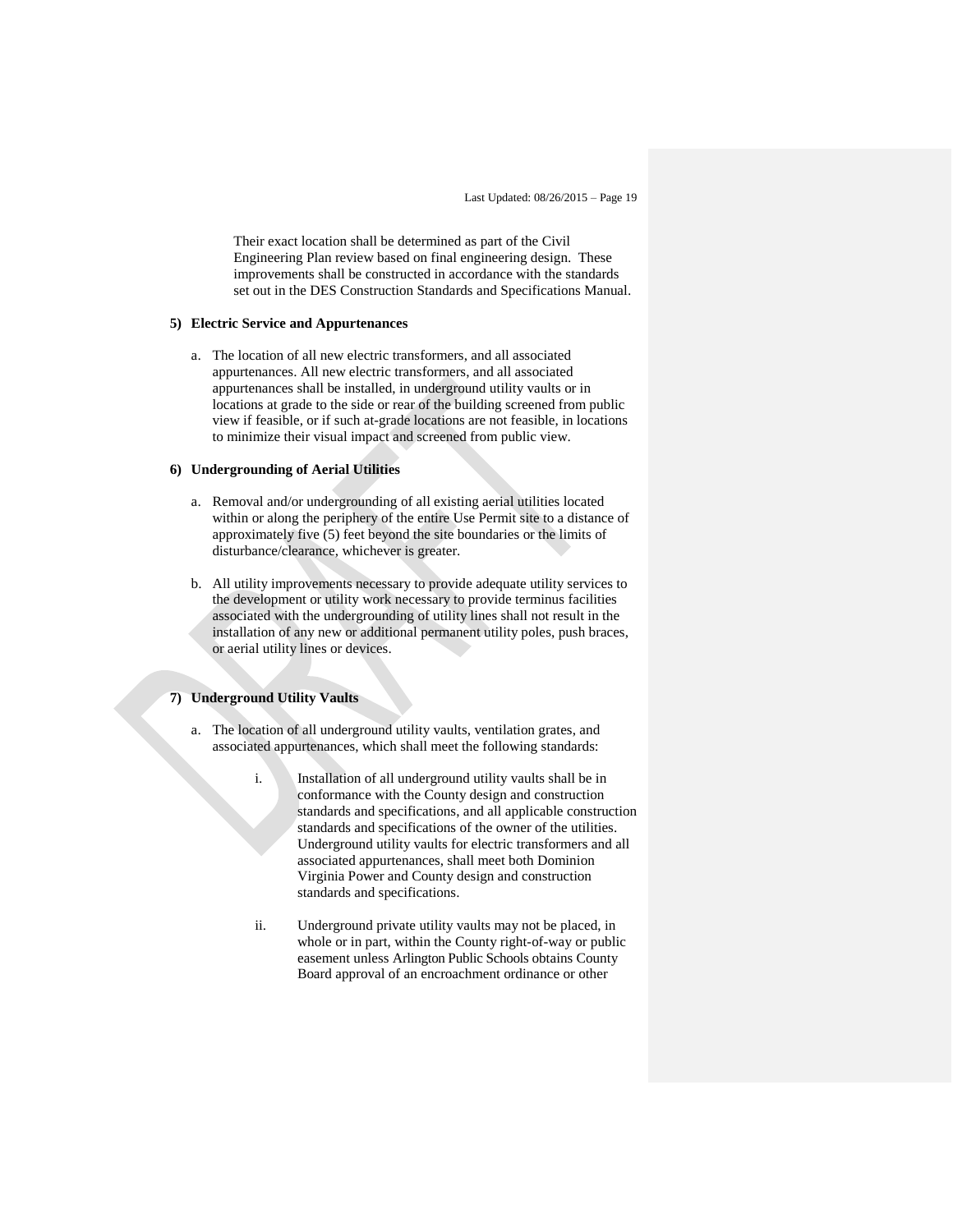County approval, as appropriate, permitting use of the County right-of-way or public easement for such purpose. Upon enactment of an ordinance or approval, Arlington Public Schools agrees to comply with all the conditions of such ordinance and any other conditions prescribed in the Use Permit addressing vacations and encroachments, including, but not limited to, recordation of any deeds, plats, or ordinances, the payment of compensation, and required fees.

- iii. The location and placement of underground utility vaults shall not conflict with the physical operation or placement of other existing or proposed public or private utility facilities.
- iv. Underground utility vaults shall have a minimum horizontal clearance of five (5) feet to conduits, manholes, public water mains and public sanitary sewers, unless a greater or lesser clearance is specifically shown on the Civil Engineering Plan and approved by the County Manager.
- v. Ventilation grates for underground utility vaults, or for garage air intake and exhaust vents, shall not be located within public sidewalks, streets, or within any portion of the County right-of-way or public easement area for sidewalks or public streets, or within any areas that provide pedestrian access to any buildings, street, and public or private open spaces.

#### **8) Streetscape**

a. The final streetscape design including sidewalks, street trees, tree pits/grates, bicycle racks, and sidewalk pattern/design along with the final selection of materials and colors to be used, and the limits of the clear pedestrian zone of all public sidewalks and pedestrian access. Along with street lighting per subparagraph B.11 below, the final streetscape design shall include, but not be limited, to the following elements:

*29th Street South (South side of the road along proposed parking lot.)*

*Minimum clear sidewalk width: 6-feet wide*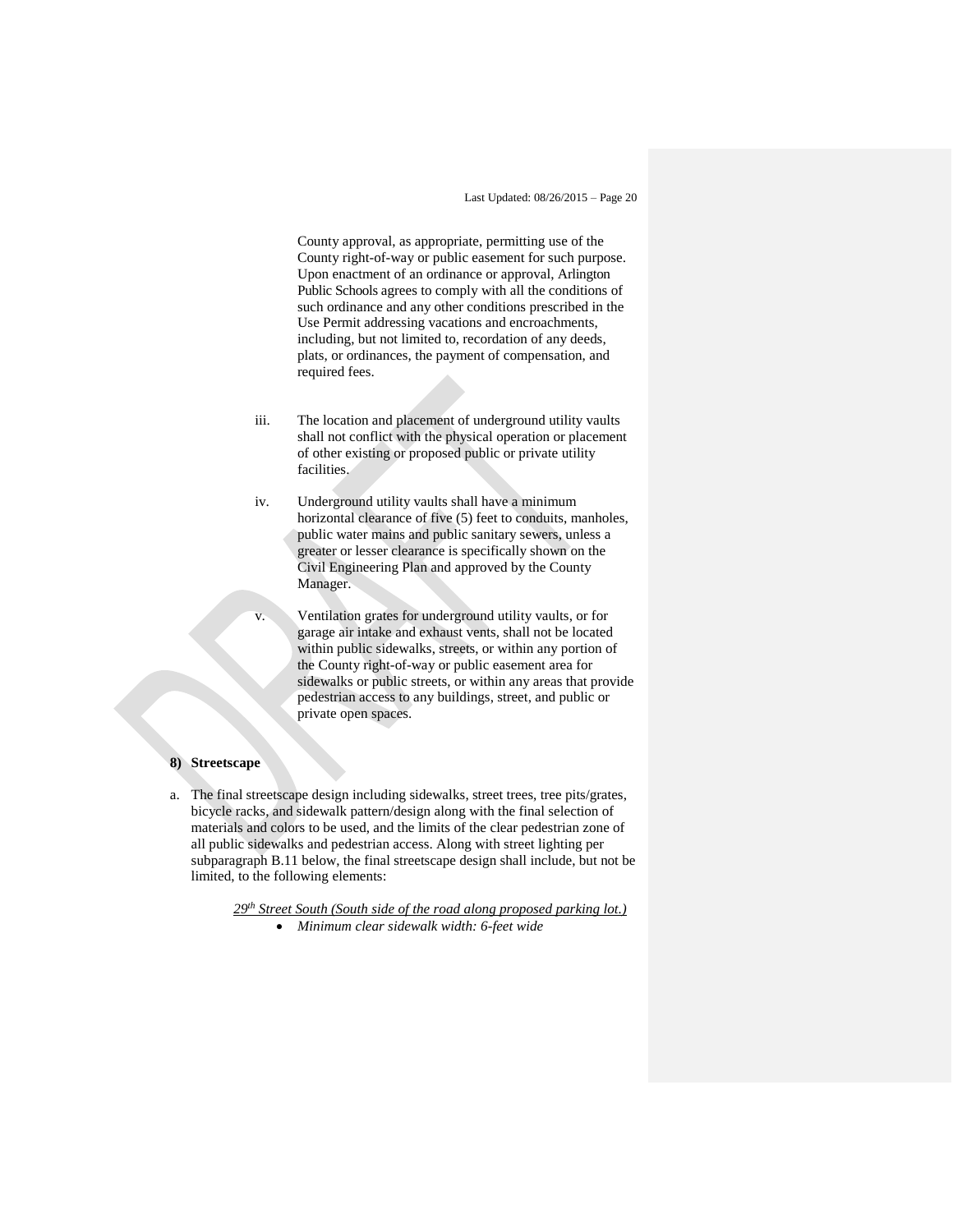- b. Public sidewalks designed in conformance with the Department of Environmental Services Construction Standards and Specifications Manual or subsequent standards as amended.
	- i. The materials and colors of the sidewalk pattern and design to be used shall be in compliance with applicable streetscape guidelines, plans, or standards approved by the County Board and in effect at the time of the Civil Engineering Plan and Final Landscape Plan approval, and shall be installed on a properly engineered base.
- ii. Non-standard materials or surface treatments may be used subject to approval by the County Manager, and under the provisions of applicable streetscape guidelines or standards.
- c. The clear sidewalk along all street frontages of the site shall be in compliance with applicable streetscape guidelines or standards, and shall be not less than six (6) feet wide at any point, including across all driveways, with no obstructions to impede the passage or flow of pedestrian traffic (clear sidewalk). However, pinch points may be permitted in conformance with the Master Transportation Plan and/or other applicable plans.
- d. The location and planting details for street trees shall be in compliance with the Arlington County Landscape Standards; the Standards for Planting and Preservation of Trees on Site Plan Projects; and other applicable streetscape guidelines or standards, or urban design standards approved by the County Board.

#### **9) Outdoor Bicycle Facilities**

a. A minimum of 1 bicycle space per 20 students, and a minimum of 1 bicycle space per 10 students for middle and high schools, and adult learning centers, conveniently located throughout the site, under weather cover where possible, as approved by the County Manager. All bicycle racks shall meet the Arlington Bicycle Parking standards or be substantially equivalent.

#### **10) Pavement, Curb and Gutter**

- a. Pavement, curb and gutter along all site frontages, as listed below, and as shown on the approved civil engineering plan.
	- i. **29th Street South, along site frontage:** Arlington Public Schools agrees to maintain the existing roadway width and location as shown on the Civil Engineering Plan approved by the County Manager. Arlington Public Schools agrees to construct new curb and gutter along its frontage on the east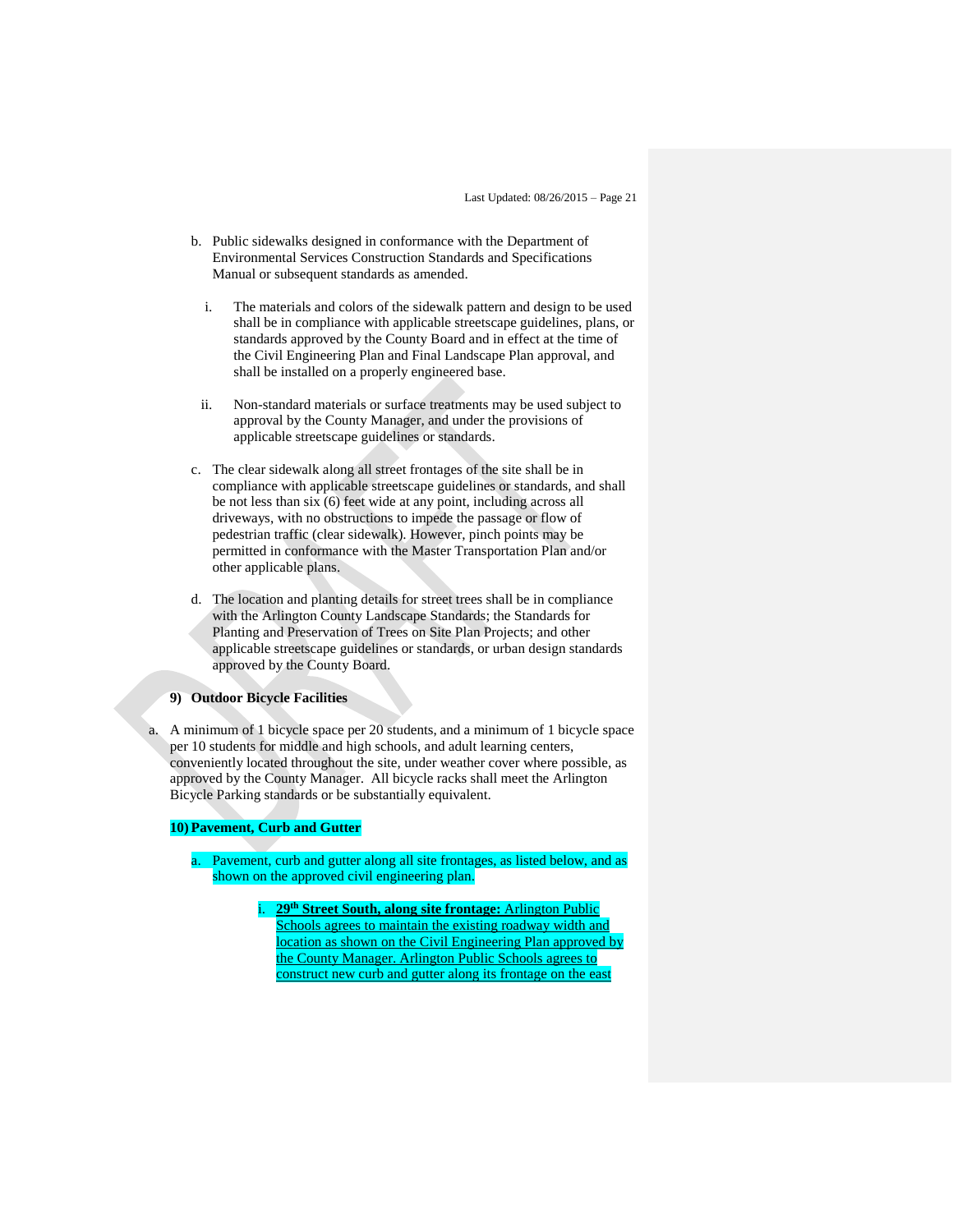side of 29<sup>th</sup> Street South as shown on the Civil Engineering Plan approved by the County Manager.

At the intersection of South Woodrow Street Arlington Public Schools agrees to relocate the existing pedestrian crossing, providing high visibility crosswalks and accompanying handicap access ramps with ADA compliant detectable warning surfaces (both sides of South Woodrow Street and across the parking lot) as shown on the Civil Engineering Plan approved by the County Manager.

- ii. **29th Street South and South Abington Street intersection:**  Arlington Public Schools agrees to provide high visibility crosswalks across all four legs of the intersection with accompanying handicap access ramps with ADA compliant detectable warning surfaces as shown on the Civil Engineering Plan approved by the County Manager**.**
- iii. **South Abington Street, west of 30th Street South.** Arlington Public Schools agrees to replace the existing mid-block crosswalk with a raised crosswalk in approximately its same location as shown on the Civil Engineering Plan approved by the County Manager. As part of the raised crosswalk Arlington Public Schools agrees to construct new curb extensions on the north and south sides of South Abington Street, with accompanying handicap access ramps with ADA compliant detectable warning surfaces as shown on the Civil Engineering Plan approved by the County Manager.
- b. Pavement, curb, and gutter, including all improvements for pedestrian and/or vehicular access or circulation along all frontages shall be designed and constructed in compliance with the Department of Environmental Services Construction Standards and Specifications Manual or subsequent standards as amended.

#### **11) Street Lighting**

a. Arlington County standard street lights along all frontages of the site in accordance with the then current Arlington County Traffic Signal and Street lighting Specifications and VDOT Traffic Engineering design manuals, as applicable. This shall include installation of a street lighting system including, but not limited to, poles, meters, service cabinets, conduit, junction boxes and power connection appurtenances along all frontages of the site, in locations as determined at the time of review of the Civil Engineering Plan.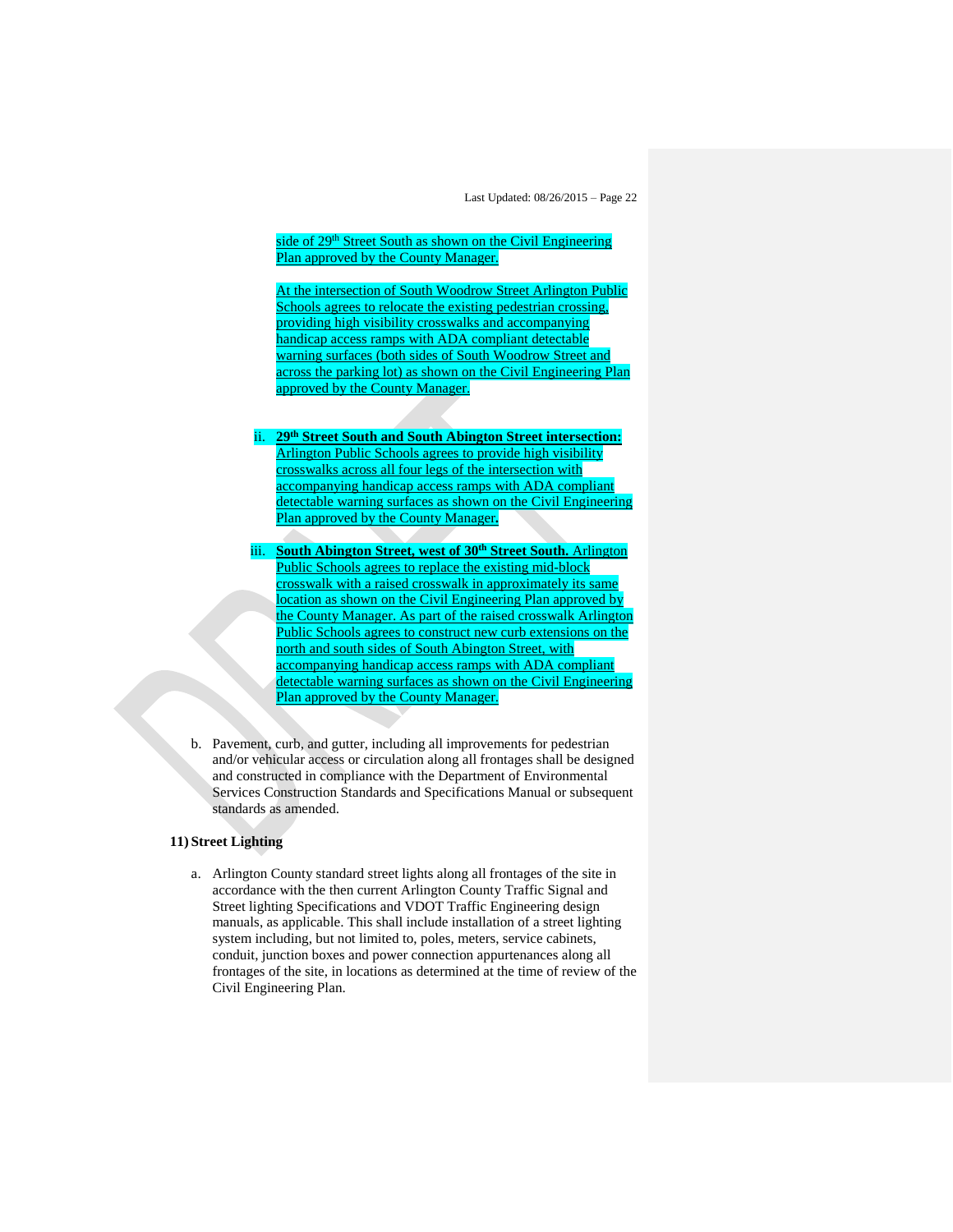b. Removal of all mastarm mounted streetlights (typically cobrahead lights mounted at 25' to 35' above grade) from all street frontages of the site. If the County decides that such streetlights are required to provide adequate lighting for street safety purposes at intersections or when the lights are part of a traffic signal mastarm system, they shall be called out on the Civil Engineering Plan.

## **12)Traffic Signal Equipment**

- a. Relocation of existing, or installation of new, traffic signal poles, traffic signal cabinets, and any other existing traffic-related items and appurtenances in the public right-of-way along all frontages of the site listed below, in locations as determined by the County Manager at the time of the review of the Civil Engineering Plan:
	- i. No traffic signal equipment improvements required

#### **13) Communication Conduit.**

a. Four (4) 2-inch communication conduits (HDPE or equivalent County standard for communication conduits) and junction boxes along all site frontages, for the sole and exclusive use by Arlington County, unless the County Manager determines that less conduit is required.

#### **14) Site Circulation and Arrival and Dismissal Procedures**

- **a.** As part of the Civil Engineering Plan, Arlington Public Schools agrees to include a plan detailing site circulation and arrival/dismissal procedures. The plan may include, but not be limited to:
- i. Site access and circulation for vehicles, school buses, pedestrians and bikes.
- ii. The street frontage on streets adjacent to the school property, parking lots or garages internal to the site, drop-off and pick-up areas, bus loops, sidewalks and internal walkways, internal roadways and any other areas on the property that would be used for parking, loading or site circulation.
- iii. "Arrival and Dismissal Procedures" including but not limited to:
	- 1. A narrative describing the management of traffic (all modes) for arrival and dismissal periods, before- and after-school activities, regular school hours and school wide events.
	- 2. Details showing onsite and offsite marking and signage associated with site circulation or arrival and dismissal operations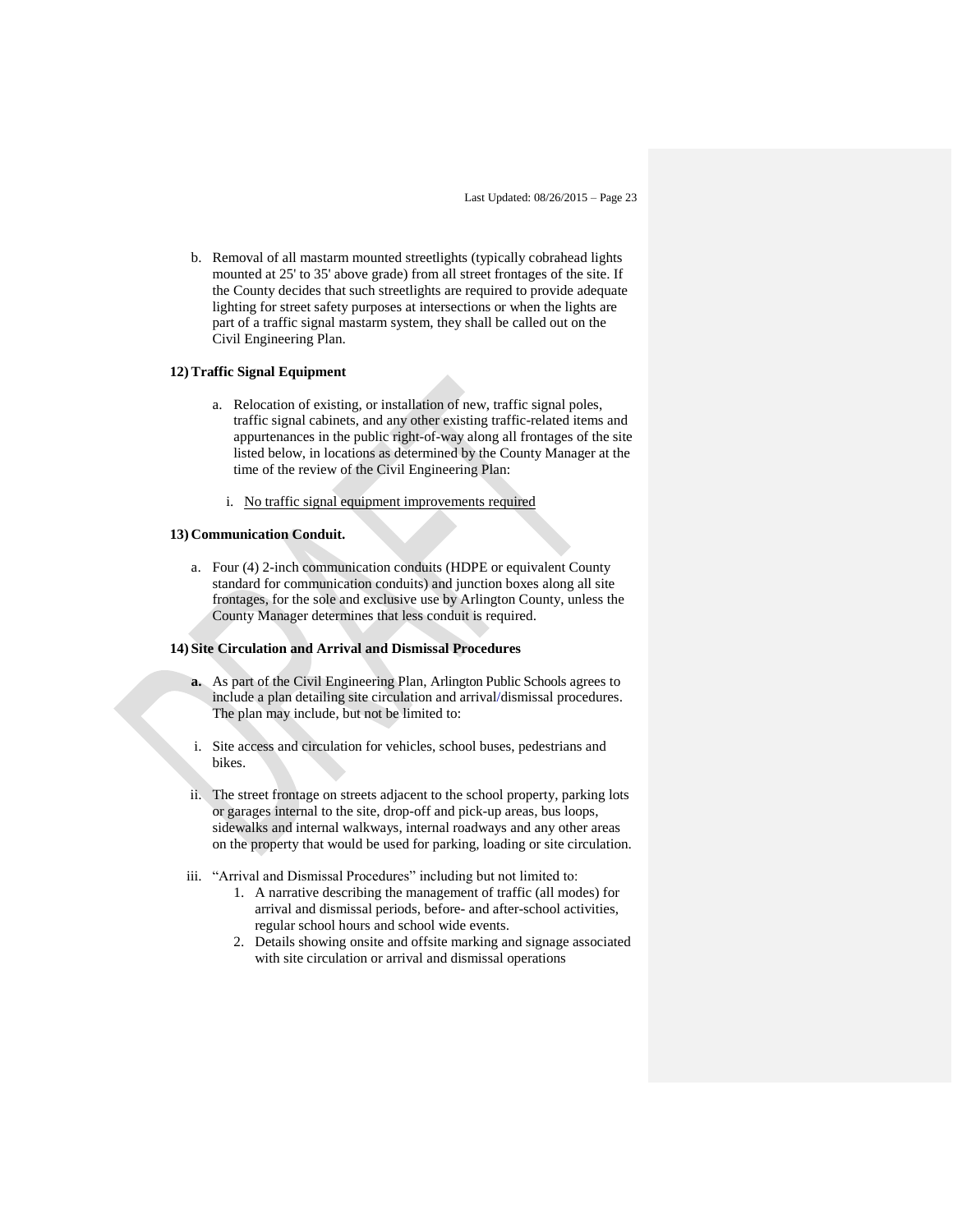- 3. Details showing location of temporary traffic control devices and personnel (crossing guards, volunteers or staff) associated with arrival and dismissal.
- iv. Location and signage for carpool, staff and visitor parking.
- v. Existing or proposed locations for off-site parking that would be used by faculty, staff or special events' attendees.
- **C. Implementation Timing.** Arlington Public Schools agrees to implement the approved Civil Engineering Plan as follows.
	- 1) Arlington Public Schools agrees to construct and/or install the following improvements as shown and approved on the Civil Engineering Plan, as applicable, prior to the issuance of the Shell and Core Certificate of Occupancy, or if no Shell and Core Certificate of Occupancy is issued, the issuance of the First Certificate of Occupancy for educational use, for each respective phase of construction:
		- a. Public water main and appurtenances, including fire hydrants and fire department connections.
		- b. Public sanitary sewer main and appurtenances.
		- c. Public storm sewer improvements.
		- d. Communications conduit.
	- 2) Arlington Public Schools agrees to construct and/or install the following improvements as shown and approved on the Civil Engineering Plans, as applicable, prior to the issuance of the First Certificate of Occupancy for educational use for the respective phases of construction:
		- a. Public street pavement, sidewalk, curb and gutter improvements.
		- b. Fire Apparatus Access Roads (Fire Lanes)
		- c. Street lighting elements including but not limited to: poles, meters, service cabinets and power connection appurtenances, and all conduit and junction boxes necessary for the lighting system.
		- d. Traffic signal improvements and the relocation of existing traffic signal equipment.
		- e. Stormwater management facilities.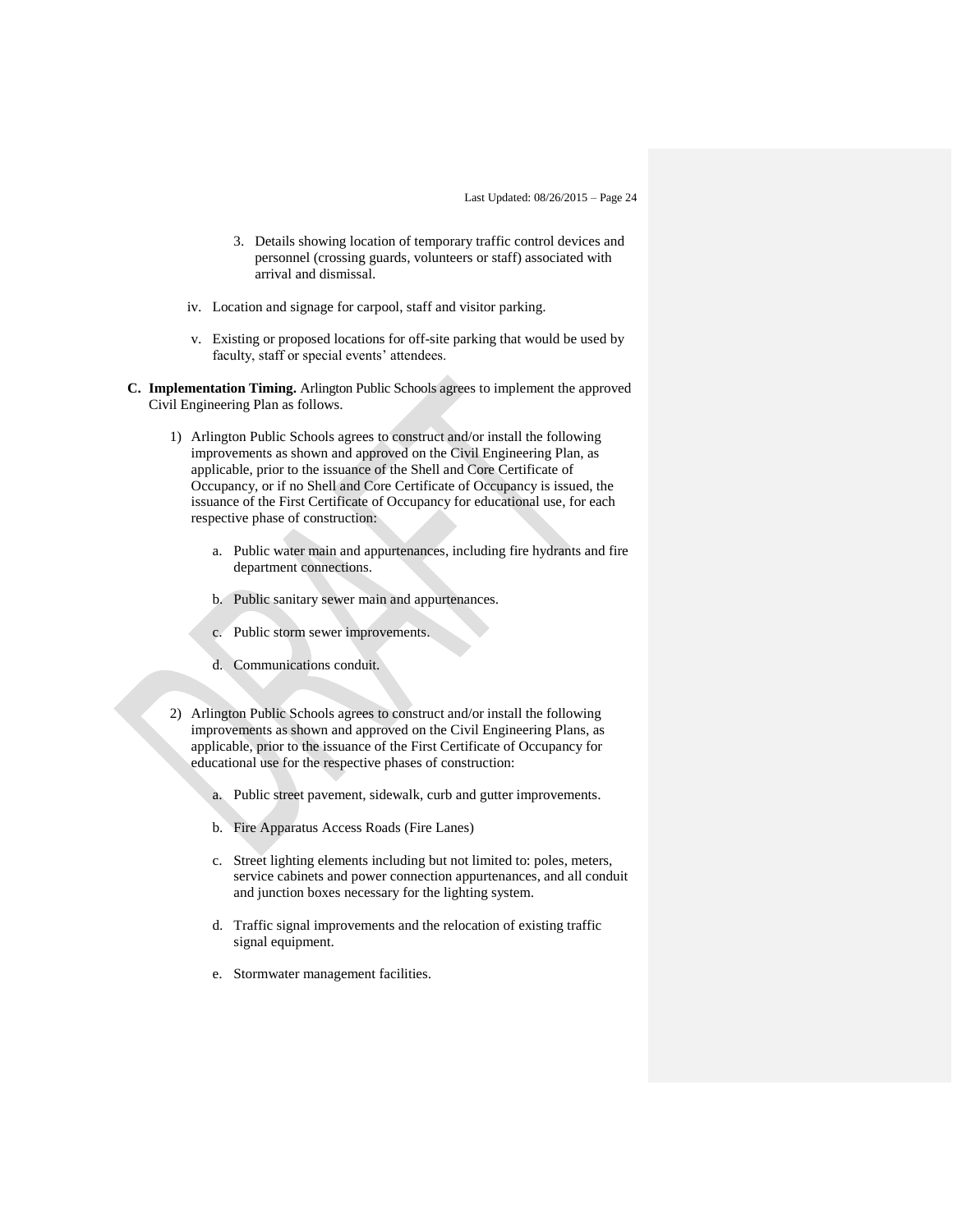f. All other elements shown in the approved civil engineering plan.

Arlington Public Schools agrees to remove and replace, according to the Arlington County Department of Environmental Services Construction Standards and Specifications Manual, any existing curb, gutter or sidewalk along the street frontages of this site which is in poor condition or damaged by APS, prior to the issuance of the First Certificate of Occupancy for educational use for the respective phases of construction.

The Zoning Administrator shall, through the administrative change process, allow reasonable modifications to the timing of Condition #20.C.2) above, requiring construction or installation of public improvements, if the Zoning Administrator determines that: 1) Arlington Public Schools is diligently pursuing the work; 2) timing of conditions as originally approved will unnecessarily impede progress of the project; 3) the installation of the public improvements during extreme weather conditions will not meet County Standards and Specifications; and 4) Arlington Public Schools has provided reasonable assurances that the work will be completed in accordance with the Use Permit's approved design.

- **D.** Arlington Public Schools agrees to the following prior to the issuance of the Master Certificate of Occupancy, but no later than the date established by Condition #52:
	- 1) Submit to, and obtain approval from, the County Manager for as-built civil engineering plans "As-Built" for each phase of the Use Permit pursuant to Condition #5, certified by a professional engineer or surveyor registered in the Commonwealth of Virginia.

APS agrees that the As-Built shall show all sanitary sewers, storm sewers and storm water management facilities, water mains, street lights, traffic signalization, curb and gutter, sidewalks, street paving, pavement markings, and all appurtenant facilities related to these items.

The As-Built shall include a separate schematic drawing showing all storm sewer structures; all sanitary sewer structures; and water meters, valves, blowoffs, and hydrants. Each of these items shall be labeled with horizontal coordinates and with vertical rim elevations and inverts of incoming and outgoing pipes.

Upon notification from the County Manager that the As-Built plans are complete and accurate, Arlington Public Schools agrees to submit one (1) set of these plans printed on mylar and an electronic version of these plans on a disk or memory card.

2) Arlington Public Schools agrees to repair or replace existing or new infrastructure, at the direction of the County Manager, damaged during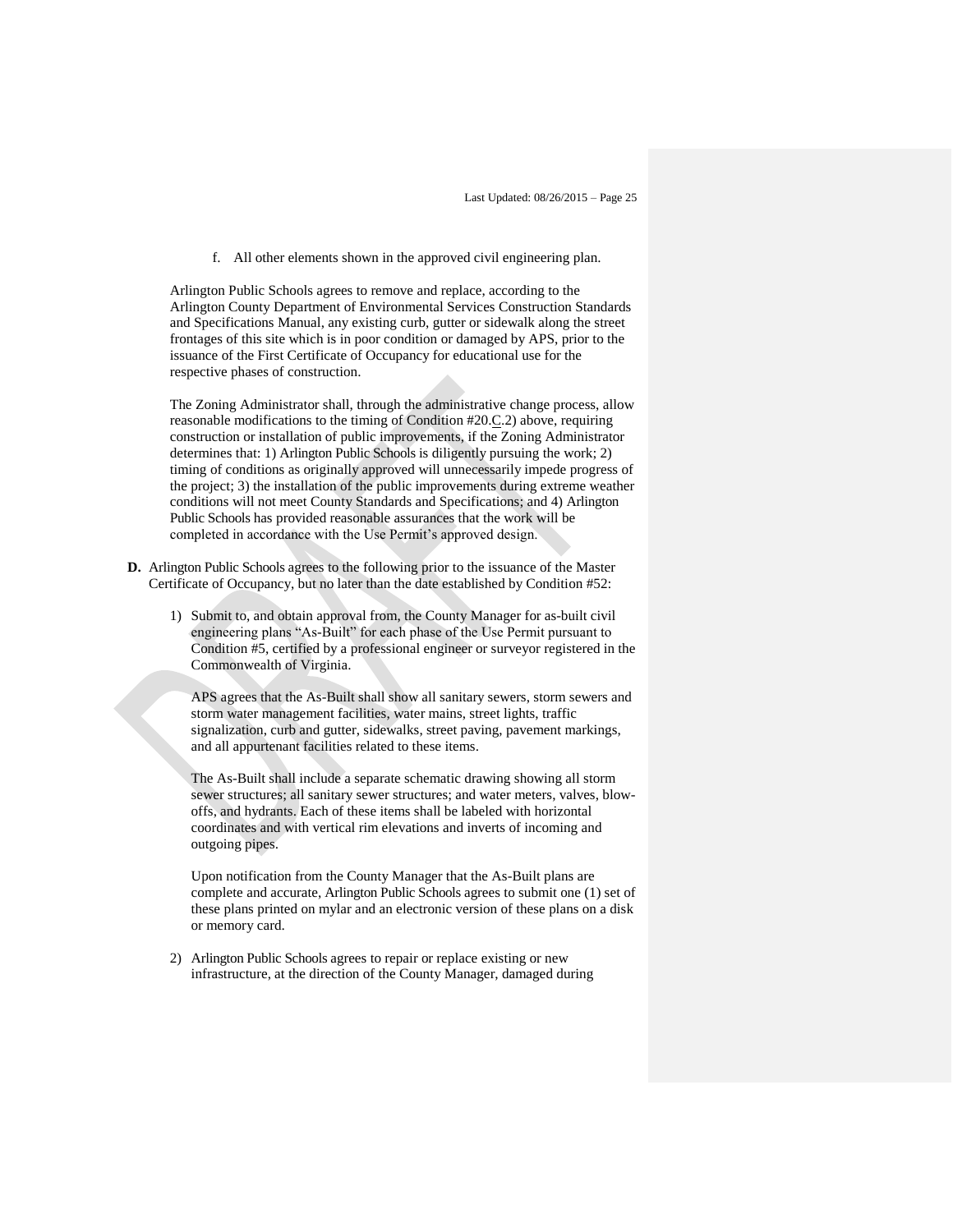construction prior to County Manager acceptance of public improvements described in Condition 20.D.3 (below).

3) Arlington Public Schools agrees to obtain from the County Manager a letter accepting the public improvements shown on the Civil Engineering Plans and described in these conditions (including street trees and all landscape materials) which are in public rights-of-way or easements, for maintenance and operation by the County. The County Manager shall accept the public improvements if she finds that all elements have been properly constructed and found not to be deficient.

#### **21. Final Landscape Plan (Footing to Grade Permit)**

#### A. **Submission and Approval (Footing to Grade Permit)**

- 1) **Submission and Approval.** Arlington Public Schools agrees to submit to the Zoning Administrator a detailed final landscape plan, and obtain the review and approval of the final landscape plan by the County Manager as meeting all standards set forth in this condition, prior to issuance of the Footing to Grade Permit. Arlington Public Schools further agrees that the approved final landscape plan shall conform to the civil engineering plan, and the sequence of construction, and shall be consistent with the conceptual final landscape plan approved by the County Board as a part of the Use Permit approval, all Use Permit approval requirements, and all County codes, standards and specifications, and policies. The plan shall conform to, where applicable:
	- a. The landscaping requirements contained herein;
	- b. Sector Plans;
	- c. The landscaping, planting, and sidewalk and driveway construction specifications and standards;
	- d. Arlington County Landscape Standards, including the Standards for Planting and Preservation of Trees on Site Plan Projects;
	- e. Master Transportation Plan;
	- f. Other applicable streetscape guidelines or standards or urban design standards approved by the County Board and in effect at the time of the final landscape plan approval.
- 2) Arlington Public Schools agrees that the final landscape plan shall contain, at a minimum, the following information, in accordance with the checklist in the Arlington County Landscape Standards:
	- a. Tree Replacement Plan and Calculations (Footing to Grade Permit)
		- (1) In addition to saving identified trees, consistent with Condition #6 above, Arlington Public Schools also agrees to replace all trees shown on the Tree Survey that are removed as a result of the new construction. Such replacement shall be completed in accordance with the Arlington County Tree Replacement Guidelines. Arlington Public Schools agrees to submit and obtain the review and approval

# **Commented [MR2]:** Several components within this condition may need to be substantively refined/changed.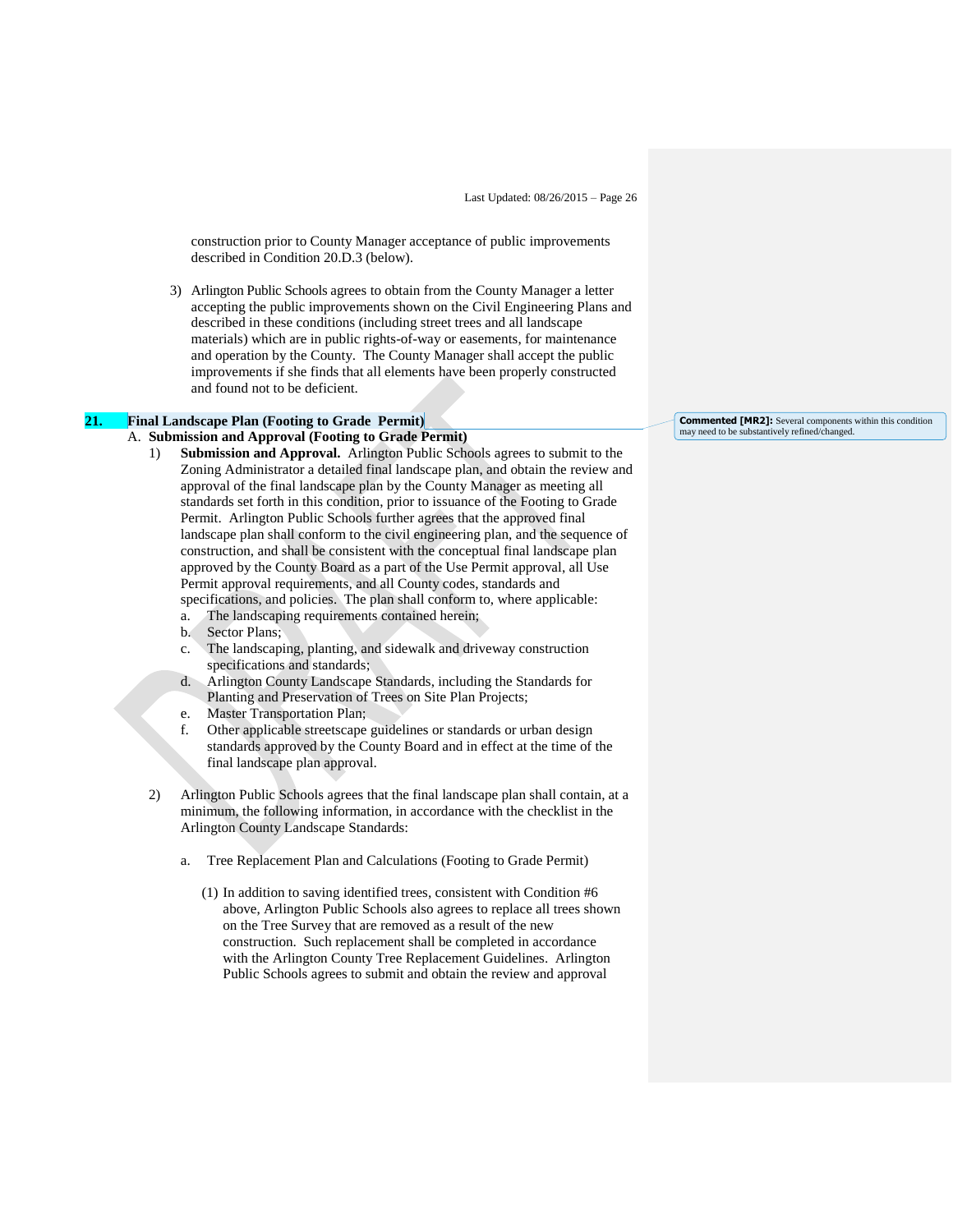of a Tree Replacement Plan, and Tree Replacement Calculations, as part of the final landscape plan. Any replacement trees shall conform to the standards and specifications set forth in Condition #21.B and any replacement trees that cannot be accommodated on site will be shown within a tree replacement plan demonstrating where trees will be planted on another Arlington Public Schools location determined prior to the approval of a final landscape plan.

- b. Drawings from the civil engineering plan showing the location of utilities, lighting, equipment, and other elements which may impact landscape elements on the site.
- c. A street tree plan and street tree survey, which shall show the location of street trees and that there are no conflicts between the street trees and utilities.
- d. The location and depth of all existing and proposed utility meters, underground utility vaults and boxes, utility lines, transformers, and atgrade mechanical equipment.
- e. The location of all existing, proposed and relocated traffic signal poles, traffic signal cabinets, and any other traffic-related items and equipment located on or in the public sidewalk contiguous to the site.
- g, The location of all existing and proposed fire hydrants and standpipes, storm sewers and storm water management facilities, and sanitary sewers and appurtenances.
- h. The location of all on-street parking spaces, bus stops, bicycle rack locations, bike share stations, and other facilities as identified during the review of the plans.
- i. The location of all street light fixtures, poles, meters, service cabinets and power connection appurtenances along the frontages of the site.
- j. The location, dimensions, materials, and pavement pattern for driveways and access drives, automobile drop-off areas, curb ramps, driveway aprons, service drives, crosswalks, parking areas, interior walkways and roadways, plaza areas and sidewalks, as well as for address indicator signs. Interior walkways shall have a minimum width of four (4) feet.
- k. The final streetscape design, including sidewalks, street trees, tree pits/grates, bicycle racks, and sidewalk pattern/design and final selection of materials and colors to be used.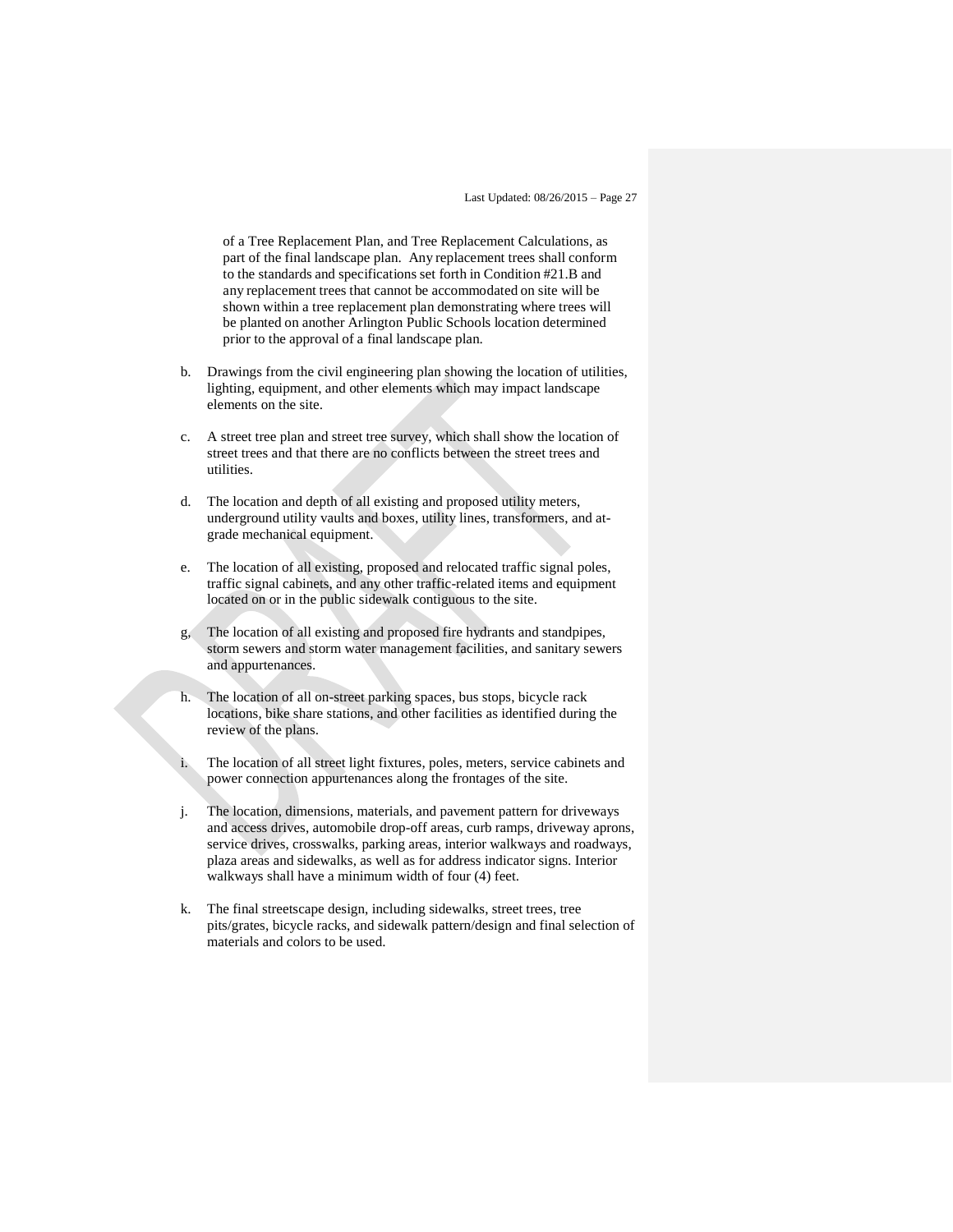- l. The limits of clear pedestrian zones of all public sidewalks and pedestrian access.
- m. Landscaping for open space areas, plaza areas, courtyards, raised planters (including cross-sections of raised planters), surface parking areas, and service drives, including a listing of plant materials; details of planting, irrigation and drainage; and details of proposed furnishings for all areas, including, but not limited to, dimensions, size, style(s), materials(s), finish(s), and manufacturer(s) of seating, bollards, trash receptacles, arbors, trellises, water features, and other landscape elements or structures.
- n. The location and planting details for street trees.
- o. The location of public use and access easement areas, including final landscape design and installations in these areas.
- p. The final submission of the landscape plans shall include a copy of the contract for construction and installation of all landscape materials.
- **B. Standards and Requirements.** Arlington Public Schools agrees that the final landscape plan shall, at a minimum, meet the following standards and requirements:
	- 1) The plans shall be drawn to a horizontal scale of 1 inch = 25 feet on sheets 24 inches by 36 inches in size and a vertical size of 1 inch = 5 feet in size.
	- 2) The plan shall be developed by, and display the professional seal of, a landscape architect certified to practice in the Commonwealth of Virginia.
	- 3) The Tree Replacement Plan, and associated Tree Replacement Calculations, shall be in accordance with the Arlington County Tree Replacement Guidelines. The tree replacement calculations shall be developed by a certified arborist or other horticultural professional with a demonstrated expertise in assessing the condition of trees. Any replacement trees shall conform to the standards and specifications set forth in subparagraph 8 below.
	- 4) All existing and proposed traffic signal poles and traffic signal cabinets, and any other traffic-related items, on and around the perimeter of the site shall not obstruct pedestrian travel and shall not be located in the clear sidewalk, including, but not limited to, access areas to ADA ramps, crosswalks, building entrances, and interior walkways.
	- 5) All plaza areas, access drives, automobile drop-off areas, interior walkways and roadways shall contain special treatments that coordinate in design, color and materials with the treatment of the public sidewalk. The materials and colors used are subject to approval by the County Manager for conformity with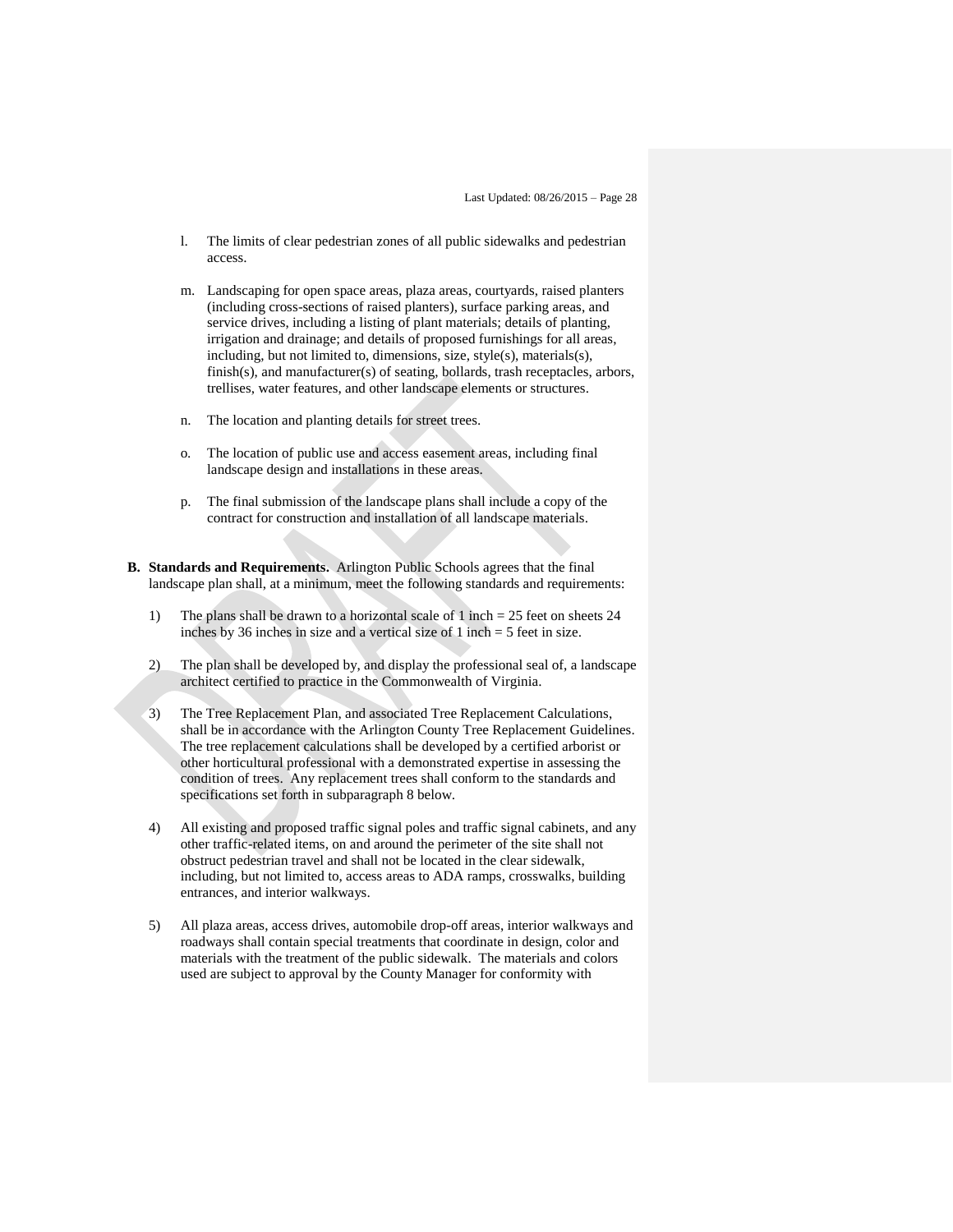adopted Sector Plans or other urban design standards approved by the County Board as a part of review and approval of the final landscape plan.

- 6) The final sidewalk pattern/design and final selection of materials and colors shall comply with the requirements outlined below. To the extent that the County's requirements and policies for sidewalk pattern/design and materials/colors change, subsequent to this Use Permit approval, the County Manager shall review, at the time of construction, for approval, the final treatment for compliance with the then current standards.
	- a. The clear sidewalk along all street frontages of the site shall be in compliance with applicable streetscape guidelines or standards, and shall:
		- (1) Continue across all driveway aprons for loading and garage entrances along all frontages of the Use Permit, and not contain any barriers that would impede the flow of pedestrian traffic.
		- (2) Be not less than six (6) feet wide at any point, including across all driveways, with no obstructions to impede the passage or flow of pedestrian traffic (clear sidewalk). However, pinch points may be permitted only as specifically permitted in conformance with the Master Transportation Plan and/or other applicable plans.
		- (3) Be designed and installed in compliance with Department of Environmental Services Construction Standards and Specifications.
		- (4) Use plain, un-tinted concrete or, subject to approval, an integral tint that harmonizes with its setting. Non-standard materials or surface treatments may be used subject to approval by the County Manager, and under the provisions of applicable streetscape guidelines or standards.
		- (5) Not contain joints or use patterns that create gaps of ¼-inch in depth or greater at a spacing of less than 30 inches.
		- (6) Any garage entrance adjacent to a sidewalk shall be designed and constructed so that the location of the garage doors are recessed a minimum distance of six (6) inches from the building wall's surface.
	- b. The materials and colors of the sidewalk pattern/design to be used shall be in compliance with the Rosslyn-Ballston Corridor Streetscape Standards or other applicable streetscape guidelines, plans or standards approved by the County Board and in effect at the time of the final landscape plan approval.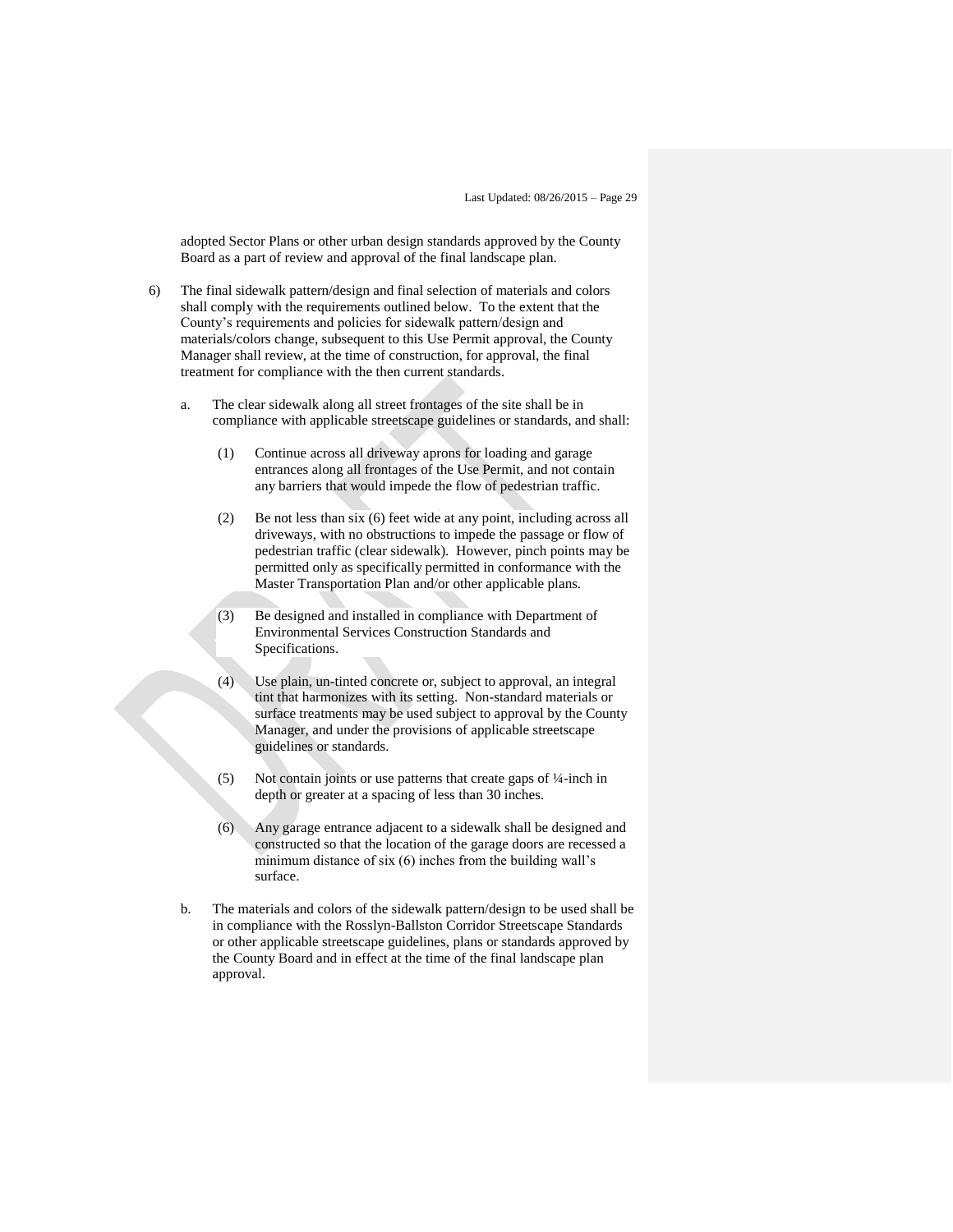- c. Arlington Public Schools agrees to design and construct all elements of the streetscape, including, but not limited to, public sidewalks and street trees within the public right-of-way or public easement, as shown on the final landscape plan and the civil engineering plan.
- 7) The sidewalks shall contain street trees placed in either tree pits, tree grates or planting strips, consistent with the Standards for Planting and Preservation of Trees in Use Permit Projects, and as specified above. The location, root enhancement, and planting details for street trees shall be in compliance with The Rosslyn-Ballston Corridor Streetscape Standards; Sector Plans; the Arlington County Landscape Standards; the Standards for Planting and Preservation of Trees in Use Permit Projects; and other applicable streetscape guidelines or standards, or urban design standards approved by the County Board. Street trees shall not be placed within the vision clearance (corners), as defined in Section 3.2.6.A.4 of the Zoning Ordinance.
- 8) Plant materials and landscaping shall meet the then-current American Standard for Nursery Stock, and shall also meet the following standards:
	- a. Major deciduous trees other than street trees–a minimum caliper of 2 inches, except as indicated in Condition #21.B.6) above, or Condition 21.B.10), below.
	- b. Evergreen trees (such as Scotch Pines, White Pines, Hemlocks, etc.)–a minimum height of 7 to 8 feet.
	- c. Ornamental deciduous trees (such as Cherries, Dogwoods, Serviceberries, Hornbeams, etc.)–a minimum caliper of 1 to 1½ inches. Multi-stem trees shall not be less than 10 feet in height.
	- d. Shrubs–a minimum spread of 18 to 24 inches.
	- e. Groundcover–in 2 inch pots.
- 9) Pursuant to the Natural Resources Management Plan Recommendations # 13 & 14, no invasive plants will be incorporated into any plantings. Pursuant to Recommendation #11, native plants will be used where possible.
- 10) Along the Northwest forested edge of the Abingdon School property, a reforestation area shall be defined. This reforestation area shall have: a. Boundaries defined by leaf mulch. This area shall not be sodded or seeded with regular turfgrass.
	- A native seedmix, to be reviewed by the Urban forester, for suitable upland Oak-hickory forest shall be spread in this reforestation area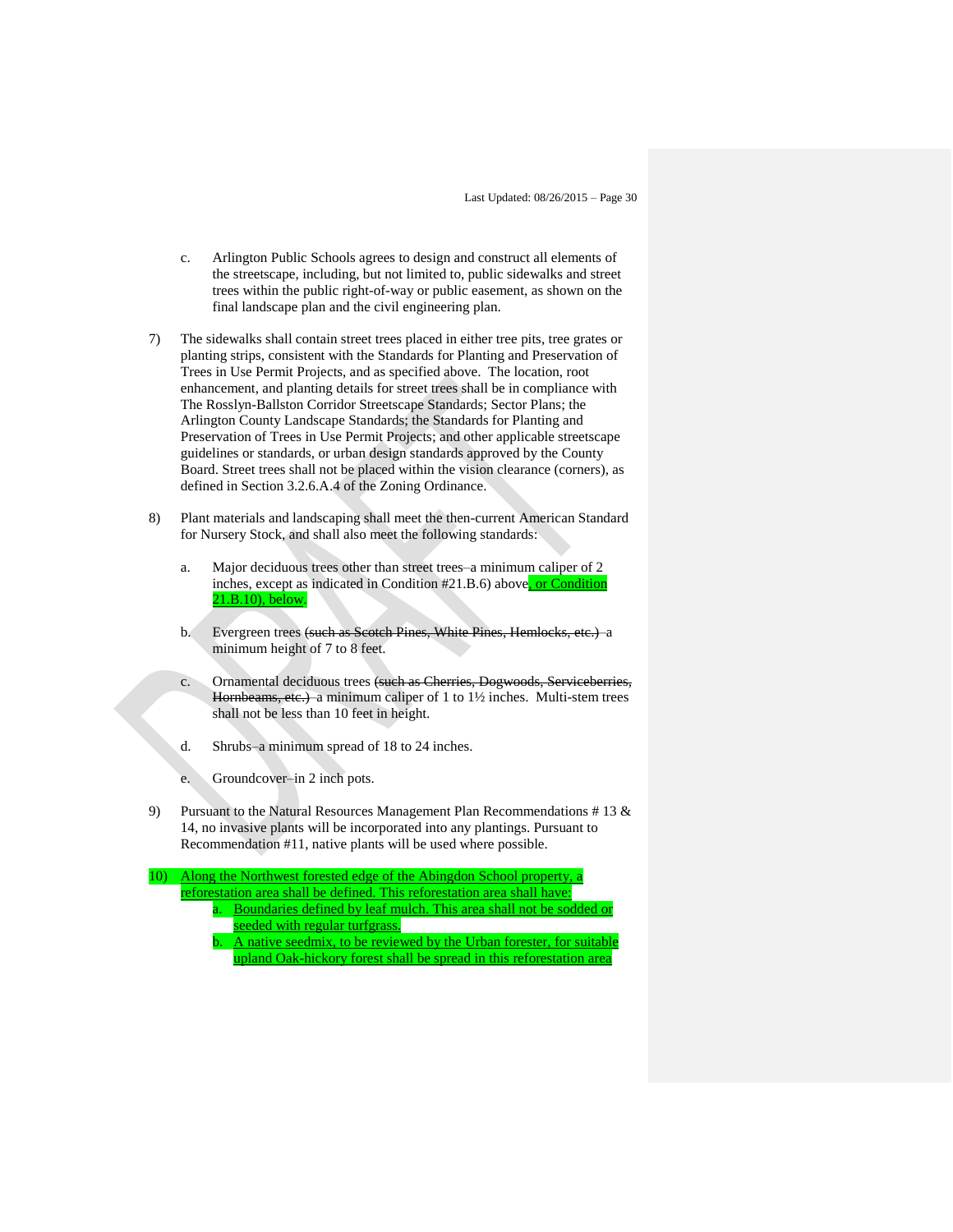

#### **C. Installation of Landscape Plan Elements (First Certificate of Occupancy for Educational Use)**

Arlington Public Schools agrees to implement the approved sidewalk, landscaping and street tree improvements of the final landscape plan as follows:

1) **Installation (First Certificate of Occupancy for Educational Use)**

Arlington Public Schools agrees that all hardscape elements shown on the final landscape plan including but not limited to sidewalks, plazas shall be constructed and/or installed prior to the issuance of the First Certificate of Occupancy for educational use. Arlington Public Schools further agrees that landscape elements including but not limited to trees, shrubs, and other plant materials shall installed no later than two (2) months after the issuance of the Final Certificate of Occupancy for the respective Phase of construction (as "Phase" is determined pursuant to the approved Phasing Plan required in Condition #5 above).

- a. The Zoning Administrator shall approve an administrative change to the timing of installation of all landscape improvements if he or she finds that, due to the planting season, availability of plant materials, weather, or other construction-related issues, APS will be unable to meet the timelines, and further finds that APS is diligently pursuing completion of the work and will complete the landscaping in a reasonable amount of time.
- b. The following standards for Installation apply:
	- (1) Arlington Public Schools agrees to notify the DPR Urban Forester at least 72 hours in advance of the scheduled planting of any street trees in the public right-of-way and to be available at the time of planting to meet with staff of DPR to inspect the plant material, the tree pit and the technique of planting. Soil used in the tree pit must meet the specifications for street tree planting available from the DPR Urban Forester.
	- (2) All new lawn areas shall be sodded; however, if approved in writing by the County Manager, based on accepted landscaping standards, seeding may be substituted for sod. All sod and seed shall be state certified.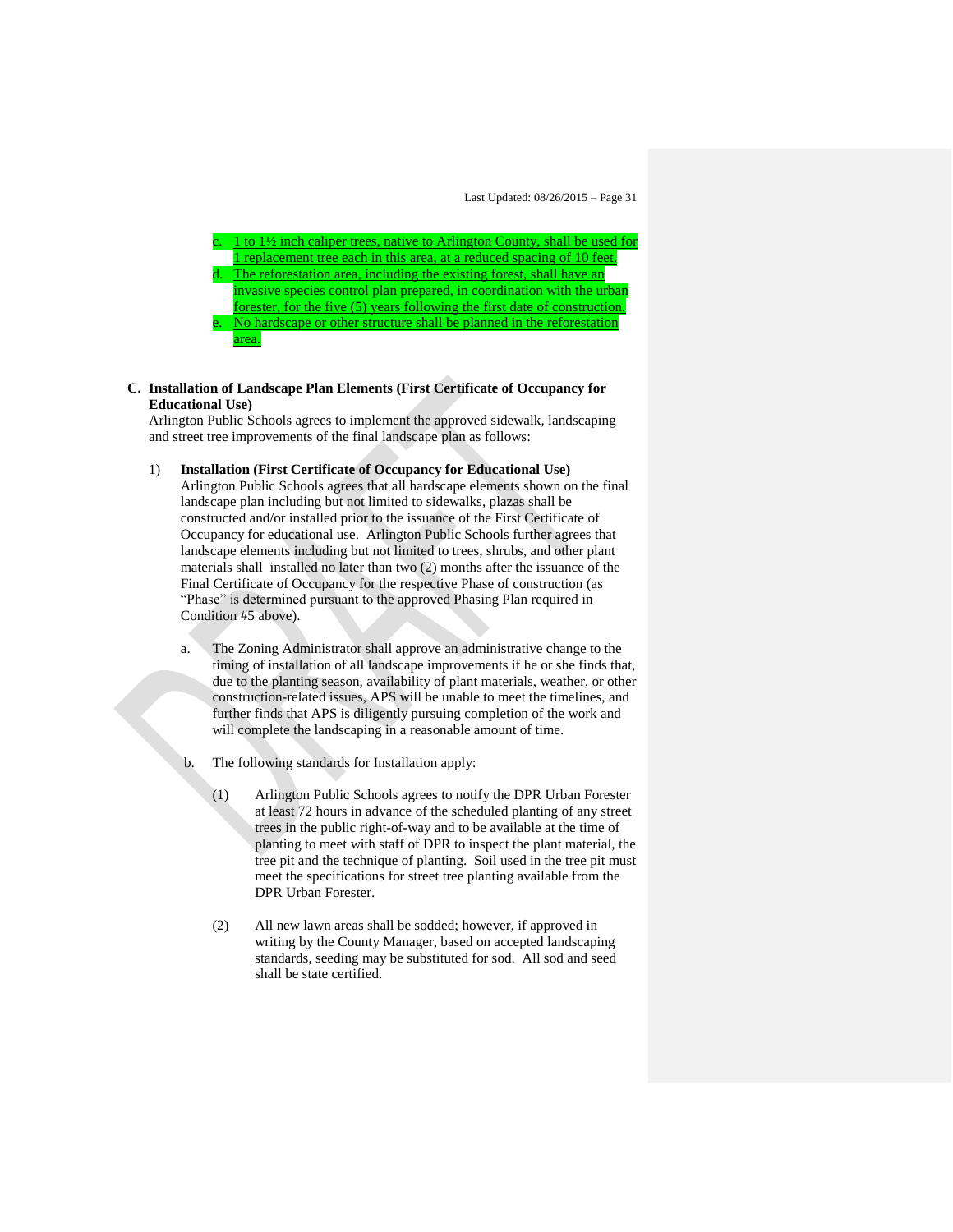- (3) Exposed earth not to be sodded or seeded shall be well mulched or planted in ground cover. Areas to be mulched may not exceed the normal limits of a planting bed.
- (4) Soil depth shall be a minimum of four (4) feet plus 12 inches minimum of drainage material, or other drainage material commonly used in the industry as reviewed and approved by the County Manager on the landscape plan, for trees and tall shrubs and three (3) feet for other shrubs. This requirement shall also apply to those trees and tall shrubs in raised planters. Soil depth for raised planters shall be measured from the bottom of the planter to the top of the planter wall. The walls of raised planters shall be no higher than seat-wall height (2 1/2 feet, maximum) above the adjacent finished grade.
- (5) Finished grades shall not exceed a slope of three to one, unless otherwise shown on the approved plans.
- (6) Arlington Public Schools agrees to install approved lighting within the use permit site (exclusive of the Right-of-Way) before the issuance of the First Certificate of Occupancy for educational use exclusive of the garage, for the applicable Phase of the project pursuant to the approved Phasing Plan required in Condition #5 above.
- **D. Maintenance and Replacement (Life of Use Permit)** Arlington Public Schools agrees to maintain the site in a clean and well-maintained condition and ensure that all plaza areas are kept in a clean and well-maintained condition for the life of the Use Permit (in accordance with the Phasing Plan requirements outlined in Condition #5) as required by Section 14.2 of the Zoning Ordinance. Arlington Public Schools agrees to ensure that all plaza areas, landscaped areas, and large plantings on school property are kept in a clean and well-maintained condition for the life of the use permit. Arlington Public Schools agrees to water, prune, replace, and provide for any other necessary maintenance for all trees and landscaping located on the school property.

All pruning of street trees must be performed in accordance with the last version of, or revision to, the ANSI A300 Pruning Standards. Arlington Public Schools agrees to contact the Department of Parks and Recreation to arrange for a site meeting with an Urban Forester to review and approve the scope of work prior to performing any pruning of street trees. An International Society of Arboriculture (ISA) Certified Arborist must be on site during all pruning of street trees.

**E. Administrative Changes.** The County Manager may consider minor revisions to landscape plans based on changes in building, street and driveway locations and other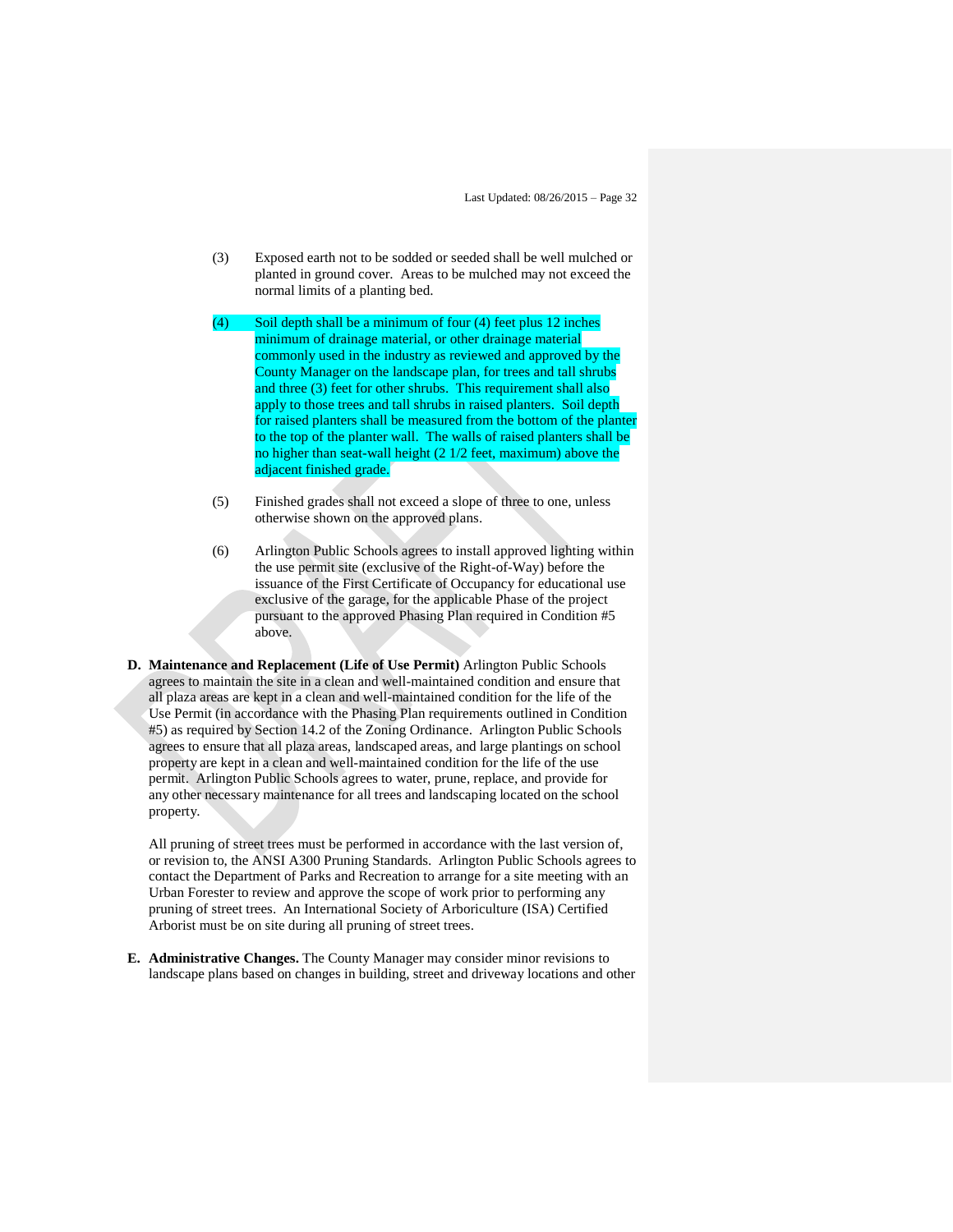details of design as necessitated by civil engineering and architecture plans as long as such changes are consistent with the intent of the Use Permit approval. Arlington Public Schools agrees that any change to the approved landscape plan requires approval of a revised landscape plan by the County Manager. The final landscape plan shall govern construction and/or installations of elements and features shown thereon, except as amendments may be specifically approved by the County Manager.

### **22. Internal and External Lighting Plan (Footing to Grade Permit)**

- A. **Approval (Footing to Grade Permit)** Arlington Public Schools agrees to submit a lighting plan for all outdoor public areas on the site and including parking areas, but not including street lights or other lighting in the public right of way, as part of the final landscape plan, and obtain the County Manager's review and approval of such lighting plan prior to issuance of the Footing to Grade Permit. Arlington Public Schools agrees to include, in the lighting plan, certification that it meets the then minimum standards of the Illumination Engineering Society of North America Standards.
- B. **Implementation (First Certificate of Occupancy for educational use)** Arlington Public Schools agrees to implement the approved lighting plan and install all approved lighting prior to the issuance of the First Certificate of Occupancy for educational use of the applicable Phase of the project pursuant to the approved Phasing Plan required in Condition #5 above, or as otherwise required by law.

#### **23. Utility Company Contacts (Excavation, Sheeting, and Shoring Permit).** In order to ensure the timely and efficient coordination of site utility installation, Arlington Public Schools agrees to contact all utility companies and County agencies that provide utility services in Arlington County prior to the issuance of the Excavation, Sheeting and Shoring Permit. By way of illustration and not limitation, these utility services include electric, telephone, cable television, telecommunications, gas, water, sewer, and storm sewer service, both existing providers and others that regularly provide these services in Arlington County (collectively "utility companies"). Arlington Public Schools agrees to offer the utility companies access to public rights-of-way or easements that permit utilities, whether existing or to be dedicated by the developer, so that the utility companies may install their utilities at the time Arlington Public Schools will be disturbing or paving in the areas described above. Arlington Public Schools further agrees to submit to the Zoning Administrator copies of letters from Arlington Public Schools to the utility companies offering them access as stated above.

- 24. **Survey Monuments (Excavation, Sheeting, and Shoring Permit)** Intentionally Omitted.
- **25. FAA Documentation (Excavation, Sheeting and Shoring Permit)** Intentionally Omitted.
- **26. Deeds of Public Easements and Deeds of Dedications (Footing to Grade Permit)**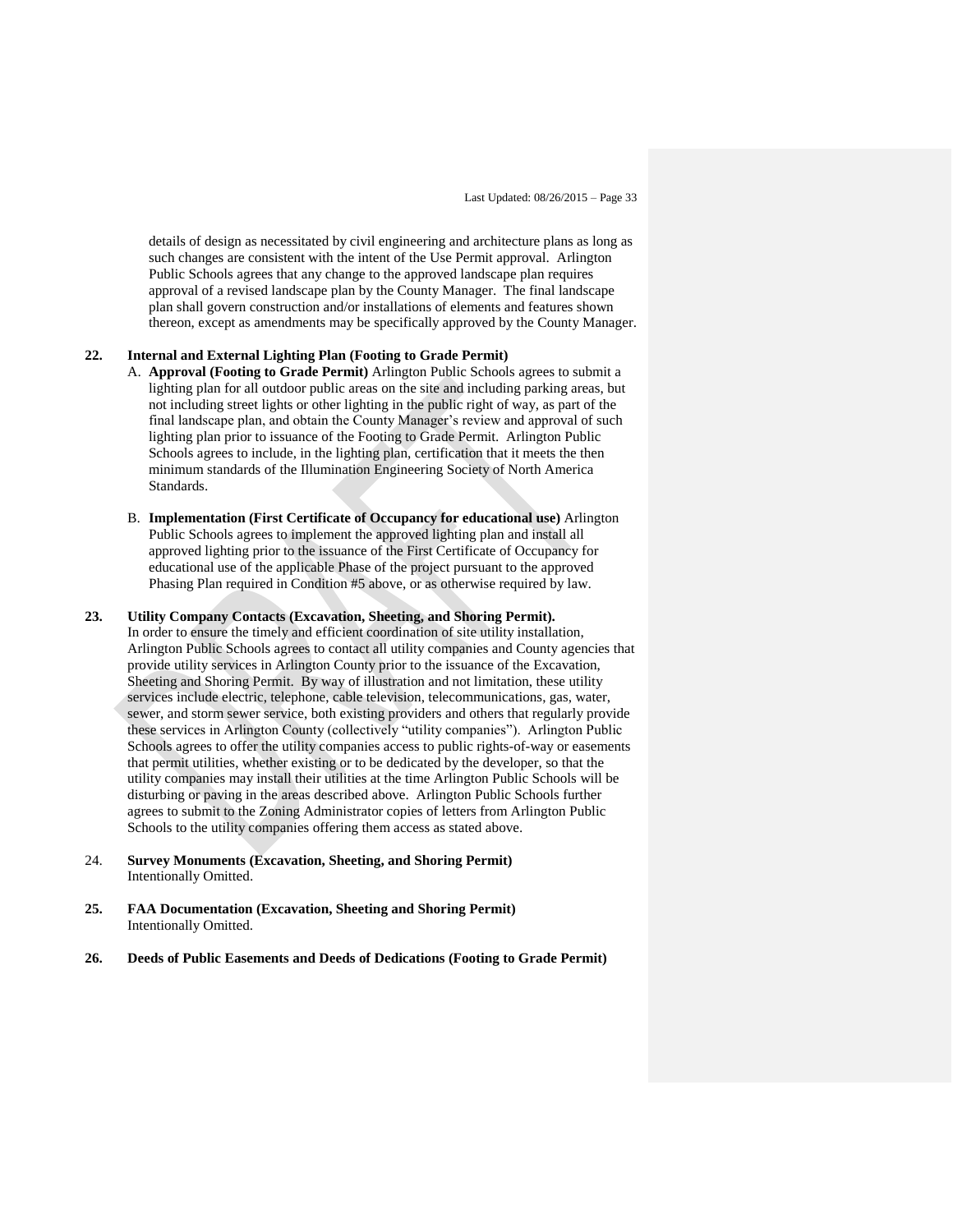- A. Arlington Public Schools agrees to convey real estate interests called for by this Use Permit approval to the County, for public street or public right-of-way purposes, in fee simple, free and clear of all liens and encumbrances. Real estate interests conveyed by Arlington Public Schools to the County for Public Improvements or public uses, (including, but not limited to, sidewalk, street trees, other streetscape planting, water mains, storm sewers, sanitary sewers, and other public utilities and facilities), that are not located, or to be located, in the public street or public right-ofway, may be granted to the County by deed(s) of easement, provided, however that, in the deed(s) conveying such real estate interests to the County, all liens and encumbrances shall be subordinated to the easement rights of the County.
- B. Unless otherwise specifically provided elsewhere in these Use Permit conditions, Arlington Public Schools agrees that, for each Phase of the project, pursuant to any approved Phasing Plan required in Condition #5 above, it will do the following:
	- 1) **Submission for Review (Footing to Grade Permit)** Submit for review by the County Manager all plats, deeds of conveyance, deeds of dedication, and deeds of easement associated with, and/or required by the Use Permit approval or the approved civil engineering plans, for the construction of any public street public infrastructure, public utility, public facility or public improvement (jointly "Public Improvements"), prior to Footing to Grade Permit for such phase; and
	- 2) **Approval and Recordation (First Certificate of Occupancy for Educational Use)** Obtain approval of and record such plats, deeds of conveyance, deeds of dedication, and deeds of easement associated with, and/or required by the Use Permit approval or the approved civil engineering plans for the construction of any Public Improvements, among the land records of the Circuit Court of Arlington County prior to issuance of the First Certificate of Occupancy for educational use or any portion thereof for such phase.

#### **27. Bicycle Storage Facilities (Footing to Grade Permit)**

Arlington Public Schools agrees to submit to, and obtain approval of the County Manager for, indoor bicycle storage facilities, showers and lockers for staff prior to issuance of the Footing to Grade Permit. The bicycle facilities, showers and lockers shall be shown on the architectural drawings depicting their location and access within the context of the floor(s) on which they are located; the layout of the facilities; and the details of the enclosure, security elements, bicycle racks, showers, lockers, and other elements of the facilities. Arlington Public Schools agrees to provide the following:

- (1) A minimum of one (1) bicycle space per 10 staff in Class I secure facilities, which shall meet the standards for Class I storage space as defined in the Arlington Bicycle Parking Standards in effect on the date of approval of the final building permit;
- (2) A minimum of one (1) shower per gender; and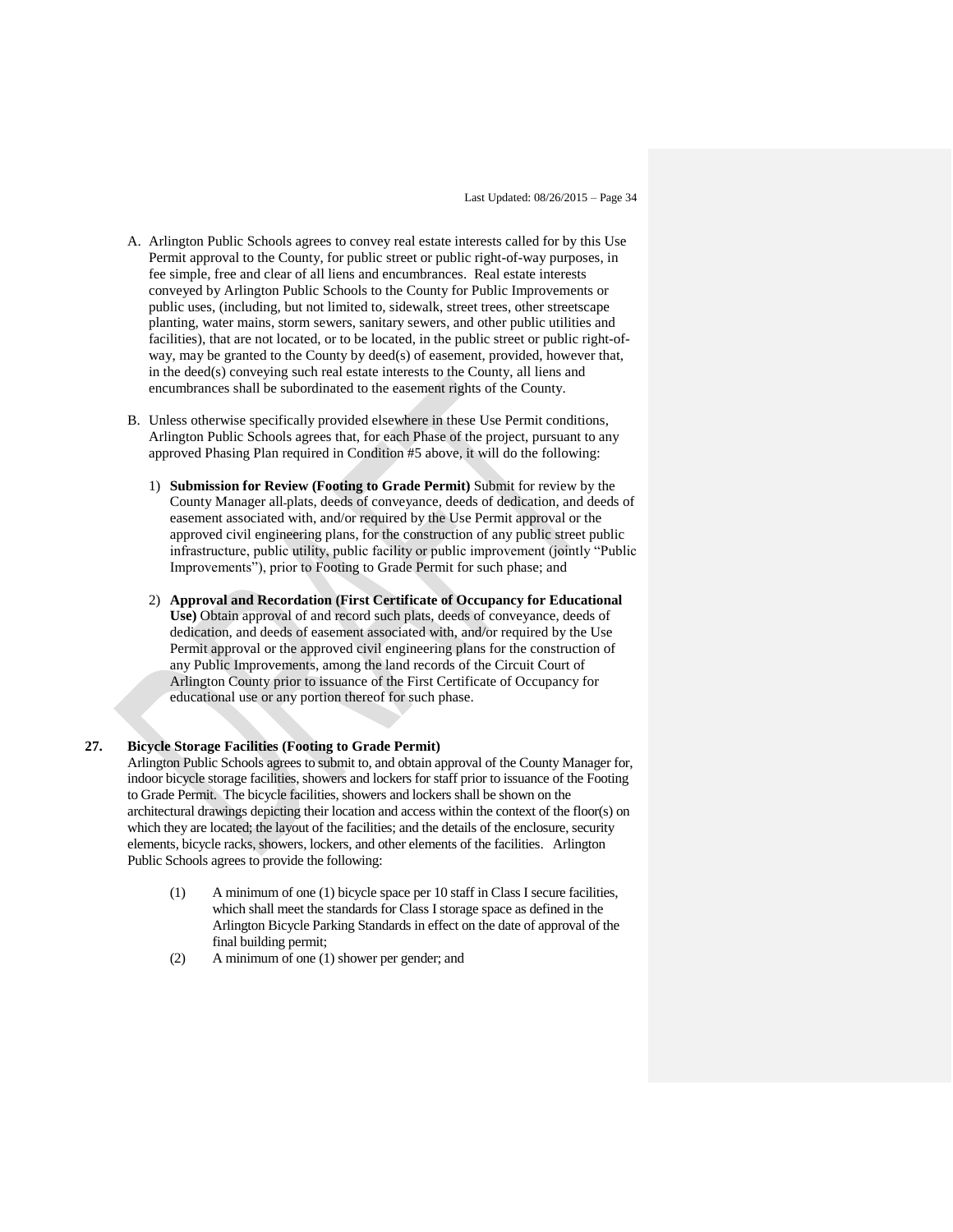(3) A minimum of one (1) clothes storage locker for each required staff bicycle parking space.

Showers and lockers shall meet the following criteria:

- (1) The lockers shall be installed adjacent to the showers in a safe and secured area.
- (2) The lockers shall be a minimum size of 12 inches in width, 18 inches in depth and 36 inches in height, and shall be available to bicycle commuters during normal building operating hours; provided, however, that bicycle commuters shall be permitted to use the lockers for storage 24 hours per day, 7 days per week;
- (3) The showers and lockers may be provided in conjunction with the gymnasium; and
- (4) Both the showers and lockers shall be available to all school staff.

**Plan for Bicycle Facility, Shower, and Locker Operations (Shell and Core Certificate of Occupancy).** Arlington Public Schools agrees to obtain, prior to the issuance of the Shell and Core Certificate of Occupancy or, if no Shell and Core Certificate of Occupancy is required the First Certificate of Occupancy for educational use, the County Manager's review and approval of a plan for the operation of the indoor bicycle storage facility, showers and lockers if she finds that, at a minimum, the plan includes the following elements:

- (1) Identification of party(s) (person, agency, organization) responsible for managing the bicycle storage facility, including implementation of the plan for access and notification of facility.
- (2) A description of how the bicycle storage facility will be managed and operated, including:
- (a) Hours of operation or availability to users.
- (b) Methods to notify staff of the amenity at least two times per year, at or before the beginning of each semester.
- (c) Management of registration of persons and bicycles using the Class 1 facility.
- (d) Management of locker assignments, and re-assignments, to bike commuters.
- (e) Policy for abandoned bicycles.

Arlington Public Schools agrees to implement the approved plan for the life of the use permit.

#### **28. Interior Exercise/Health Facilities (Footing to Grade Permit)** Intentionally Omitted.

## **29. Façade Treatment of Buildings (Footing to Grade Permit)**

A. Arlington Public Schools agrees that the design of the facade treatment for the buildings and the materials to be used on the facades shall be consistent, in terms of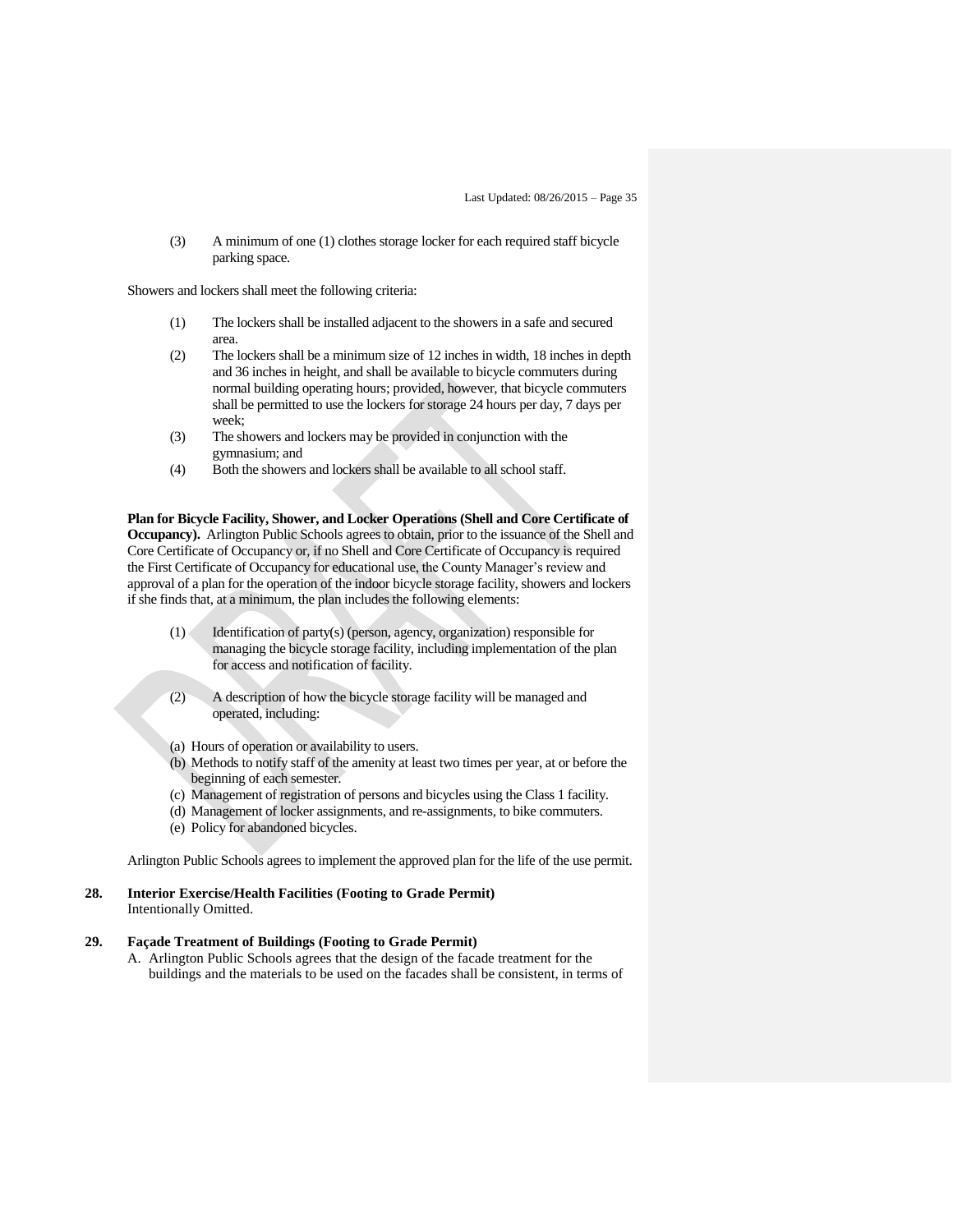massing, materials, fenestration, rhythm and overall architectural vocabulary, with the intent of this Use Permit approval and the drawings identified in Condition #2 as presented to the County Board and made a part of the public record on the date of County Board approval of this Use Permit.

#### B. **Submission of Facade Elevation Drawings and Material Samples (Footing to Grade Permit)**

Arlington Public Schools agrees to submit to the Zoning Office, and obtain review and approval by the County Manager prior to the issuance of the Footing to Grade Permit, three (3) copies of colored elevations and one (1) copy of black and white architectural elevations at 24" x 36", which label the materials and colors for each elevation of the building, including interior elevations (e.g. elevations adjacent to interior courtyards, plazas and access drives), and which identify any proposed change from the drawings identified in Condition #2, along with a written summary and explanation of the proposed changes, as well as one (1) sample material board at no larger than 24" x 36". The County Manager will approve such drawings if she finds that they are consistent with the intent of this Use Permit approval.

#### C. **Approval of Facade Elevation Drawings and Material Samples (Final Building Permit)**

Arlington Public Schools agrees to obtain the review and approval by the County Manager of the façade elevation drawings and material samples as being consistent with the intent of the County Board's approval of the Use Permit, including any changes approved administratively or through Use Permit amendment, prior to the issuance of the Final Building Permit.

#### D. **Inspection and Approval of Built Façade (Shell and Core Certificate of Occupancy)**

Arlington Public Schools agrees to obtain approval of the County Manager of the built building façades as being consistent with the approved façade elevations and materials prior to the issuance of any Certificate of Occupancy.

#### **E. Standards for Façade Treatment of Buildings:**

- 1) **Rooftop Mechanical Equipment.** New mechanical equipment shall be either screened so as not to be visible from public rights-of-way or treated to minimize the visual impact of the equipment. Any mechanical equipment, including equipment located on the ground or at roof top, and screening for the penthouse mechanical equipment, shall be shown on all elevation drawings. Arlington Public Schools agrees to obtain the County Manager's review and approval of the details of the screening treatment, including height, material, placement, and color, as meeting this screening/treatment standard, as part of the approval for the façade elevations and façade materials.
- 2) **Architectural Illumination.** Arlington Public Schools agrees that the illumination, up-lighting, or the like, of any architecture, including buildings,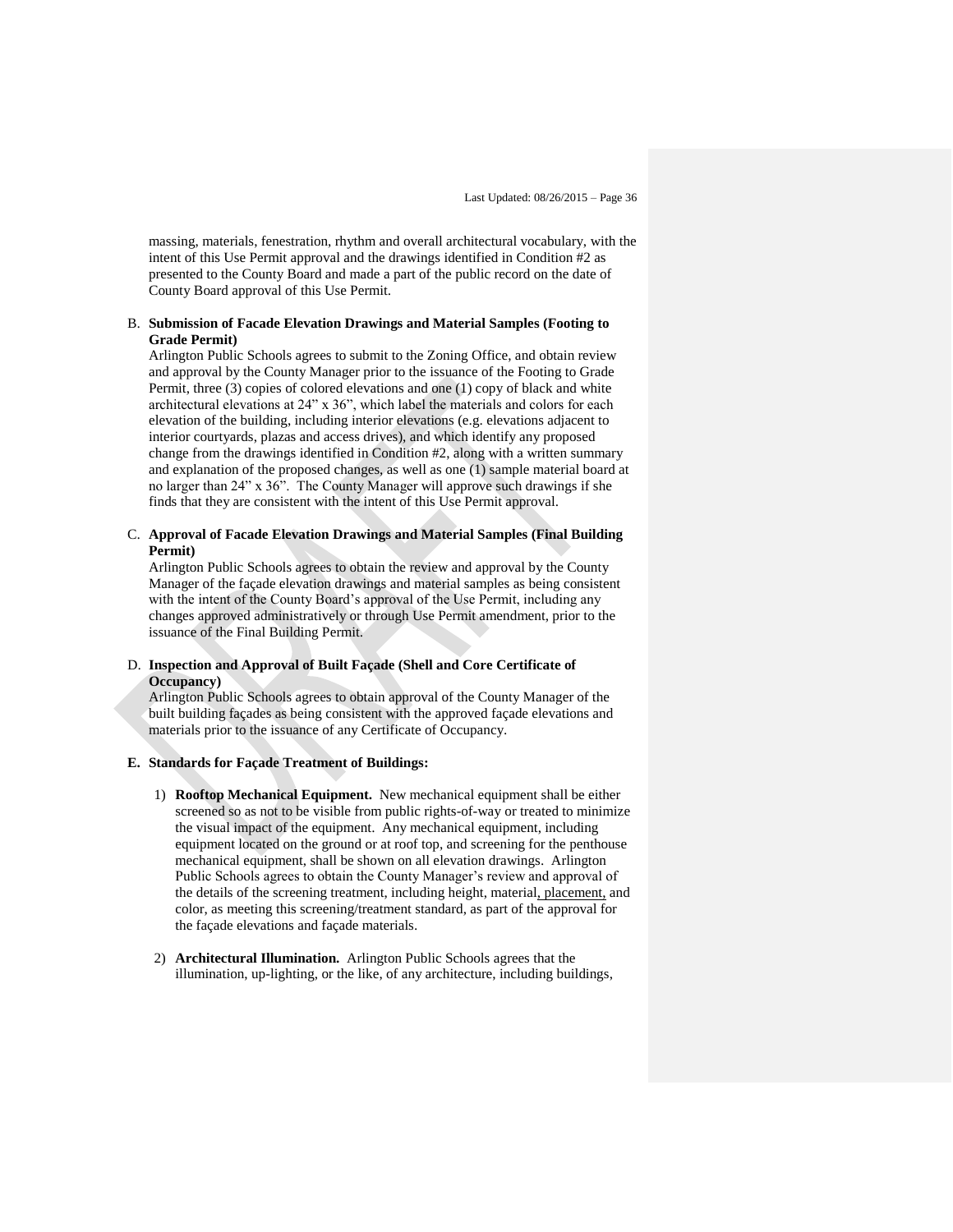structures, sites and facades, shall not be permitted unless specifically called out on the Use Permit drawings listed in Condition #2 and approved by the County Board. Any architectural illumination shown on the façade elevations that was not specifically shown on the Use Permit approved by the County Board shall require a Use Permit amendment.

#### **30. Plat of Excavation (Footing to Grade Permit or prior to commencement of abovegrade construction activity, whichever comes first )**

Arlington Public Schools agrees to submit one  $(1)$  plat, drawn at the scale of 1 inch = 25 feet and 24 inches x 36 inches in size, of the excavated area showing spot elevations which confirm that the construction drawings are consistent with the average site elevation, and with the building's ground floor elevation(s) at the building's lowest level(s), as approved by the County Board and as indicated in the plans referenced in Condition #2 above. Arlington Public Schools agrees to provide the Zoning Administrator spot elevations taken at spots (determined at the time of the pre-construction meeting) which shall, at a minimum, consist of two corners and spot elevations from 50 % of the total area to be excavated prior to the commencement of above-grade construction activity. Provided however, that at the point during construction where the excavated area is greater than 20,000 square feet, as determined by the Zoning Administrator, the Zoning Administrator may issue an above-grade building permit based on elevations submitted for a reduced area if she finds that the elevations submitted for the reduced area provide reasonable assurance that the construction is being done according to the use permit approval. Arlington Public Schools agrees to submit to the Zoning Administrator and obtain the Zoning Administrator's approval of, additional elevations confirming the elevations of the remainder of the excavation prior to issuance of the Footing to Grade Permit, or if APS does not obtain a Footing to Grade Permit, then prior to commencement of above-grade construction activity.

**31. Acceptance of Public Improvements (Final Certificate of Occupancy)** Moved to Condition #20, Civil Engineering Plan

#### **32. Underground Utility Vaults (Footing to Grade Permit)**  Moved to Condition #20, Civil Engineering Plan

#### **33. Trash Collection and Recycling Areas ( Footing to Grade Permit)**

Arlington Public Schools agrees to obtain approval from the Zoning Administrator of drawings showing compliance with this condition prior to the issuance of the Footing to Grade Permit. Arlington Public Schools agrees that all collection, storage, compaction, and removal of trash, as well as appropriate facilities for the recycling of reusable materials as defined by the County shall occur in areas that are screened from public view and neighboring properties, in locations as shown on the plans referenced in Condition #2.

#### **34. Loading Spaces (Footing to Grade Permit)**  Arlington Public Schools agrees to obtain approval from the Zoning Administrator of drawings showing compliance with this condition prior to the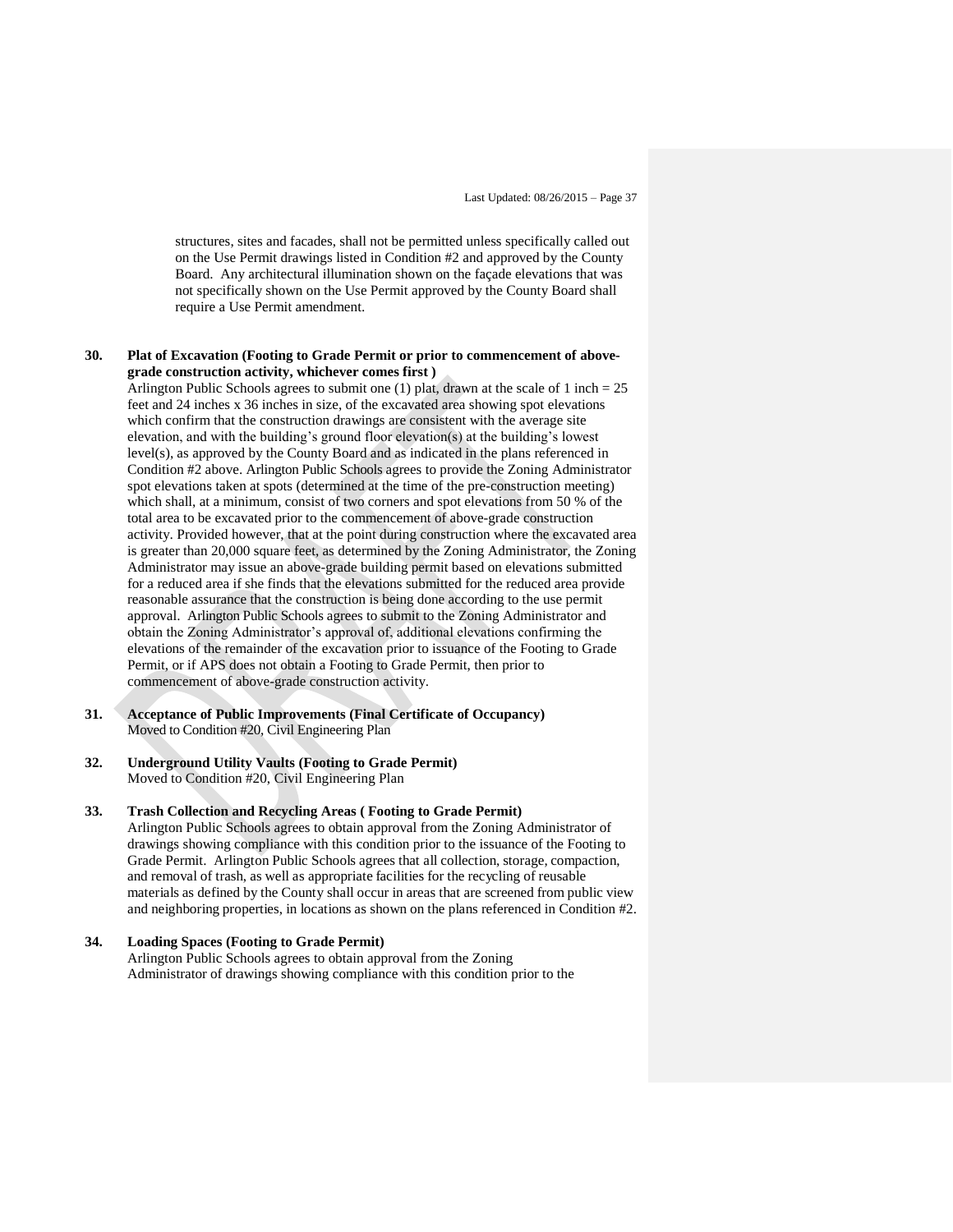issuance of the Footing to Grade Permit. Arlington Public Schools agrees that all loading spaces shall be located as shown on the plans referenced in Condition #2 in areas screened from public view and neighboring properties.

### **35. Parking Space and Drive Aisle Compliance with Zoning Ordinance (Footing to Grade Permit)**

**Approval of Drawings.** Arlington Public Schools agrees to submit to, and obtain review and approval from the Zoning Administrator of, drawings showing that all parking spaces and drive aisles comply with the requirements of Section 14.3 of the Zoning Ordinance (except as otherwise expressly approved by the County Board through use permit approval) prior to the issuance of the Footing to Grade Permit.

#### **36. Emergency Vehicle Access/Support on Surface Parking and Plaza Areas (Footing to Grade Permit)**

Arlington Public Schools agrees that the requirements and standards of this condition shall be incorporated in the construction drawings, which shall be submitted to the Inspection Services Division for the Building Permit, and reviewed and approved by the Zoning Administrator, prior to issuance of the Footing to Grade Permit.

- A. Arlington Public Schools agrees that all plaza areas used for vehicular access and all surface parking areas shall be constructed to support the live load of any fire apparatus, and agrees to construct these elements in accordance with the approved drawings.
- B. No above-grade structure shall be allowed to obstruct fire lanes.

#### **37. Parking (Footing to Grade Permit)**

Arlington Public Schools agrees to provide a total of 83 parking spaces on site, as shown on the plans referenced in Condition #2. Arlington Public Schools further agrees to maintain 83 parking spaces for the life of the use permit.

#### **38. Documentation of Historical Artifacts, Features and Buildings (Footing to Grade Permit) (Shell and Core Certificate of Occupancy Permit)**

- A. Arlington Public Schools agrees to submit documentation to Arlington County Historic Preservation Program, Neighborhood Services Division (HPP), regarding any historical artifact or historical natural feature uncovered during construction on the site. Such documentation will be submitted prior to the issuance of the Footing to Grade Permit for the building. This documentation shall include written notation describing the artifact or natural feature, color photographs, and mapping of the location and/or depth of the site excavation at which the item was found.
- B. In the event an historical artifact or natural feature is found on the site, and is to be disturbed or removed from the site during construction, Arlington Public Schools agrees to contact the HPP before removing or disturbing the artifact or natural feature. Arlington County shall be given the opportunity to accept donation of the artifact or natural feature before the item is offered to any other organization or individual.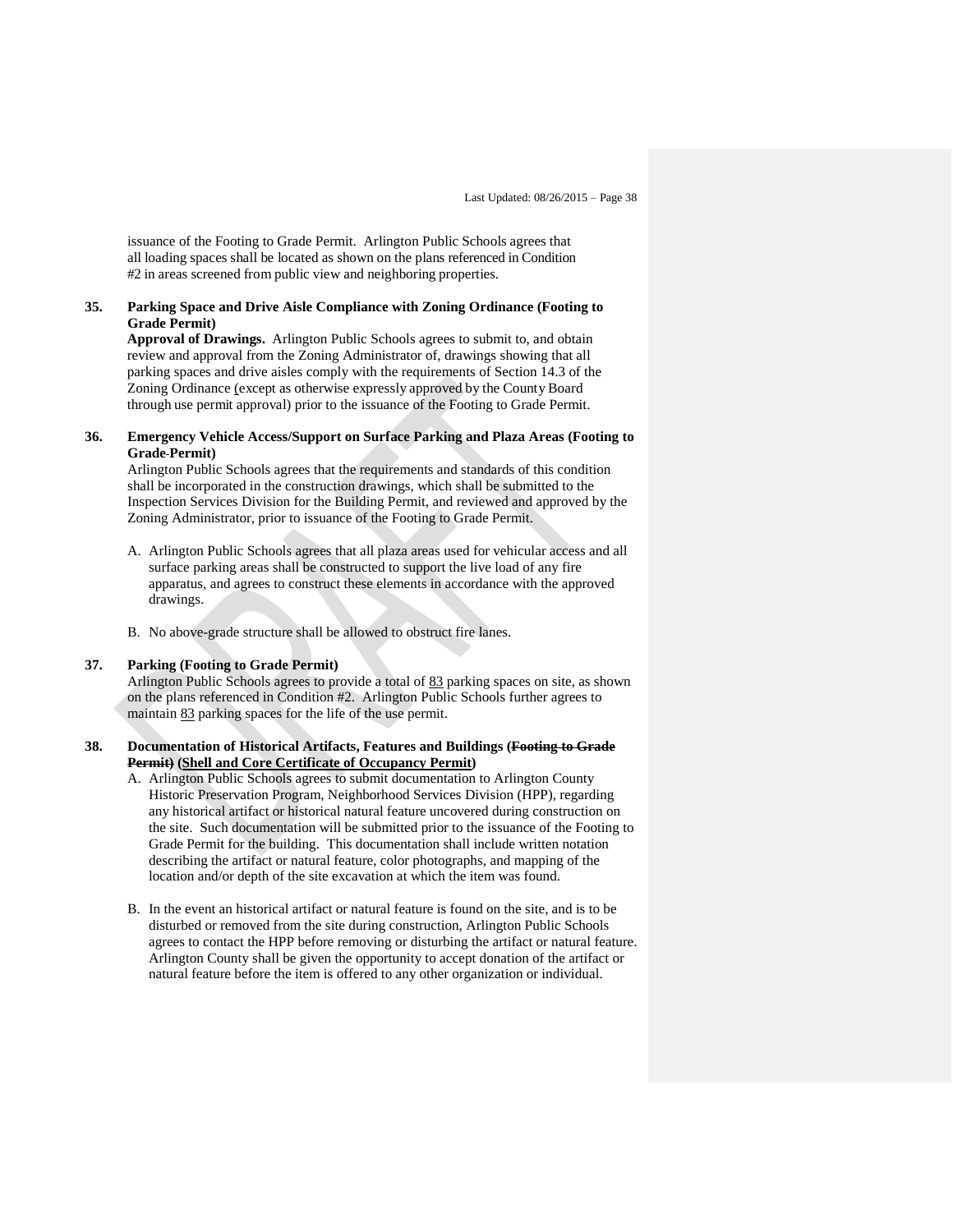- C. If historic buildings, as identified and/or surveyed by Arlington County's Historic Preservation Program, are located on the site, then photographic documentation shall be consistent with Historic American Building Survey (HABS) standards.
- D. Arlington Public Schools agrees to pursue, at a minimum, a Phase I archaeological study within the boundaries of the project area as it has been identified as a potential archaeological site. If the project archaeologist and HPP staff agree upon review of the Phase I study that a Phase II study is warranted, Arlington Public Schools shall undertake a Phase II Archaeological study. Arlington Public Schools agrees to submit to the HPP all written results of the Phase I (and potential Phase II) archaeological study and, subject to the provisions of #38.B, to offer to the HPP all artifacts found on the site. All Archaeological work shall be completed prior to the issuance of any Demolition or Land Disturbance permits. Should the Phase I or II report(s) recommend it, Arlington Public Schools shall agree to continued monitoring of the site during construction by an archaeologist. Arlington Public Schools will work with the HPP staff to properly conserve and interpret any artifacts found as a result of the archaeological investigations.
- **39. Underground Utility Fund Contribution (Final Building Permit)** Intentionally Omitted.

#### **40. Wall Check Survey**

**Walls/Elevations of Slab at Grade (completion of the slab on grade)**  Arlington Public Schools agrees to submit to the Zoning Administrator, and obtain the Zoning Administrator's approval of a wall check survey to confirm that the elevations of the foundation and its locations on the site are consistent with the Plans, at completion of the slab on grade.

- **41. Use of Penthouse (Final Building Permit)** Intentionally Omitted.
- **42. Review by Crime Prevention Through Environmental Design (CPTED) Practitioner (Final Building Permit).**  Intentionally Omitted.

#### **43. County Public Safety / Emergency Communications Systems (Final Building Permit)**

A. **Telecommunications Transmitter/Receiver Equipment & Conducting Wire.** In order to maintain the effectiveness of the County's public safety systems, Arlington Public Schools hereby agrees to grant to the County in perpetuity the right to install telecommunications transmitter and/or receiver equipment and conducting wire in or on the penthouse or top floor, and antennae and traffic monitoring systems on the roof of the proposed buildings in a location and design that is acceptable to the County and the building owner based on a reasonable exercise of judgment by both upon request by the County. Arlington Public Schools agrees to provide, upon request by the

**Commented [MR3]:** Staff will need to discuss how to best execute this condition; more refined/substantive language may be needed.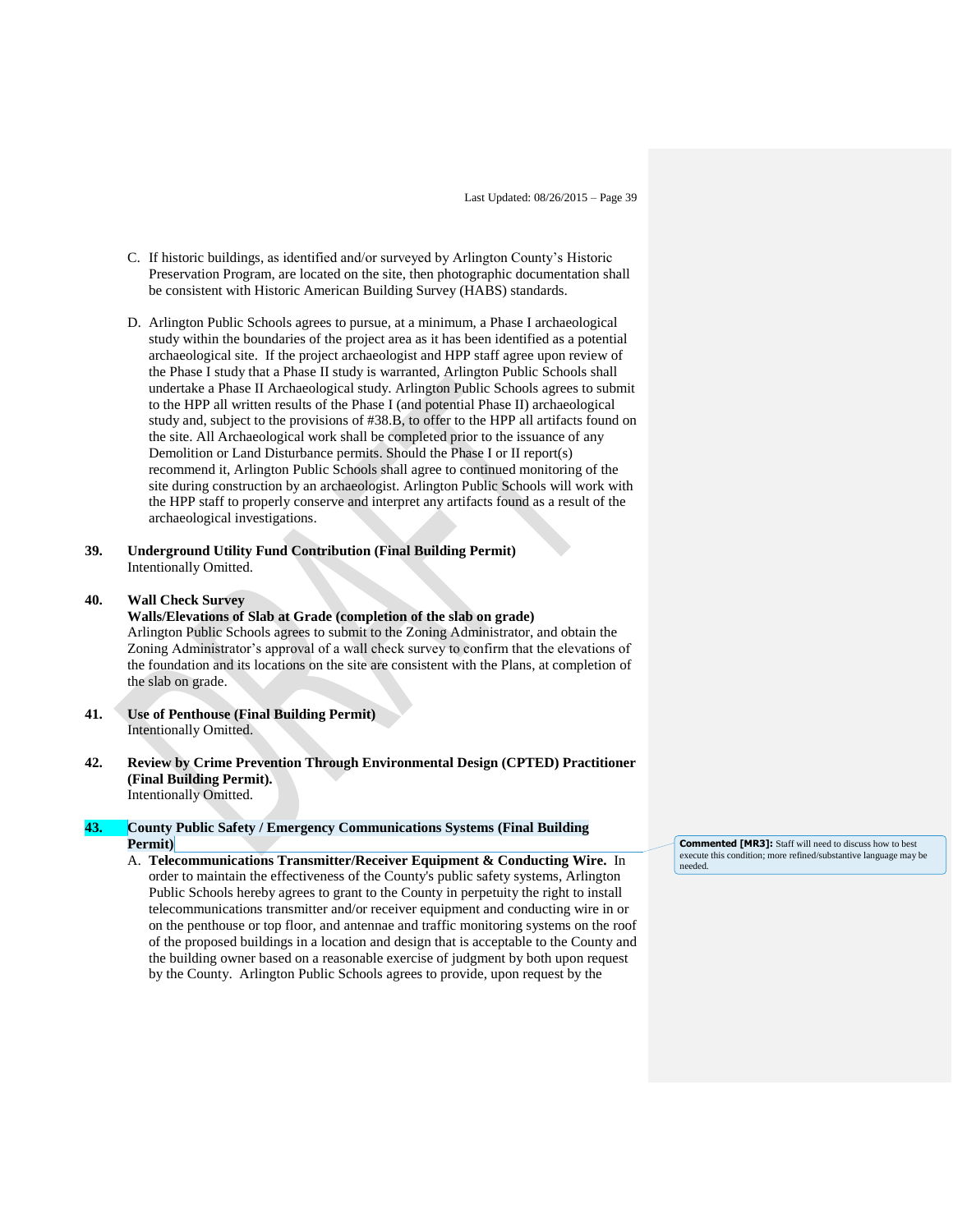County, access to electrical service separately metered, including auxiliary electrical power, and telephone radio control lines to the penthouse in the defined area. Arlington Public Schools is not required to pay for design and installation costs for such equipment. Any radio transmitter or receiver equipment and antenna to be installed or used by others must not interfere with the emergency communication system of the County.

- B. **Tie-ins from County Outdoor Emergency Warning System.** To enhance the reach of the County's public emergency communications system-of-systems, Arlington Public Schools agrees to grant to the County in perpetuity the right to install tie-ins from the County's outdoor emergency warning system to the interior building fire/emergency warning enunciator systems using either land lines or emergency relay transceivers in or on the penthouse or top floor, antennae systems and along with hazardous material detection sensors on the roof of the proposed building(s) in a location and design that is acceptable to the County and Arlington Public Schools based on a reasonable exercise of judgment by both upon request by the County. Arlington Public Schools agrees to provide, upon request by the County, access to electrical service separately metered, including auxiliary electrical power, and telephone radio control lines to the penthouse in the defined area. Any radio transmitter or receiver equipment and antenna to be installed or used by others must not interfere with the emergency communication system of the County.
- **44. Retail Elements (Final Building Permit)**  Intentionally Omitted.
- **45. Safety Measures at Garage Exit Ramps (Final Building Permit)** Intentionally Omitted.
- **46. Public Use and Access Easements (Shell and Core Certificate of Occupancy)** Intentionally Omitted.
- **47. Transportation Management Plan (Shell and Core Certificate of Occupancy)**  Arlington Public Schools agrees to submit to, and obtain review and approval from the County Manager of a Transportation Demand Management Plan (TDM Plan), prior to issuance of the Shell and Core Certificate of Occupancy, in order to achieve the following:
	- The desired results of the Arlington County Transportation Demand Management (TDM) program;
	- Mitigation of the potential adverse impacts of parking demand and disruption of parking patterns within affected neighborhoods that could result from the approved parking count and locations;
	- Mitigation of traffic impacts generated by users of the Elementary School, including staff, students, parents of students, and other visitors.

Arlington Public Schools further agrees to implement the TDM Plan for the life of the use permit. Arlington Public Schools agrees to post the approved TDM on the web page for [School].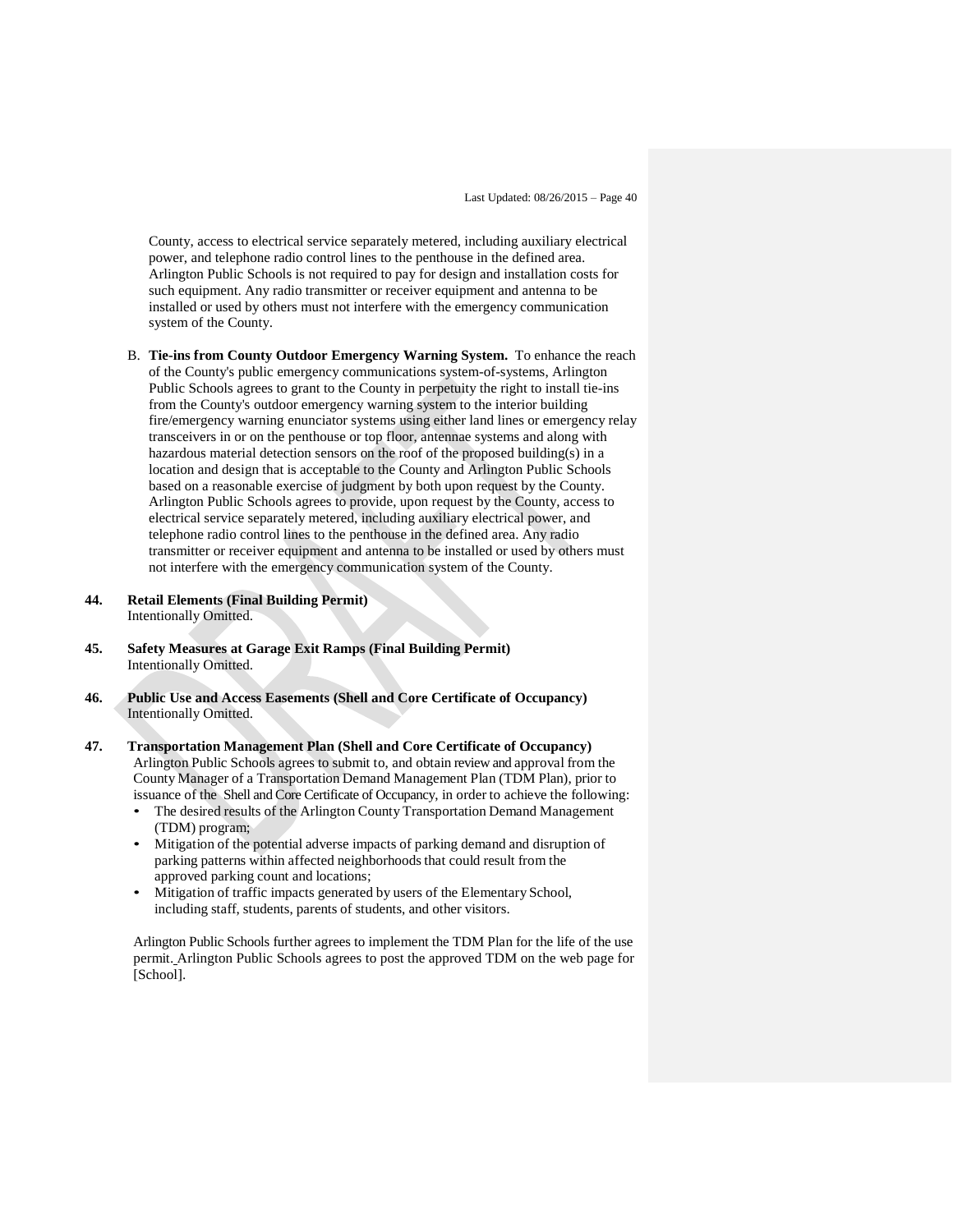Arlington Public Schools agrees to develop, with the assistance of County staff, an Arlington Public Schools-division-wide TDM Master Plan ("TDM Master Plan") for district-wide use, to serve as a framework for individual TDM Plans at each facility.

TDM Strategies. The TDM Plan shall include, but not be limited to, the strategies set out below, provided, however, that the County Manager may, through the Administrative Change process, amend these strategy provisions to conform to the TDM Master Plan if she determines the amendments would achieve the goals noted above:

- (a) General.
	- i. APS agrees to maintain an ongoing relationship with Arlington Transportation Partners ("**ATP**").
	- ii. Arlington Public Schools agrees to appoint a School Transportation Coordinator (STC) to be a primary point of contact with the county and undertake the responsibility for coordinating and completing all TDM obligations for this use permit. The STC responsibilities will include overseeing the operation of the TDM, including the issuance of school parking permits, providing information on and establishing carpools, developing incentives for alternative transportation and coordinating with DPR. The STC shall work actively with the School's Principal, staff, students and their parents/guardians, and visitors to maximize the use of non-single occupant vehicle transportation to and from the school, including by bus, bicycle, walking and car/vanpools, and shall maintain records of employee Motor Free transportation options (bike/walk to work). Arlington Public Schools shall provide, and keep current, the name and contact information of the STC to Arlington County Commuter Services (ACCS) or successor. The STC shall be appropriately trained, per the Transportation Demand Management: Knowledge Standards for Appropriately Trained School Transportation Coordinators, Version: Schools (April 2014) or subsequent version, to provide rideshare, transit, and other information provided by Arlington County intended to assist with transportation to and from the site.
- (b) Incentive Programs and Policies.
	- i. All dollar denominated rates shall be adjusted annually for inflation by the U.S. Department of Labor, Bureau of Labor Statistics Consumer Price Index (CPI) Inflation Calculator from the date of use permit approval.
	- ii. Provide an information display(s), the number/content/design/location of which shall be approved by ACCS / ATP, to provide transportation-related information to staff and visitors. Arlington Public Schools shall keep display(s) stocked with approved materials at all times.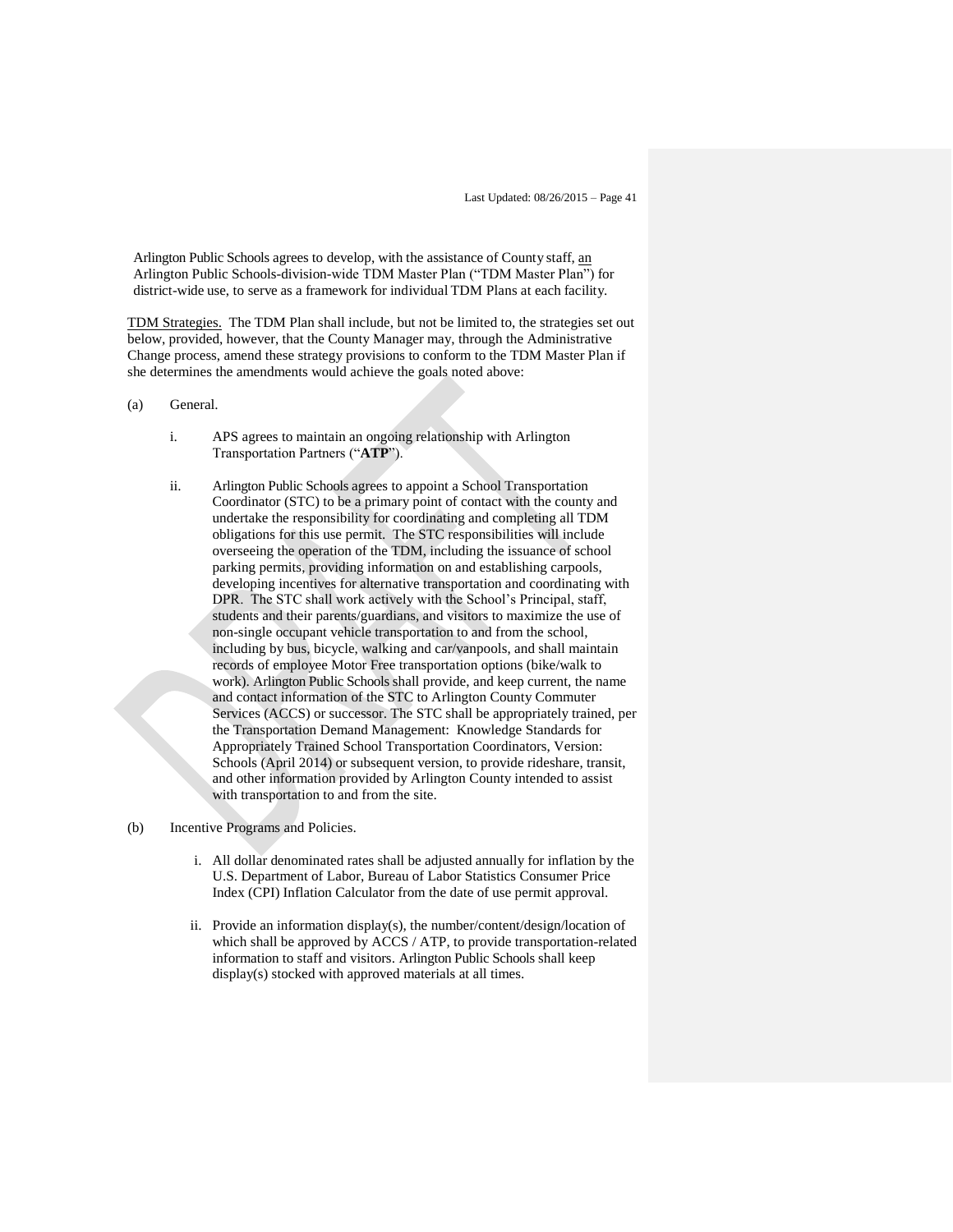- iii. Each employee who participates in a carpool or vanpool will be entitled to such incentive as established by the Superintendent of Schools for the subject school specifically, or based on the TDM Master Plan, for each person in the pool, and preferred/reserved parking, except two-person pools, whose participants will receive a 50% incentive.
- iv. Each employee who participates in a carpool with a non-APS employee and who does not use APS parking facilities will be entitled to an incentive as established by the Superintendent of Schools for the subject school specifically, or based on the TDM Master Plan.
- iii. Each employee who participates in a carpool with non-APS employees and who uses a parking space at the subject school will be entitled to a monetary incentive equal to a 2-person carpool and will be entitled to preferred/reserved parking. Non-APS employees will be required to register with the STC.
- iv. Employees who participate in carpools and vanpools will be informed of the **Guaranteed Ride Home** program to assist with rides home when personal emergencies or emergency work requirements make using the carpool or van pool arrangements impossible.
- v. Metrorail, metro bus, and ART bus incentives as established by the Superintendent of Schools for the subject school specifically, or based on the TDM Master Plan, will be issued monthly to participating employees on the first day of each month in the form of a SmarTrip card or equivalent fare media provided by APS or issued in the employee's name. To the extent permitted by law, such incentives will be paid for by APS and/or drawn from pre-tax funds issued to or paid by the employee.
- vi. Arlington Public Schools shall report on usage of the incentive programs to the Arlington Public Schools Human Resources Department, which will be responsible for maintaining payroll records sufficient to compensate persons enrolled in incentive programs and arranging for the establishment of taxable and no-tax incentive payments to employees. Supervisors of employees will be responsible for the enforcement of employee honesty in completing enrollment forms.
- vii. Arlington Public Schools agrees to encourage students to use alternative transportation to travel to and from the subject school with an initial goal of 20% reduction in drop-off/pick-up trips, proportional to school enrollment, in private vehicles compared with the school year prior to the year for which the first Certificate of Occupancy for educational use in the new addition is issued.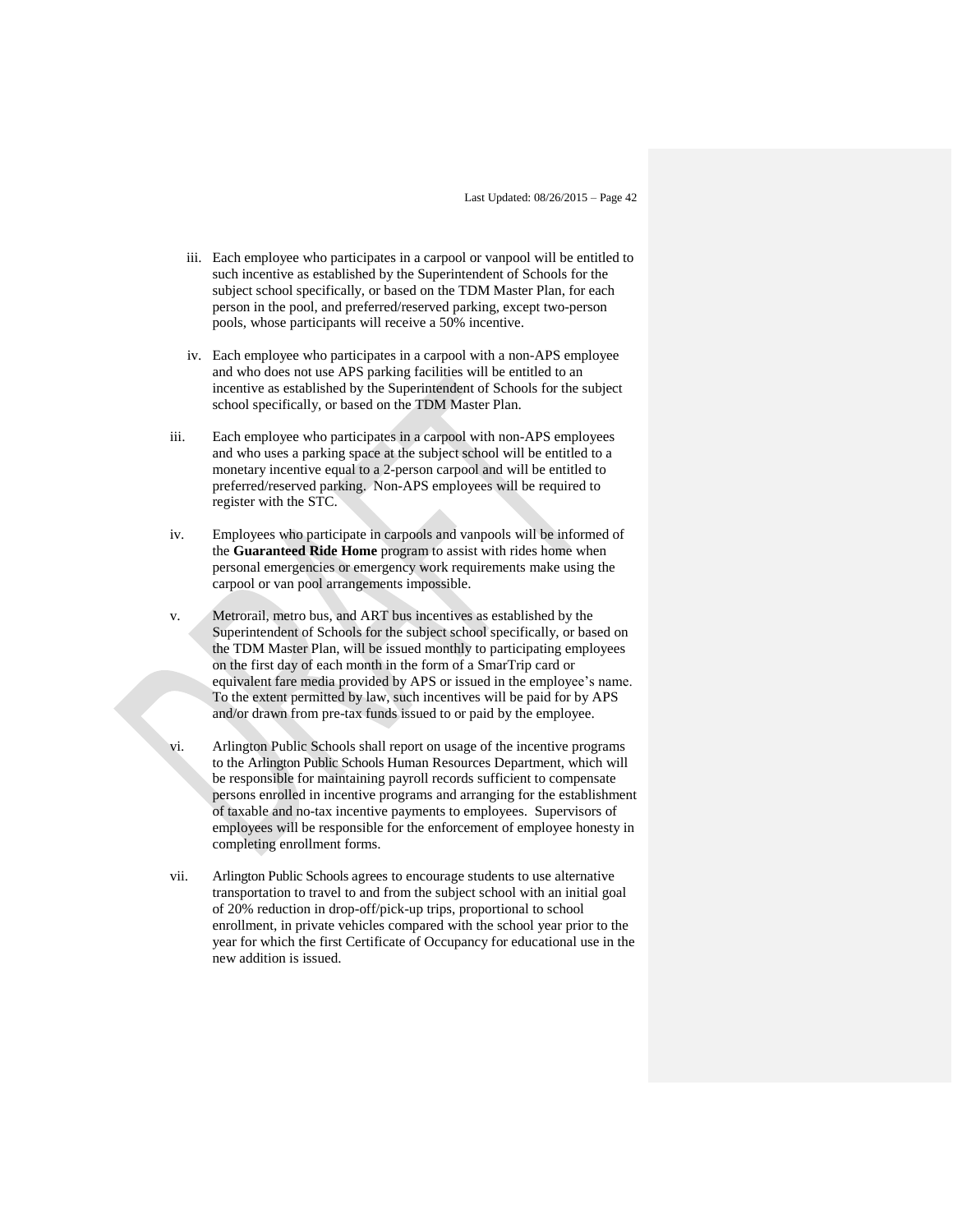- viii. Arlington Public Schools agrees to provide website hotlinks to CommuterPage.comTM under a "transportation information" heading, or other heading as approved by the County Manager, from the school's website regarding this school.
- ix. Arlington Public Schools agrees to distribute a new-employee package which includes site-specific ridesharing and transit-related information provided by Arlington County to each new employee no later than the first day of employment at the school.
- x. Arlington Public Schools agrees to cooperate with and assist Arlington County Commuter Services ("**ACCS**") in implementing a transitadvertising program that distributes information four times per year to all employees, students and/or their parents, and visitors.
- xi. Arlington Public Schools agrees to participate in regionally sponsored clean air, transit, and traffic mitigation promotions by posting notice of such promotions in locations within the school building.
- (c) Performance Monitoring.

Arlington Public Schools agrees to participate in a transportation performance monitoring study at two (2) years, five (5) years, and (at the County's option) every subsequent fifth year after the issuance of the First Certificate of Occupancy for educational use. The County may conduct the study, in which case Arlington Public Schools agrees to reimburse the County for the cost of the study within 30 days of notice of cost, or request that Arlington Public Schools conduct the study. In the latter case, the County would specify the timing and scope of the study, which may include average vehicle occupancy, daily vehicles trips to and from the site, parking availability by time of day for the site, pedestrian traffic, a seven (7) day count of site-generated vehicle traffic, and a voluntary mode-split survey. Arlington Public Schools agrees to notify, assist, and strongly encourage participation by students, parents, faculty, and employees to participate in modesplit surveys, which may be on-line or by email. Arlington Public Schools agrees to produce and submit to the County a report in the form specified by the County for every transportation performance monitoring study it undertakes.

- **48. Affordable Housing Contribution (Shell and Core Certificate of Occupancy)** Intentionally Omitted.
- **49. Availability of Site Plan Conditions to Residential Condos, Cooperatives and Homeowners Associations (Shell and Core Certificate of Occupancy)**  Intentionally Omitted.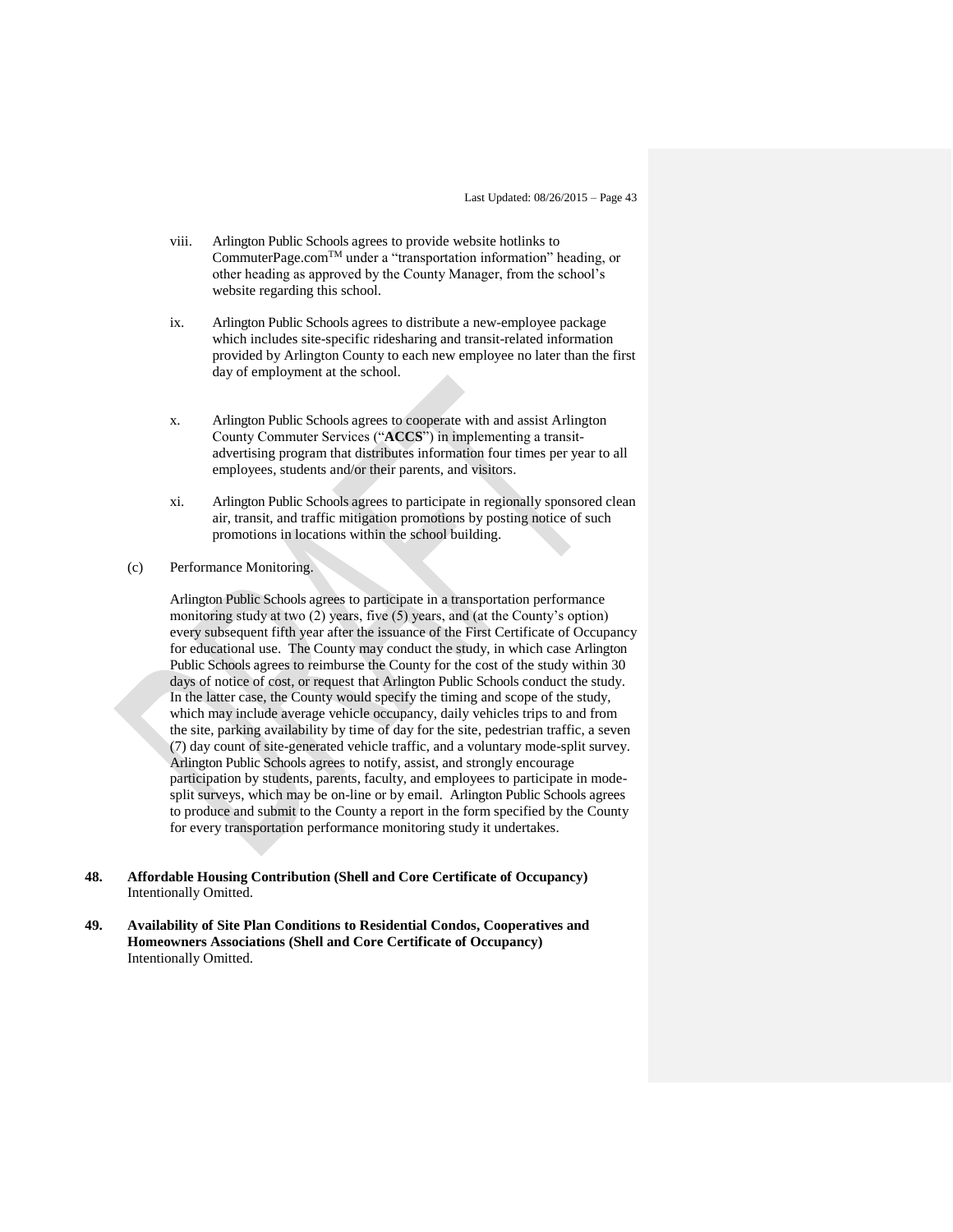**50. Authorization for Police to Enter Residential Parking Areas (First Partial Certificate of Occupancy for tenant occupancy)** Intentionally Omitted.

#### **51. Replacement of Damaged Existing Curb, Gutter and Sidewalk (First Partial Certificate of Occupancy)** Moved to Condition #20, Civil Engineering Plan.

#### **52. Obtain Master Certificate of Occupancy (Within 6 months of the Final Certificate of Occupancy)**

Arlington Public Schools agrees to obtain a Master Certificate of Occupancy within six (6) months of issuance of the Final Certificate of Occupancy, or by no later than two (2) years after issuance of the Final Building Permit, whichever comes first. Arlington Public Schools may request by administrative change to extend the deadline for obtaining the Master Certificate of Occupancy. The request shall outline the reasons for the extension and shall be submitted to the Zoning Administrator for review and approval at least one (1) month prior to either the end of the six-month time frame, or than two (2) years after issuance of the Final Building Permit, whichever comes first. The Zoning Administrator shall approve such extension if he or she finds that Arlington Public Schools is diligently and in good faith pursuing completion of the project, and will apply for and meet all requirements of a Master Certificate of Occupancy within a reasonable amount of time.

#### **53. Building Height Certification (Final Certificate of Occupancy)**

Arlington Public Schools agrees to submit to, and obtain review and approval by the Zoning Administrator of one set of drawings certifying the building height as measured from the average site elevation to both the building roof and to the top of the penthouse roof prior to the issuance of Final Certificate of Occupancy.

# **54. Existing Water Main or Fire Hydrant Service (Life of Use Permit)** Intentionally Omitted.

#### **55. Structural Modifications (Life of Use Permit)**

Arlington Public Schools agrees that any structural modification or changes to the facades or materials shall be subject to the approval of the County Manager. If the County Manager determines that any proposed changes to the facades or materials have a significant impact on the Use Permit, or otherwise meet Zoning Ordinance requirements for Use Permit amendments that require approval by the County Board, a Use Permit amendment shall be required.

#### **56. Snow Removal (Life of Use Permit)**

Arlington Public Schools agrees to remove snow from all exterior sidewalks for the Abingdon Elementary School Campus including accessibility ramps and gutter areas within crosswalks as required by ordinance. Snow removal for interior roadways, parking lots and associated sidewalks will precede the resumption of administrative activities on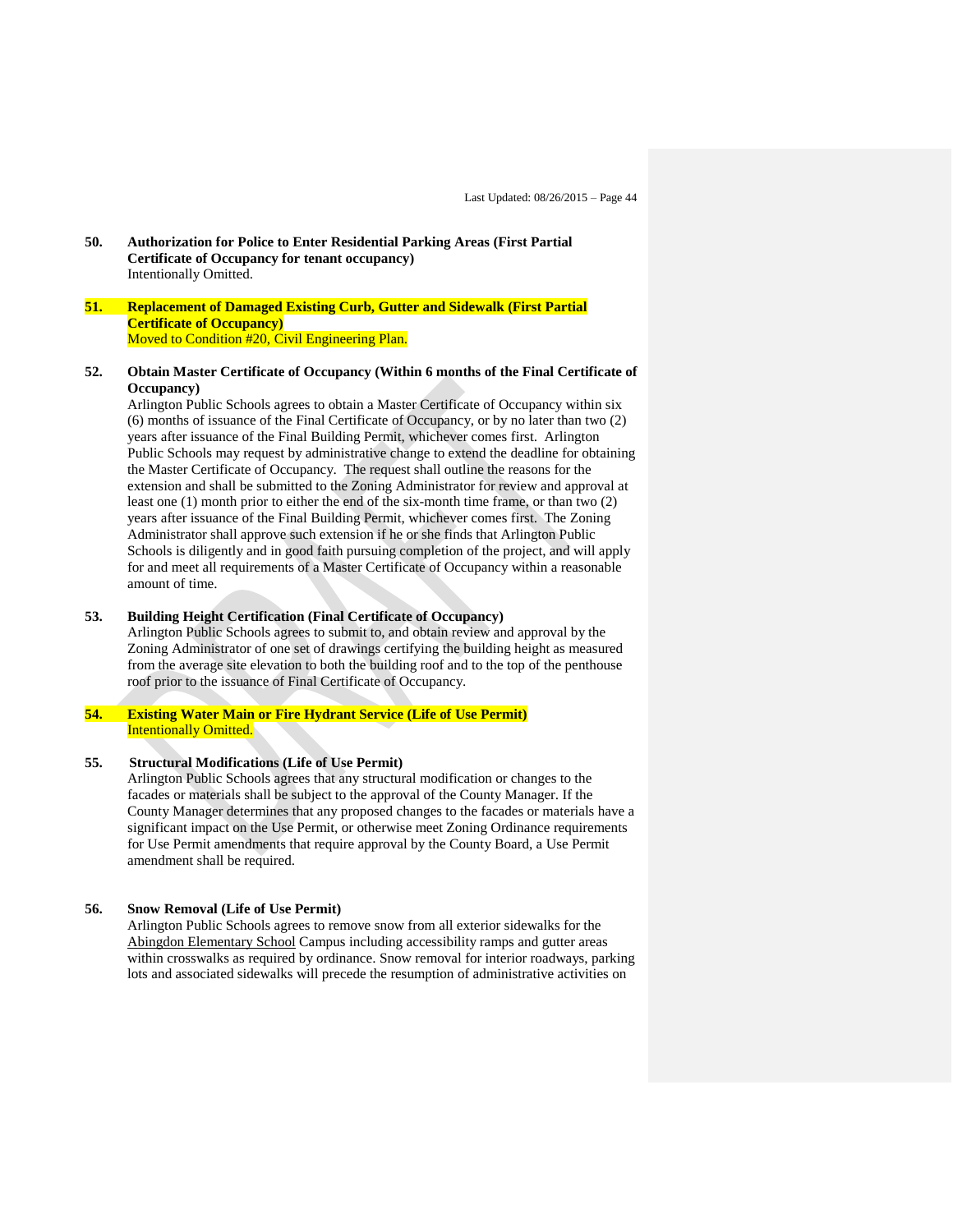the site and snow removal for the remaining interior sidewalks will precede the resumption of normal school operation on the site.

- **57. Maintenance of Residential Common Areas (Life of Use Permit)** Intentionally Omitted.
- **58. Retention of Approved Parking Ratio over Subdivided Site (Life of Use Permit)** Intentionally Omitted.
- **59. Retention of Approved Density over Subdivided Site (Life of Use Permit)** Intentionally Omitted.

## **60. Refuse Delivery to County Disposal Facility (Life of Use Permit)**

Arlington Public Schools agrees to deliver all refuse, as defined by the Arlington County Code, to an operating refuse disposal facility designated by the County Manager. Any facility designated by the County Manager will have competitive rates at or below other facilities in the region otherwise available to Arlington Public Schools. Arlington Public Schools agrees that if it intends to deliver its refuse from this project to a facility other than the disposal facility designated by the County Manager, then Arlington Public Schools shall submit that decision in writing to the DES Solid Waste Bureau along with a comprehensive cost analysis justifying Arlington Public Schools' decision. Arlington Public Schools further agrees to stipulate in any future lease or property sale agreements and deeds that all tenants or property owners shall also comply with this requirement for the life of the Use Permit.

#### **61. Arlington Public Schools Installation of In-Building First Responder Network (Final Building Permit)**

In order to maintain the effectiveness of the County's public safety systems, Arlington Public Schools agrees to design, construct, install, and maintain in an operable condition, an over-the-air radio in-building emergency responder communication and distribution system that will include, as defined in the document entitled "In-Building First Responder Network Definitions and Testing Protocol" as attached to this condition:

- a. a donor antenna in a location and design that is acceptable to the County and the building owner based on a reasonable exercise of judgment by both;
- b. single mode fiber optic backbone;
- c. conditioned and secured-access space with dedicated backup power to locate fiber distribution equipment;
- d. secured head-end equipment to support bi-directional radio transmissions over the air and via internet protocol fiber optic link;
- e. related hardware in a number and configuration that is appropriate for radio transmission in frequencies established by the County;
- f. dedicated communications conduits from property line to the head-end equipment room;
- g. alarm reporting to the County's designated recipient.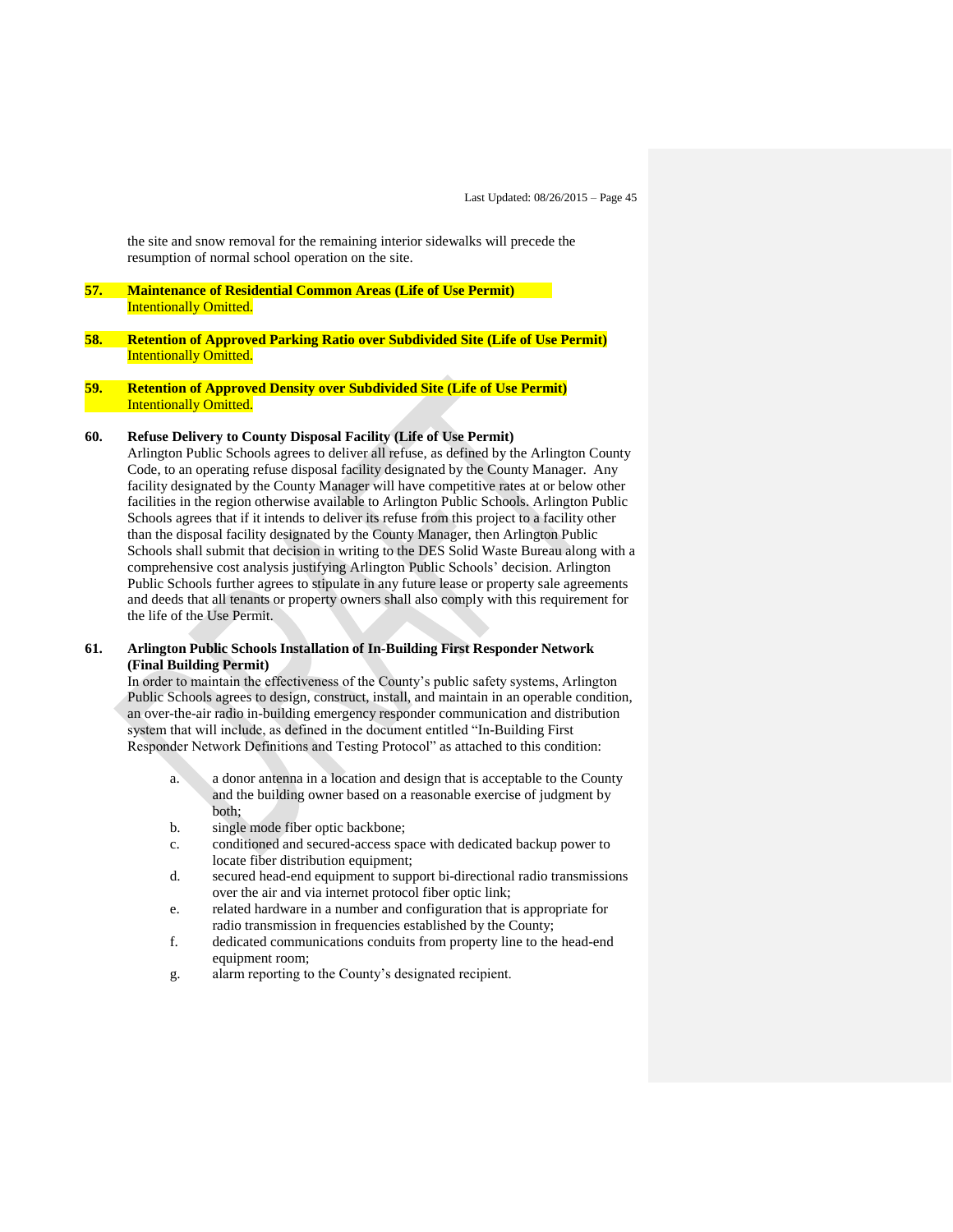Arlington Public Schools agrees to submit and obtain the County Manager's review and approval of, engineering drawings indicating that adequate accommodations have been made in the building to meet this requirement prior to issuance of the Final Building Permit. The County Manager will approve the drawings if she finds that the drawings meet the standards of this use permit condition.

In addition, Arlington Public Schools agrees to submit to and obtain the County Manager's review and approval of, reports verifying that the level of radio communications coverage in the building is sufficient to permit emergency responder communication throughout the building, according to the testing procedure outlined in the document entitled "In-Building First Responder Network Definitions and Testing Protocol" as attached to this condition. Arlington Public Schools agrees to submit and obtain approval of these reports at the following times: a) prior to the issuance of the Final Certificate of Occupancy; b) every one year after the date of issuance of the Final Certificate of Occupancy. The County Manager may waive this condition in the future if he/she determines that the level of radio communications coverage within the building can be monitored and verified to be at an acceptable level by the County through the County's Connect Arlington fiber optic network. In addition, the County Manager may waive coverage requirements in secure areas as well as in cases where State and County requirements overlap.

#### **62. Power Door Openers (Life of Use Permit)**

Arlington Public Schools agrees to install power door openers for the secure, main pedestrian entrance to the building prior to the first Certificate of Occupancy for educational use and maintain them for the life of the use permit. Call boxes allowing secure entry shall be mounted and measured to provide for hands free operation after a push-button initiation of a call.

#### **63. Pick-up and Drop-off Procedures (Life of Use Permit)**

- A. Arlington Public Schools agrees to maintain and implement written Arrival and Dismissal Procedures for the school (originally approved as part of the Civil Engineering Plan per Condition #20.B.14) for the life of the use permit, which may be revised by Arlington Public Schools at its discretion. The procedures shall be made available to the County or the public on request.
- B. Arlington Public Schools agrees to identify a person(s) who will serve as a liaison(s) to the community for arrival and dismissal concerns for the site. Arlington Public Schools agrees to provide the contact information for the liaison(s) on the web page for the school and to the Fairlington Citizens Association, Fairlington Villages Unit Owners Association, and Court Bridge I and II Condominiums prior to the issuance of the First Certificate of Occupancy for educational use. APS agrees to investigate and respond to community concerns in a timely manner.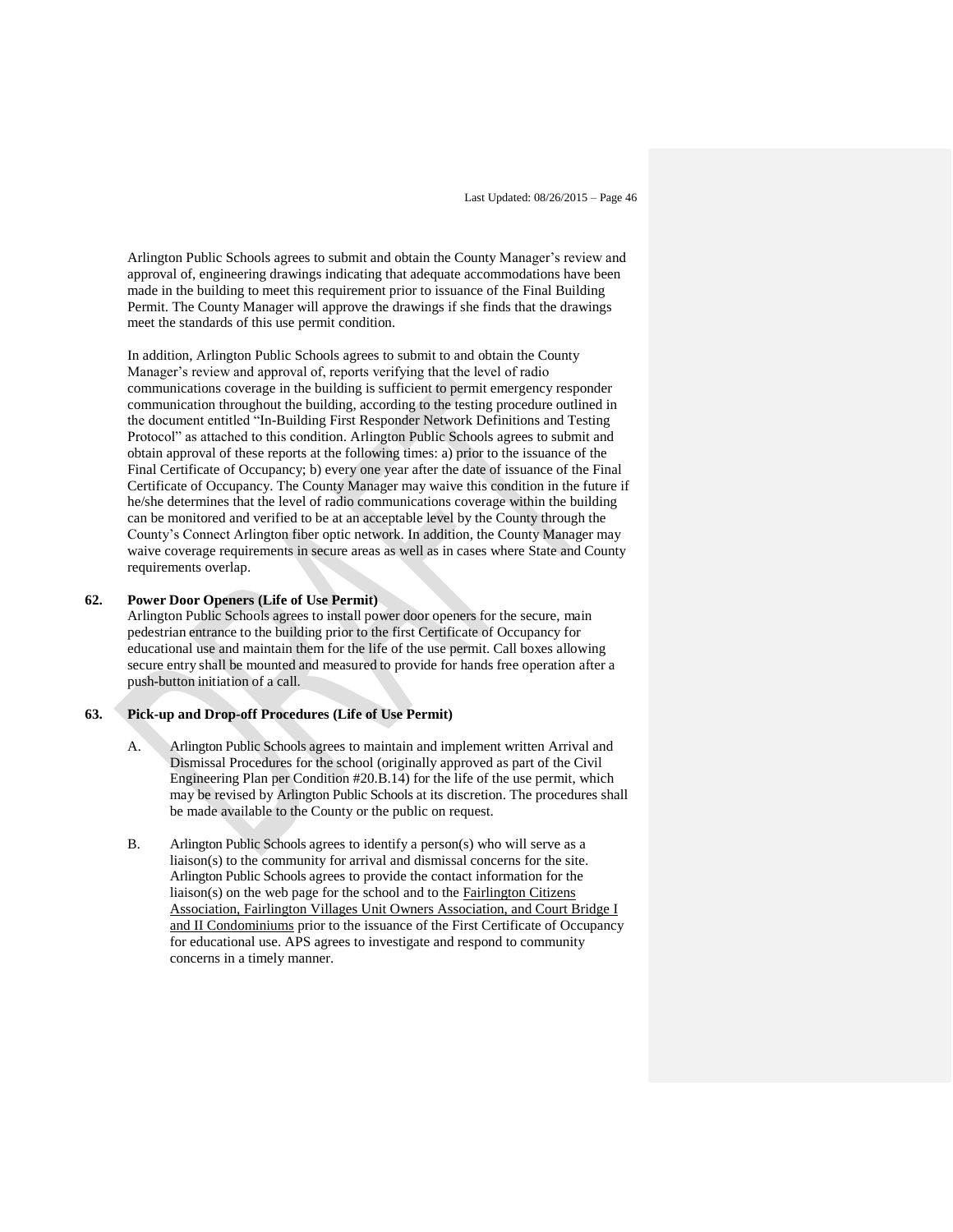C. Arlington Public Schools agrees that it will, within six (6) months of issuance of the First Certificate of Occupancy for educational use, review and study the operations and impacts of the Arrival and Dismissal Procedures. The scope of the review shall be developed in consultation with DES staff in advance of the study.

Data collection and observations for the review shall be performed on a typical school day (Tuesday through Thursday), as well as on a day when inclement weather (cold, rainy or snowy) occurs during the arrival period.

Arlington Public Schools agrees to invite representatives of the Fairlington Citizens Association, Fairlington Villages Unit Owners Association, and Court Bridge I and II Condominiums to participate in the data collection and observations. Arlington Public Schools shall provide a minimum of five (5) business days of advance notice to the civic associations before data collection and observations are conducted for the typical school day. The data collection and observations conducted on an inclement weather day shall be coordinated with the invited civic associations to the extent possible.

- D. Arlington Public Schools agrees, within eight (8) months of issuance of the First Certificate of Occupancy for educational use to submit a report to the County Manager documenting the collected data and analysis, along with, if appropriate, recommendations to improve the Arrival and Dismissal Procedures. Copies of the report shall be provided to representatives of the Fairlington Citizens Association, Fairlington Villages Unit Owners Association, and Court Bridge I and II Condominiums.
- E. Based on the report and its findings, in conjunction with DES, Arlington Public Schools shall amend their Arrival and Dismissal Procedures as appropriate and implement such revised procedures in a timely manner, as applicable.
- F. The timing in sections C and D of this condition may be modified by the County Manager if she finds that data collection and observations, and/or the subsequent report, would be more effective if performed at a later date.

#### **64. Design, Construction, and Use of Public Facilities (Life of Use Permit)**

- A. **Coordination of Existing Programs.** Arlington Public Schools agrees to coordinate with the County Manager the use of the indoor and outdoor facilities used by [School] and by the community sports leagues during out of school hours to include: evening, weekend, holiday and summer use. Facility use will be permitted by Arlington Public Schools consistent with the Arlington Public Schools Use of School Facilities Policy particularly the Arlington Public Schools standalone PIP, joint-use PIP and/or as outlined in the operations and cost sharing MOA.
- B. **Design and Construction of Athletic Fields.** Arlington Public Schools agrees to design and construct a field as shown on the Use Permit plans referenced in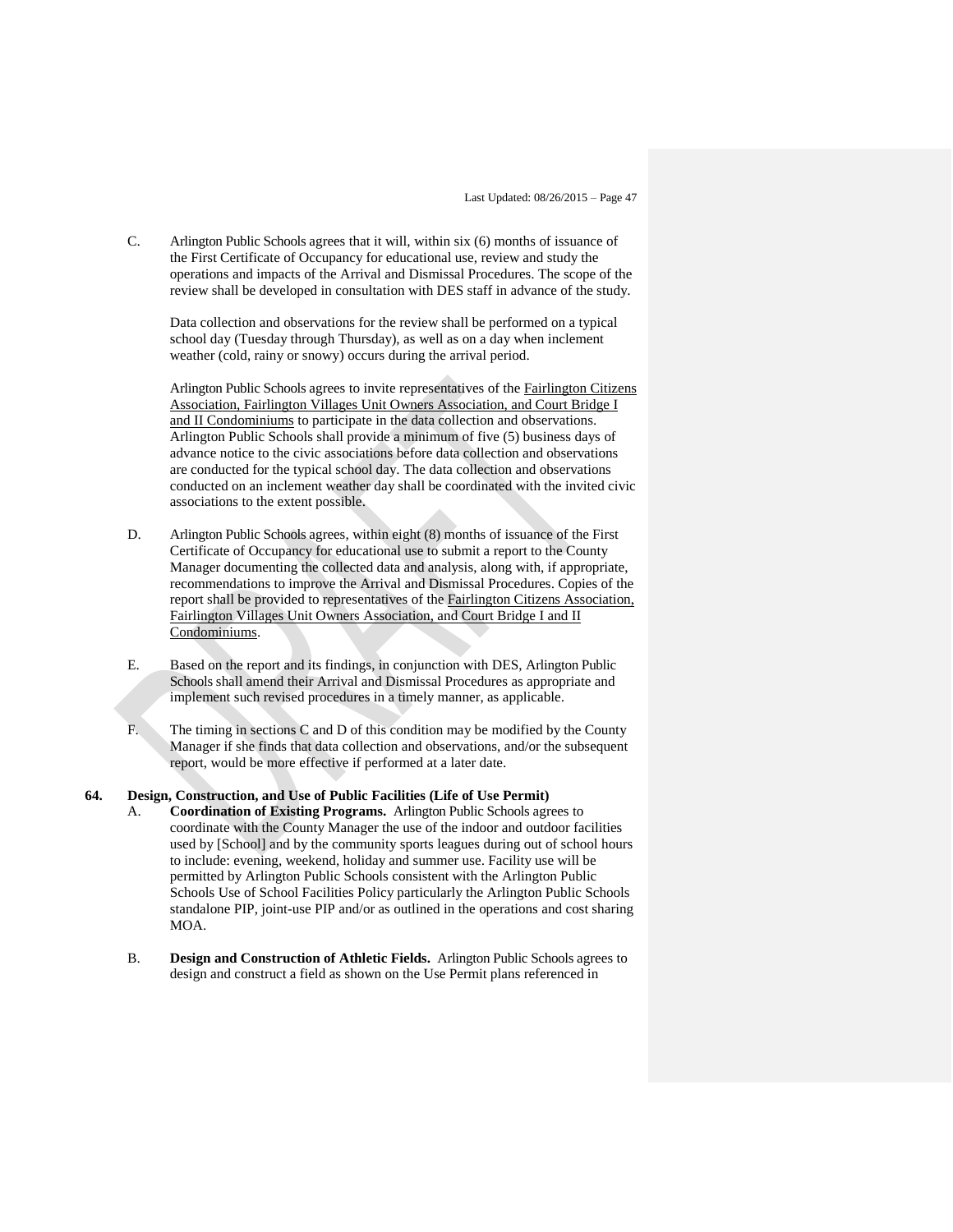Condition #2, above. Field design shall be shown on the approved Landscape Plan, as provided for in Condition #21, and reviewed and approved by the County Manager.

## **65. Secondary Parking Agreement with Fairlington Villages Condominium Association (Life of Use Permit)**

Arlington Public Schools agrees to submit written documentation demonstrating renewal of the secondary parking agreement between Arlington Public Schools and the Fairlington Villages Unit Owners Association to the County Manager or her designee by April 1<sup>st</sup> of every year. Arlington Public Schools agrees to notify the County Manager if the parking lot owned by the Fairlington Villages Unit Owners Association will no longer be used for off-site parking. Such notification shall be provided at least six (6) months before the parking agreement is set to expire, or no later than 30 days after notification from the Fairlington Villages Unit Owners Association of non-renewal of the parking agreement, as specified in the use permit application documents for the secondary parking use (U-3421-15-1) submitted August 13, 2015 and approved by the County Board on September 19, 2015. When the Fairlington Villages Unit Owners Association notifies the County Manager that off-site parking will no longer be available, Arlington Public Schools agrees to identify an alternative mechanism to maintain compliance with the parking requirements specified within the Arlington County Zoning Ordinance, in the form of: (1) a new use permit application demonstrating where a new, secondary parking arrangement has been identified, and/or (2) a use permit amendment to this use permit should they consider an on-site parking alternative (including further analysis of an existing parking alternative as shown within the use permit plans dated July 17, 2015). (3) a use permit amendment to this use permit for continued use of Transportation Demand Management (TDM) strategies to further reduce the number of on-site parking at Abingdon Elementary School, and/or (4) another mechanism as specified within the Arlington County Zoning Ordinance. The selected, alternative mechanism(s) shall be subject to a meeting of the Public Facilities Review Committee (PFRC) prior to the cheduled County Board meeting.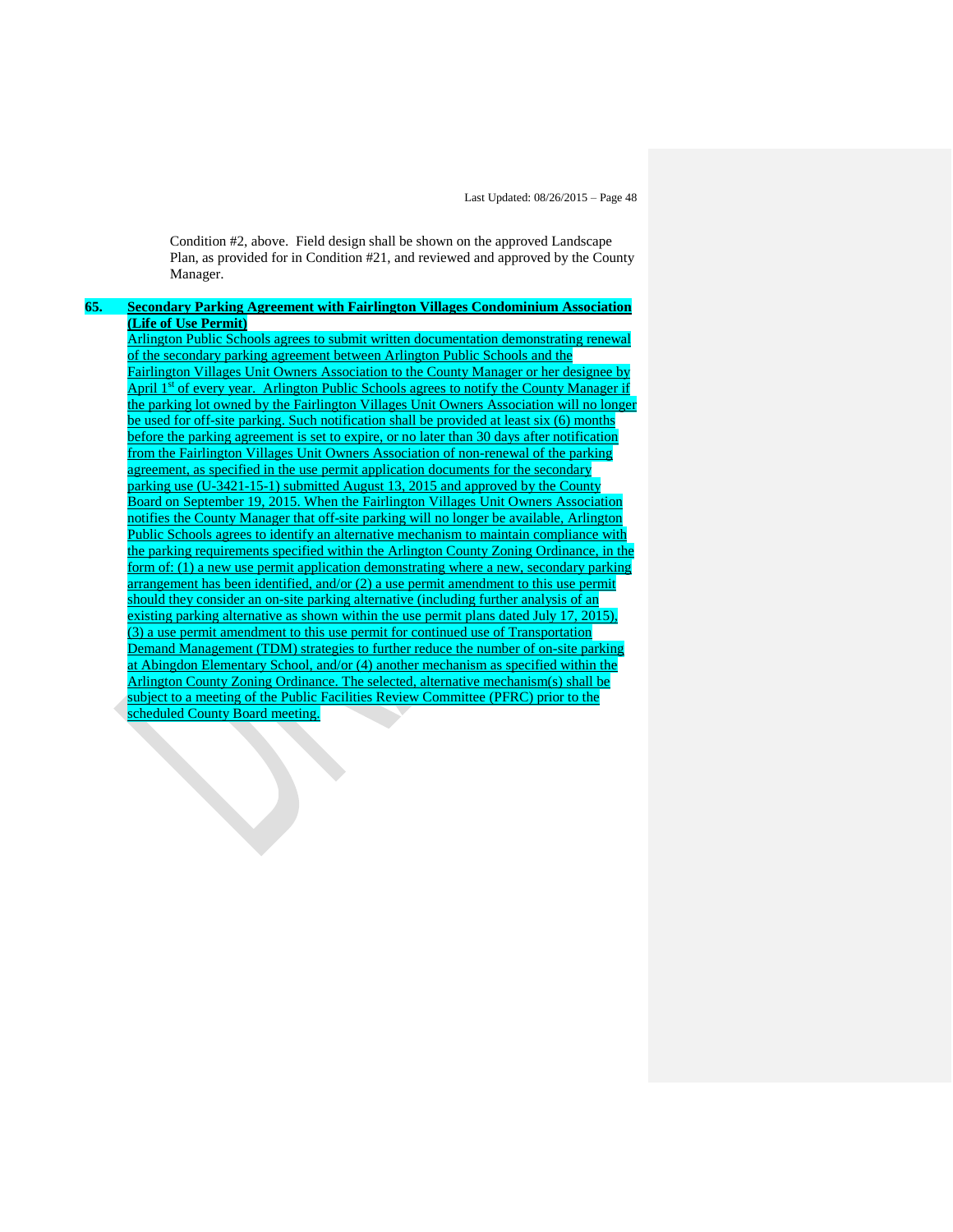#### **B.** Conditions #1-4 – U-3421-15-1 (Fairlington Villages Parking for APS – Abingdon ES)

- 1. Arlington Public Schools agrees that the secondary use of parking at the site be limited to a maximum of 15 vehicles at any one time after receipt of the Master Certificate of Occupancy for the property, and will be restricted to between the hours of 7 a.m. to 5 p.m. Monday through Friday. Parking shall be limited to employees' personal and noncommercial vehicles only. Arlington Public Schools agrees that the use of the Fairlington Villages Community Center parking lot for 15 spaces will be used from September through June, beginning and ending on the days when staff is present, exclusively for school use. Arlington Public Schools agrees that the Fairlington Villages Community Center parking lot will be used as shown on the application package dated August 13, 2015 and approved by the County Board on September 19, 2015.
- 2. Arlington Public Schools agrees to submit a plan to be approved by the Zoning Administrator prior to the commencement of use. This plan shall include the following:
	- a. A plan for maintenance at the site, including the clean-up of trash and other debris within the secondary parking lot when it is used by school employees. The name, telephone number, and e-mail address of an Arlington Public Schools appointed community liaison.

A copy of this approved plan shall be provided to the Fairlington Villages Unit Owners Association, the Fairlington Citizens Association, and Court Bridge Condominiums I and II, and the Zoning Administrator. This plan may be modified through an administrative change approved by the Zoning Administrator. All changes shall be provided to the Fairlington Villages Unit Owners Association, the Fairlington Citizens Association, and Court Bridge Condominiums I and II for informational purposes.

- 3. Arlington Public Schools agrees to maintain a record that includes a complaint log on the secondary parking use, a list of responses to the complaints and how they were resolved during the reporting year. The record will be available to the public upon request.
- 4. Arlington Public Schools agrees to submit written documentation demonstrating renewal of the secondary parking agreement between Arlington Public Schools and the Fairlington Villages Unit Owners Association to the County Manager or his designee by April 1<sup>st</sup> of every year. Arlington Public Schools agrees to notify the County Manager if the parking lot owned by the Fairlington Villages Unit Owners Association will no longer be used for off-site parking. Such notification shall be provided at least six (6) months before the parking agreement is set to expire, or no later than 30 days after notification from the Fairlington Villages Unit Owners Association of non-renewal of the parking agreement as specified in the use permit application documents submitted August 13, 2015 and approved by the County Board on September 19, 2015. When the Fairlington Villages Unit Owners Association notifies the County Manager that off-site parking will no longer be available, Arlington Public Schools agrees to identify an alternative mechanism to maintain compliance with the parking requirements specified within the Arlington County Zoning Ordinance, in the form of: (1) a new use permit application